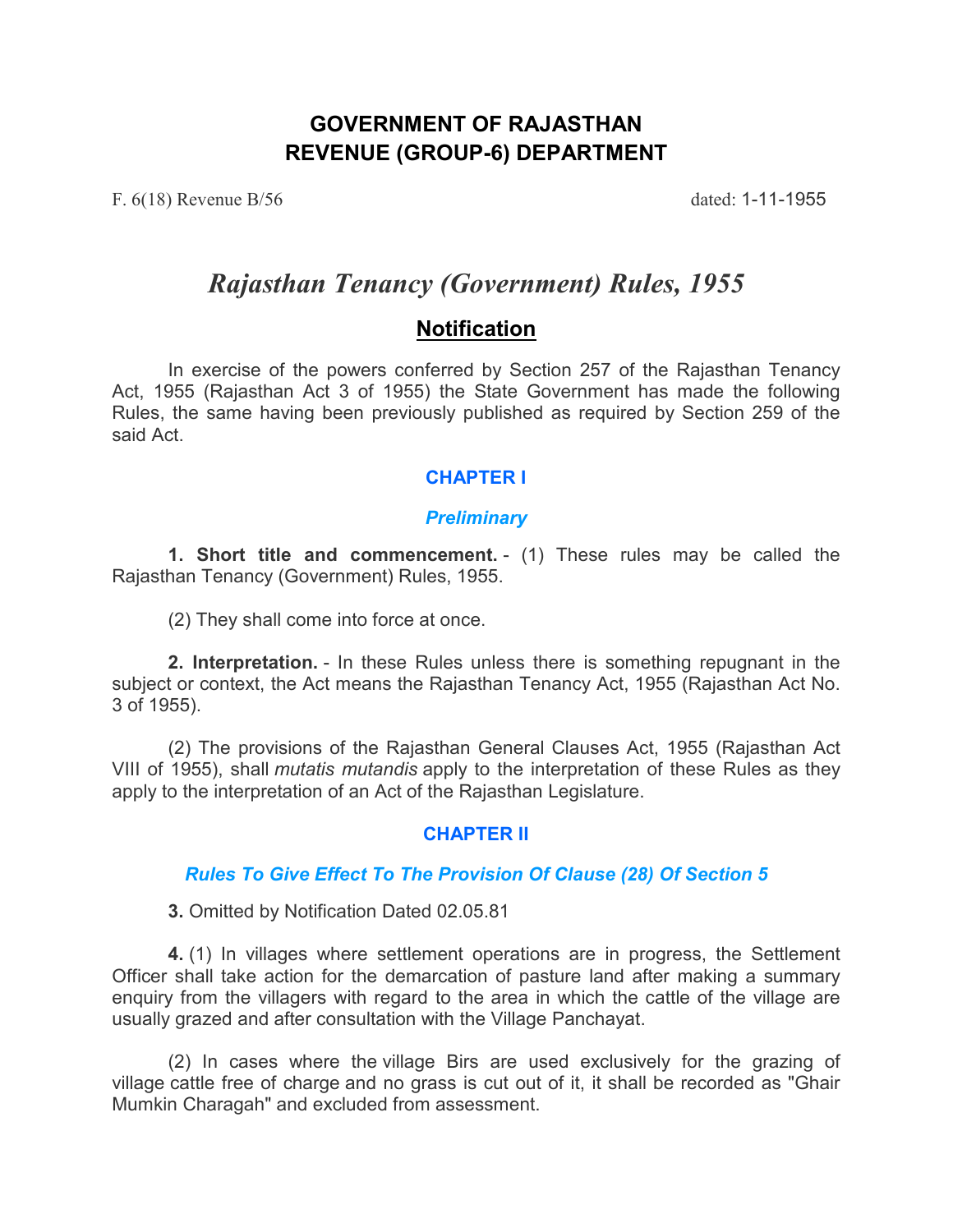(3) In cases where a Bir is used by the Jagirdar as a grass preserve and let out for grazing only after grass is cut and removed with or without any grazing fee, such area shall be recorded as 'Bir Maqbooza'.

(4) deleted by notification dated 02.05.81

(5) In cases where there is dearth of common grazing areas, part or whole of the above noted 'Maqbooza Birs' can also be turned into 'Charagah'.

**5.** deleted by notification dated 02.05.81

**6.** In all villages, which have been surveyed and in which no pasture lands have been earmarked the Tehsildar shall proceed to earmark such land from the unoccupied area of Maqbooja Birs of the village in consultation with the Village Panchayat. In doing so he shall have regard to the total number of the cattle in the village and adopt roughly a scale of one-half bigha per head of cattle and also take into consideration not only the cattle population of the village but also its total unoccupied area under cultivation and the demand for land for cultivation. The Tehsildar shall announce to the villagers the proposal that he intend to make; and the SDO shall give an opportunity to the villagers to adduce any objection to the proposals that they may wish to before he finally sanctions the Tehsildar proposals.

**6A.** In any area which is included in any irrigation project, pasture land shall be earmarked only out of unirrigated waste land or uncommanded land of the village.

**7. Allotment or setting apart of pasture land.** - (1) The Collector may, in consultation with the Panchayat, change the classification of any pasture land, as defined in sub-section (28) of Section 5 of the Act or any pasture land set-apart under Section 92 of the Rajasthan Land Revenue Act, 1956 (Rajasthan Act 15 of 1956), as unoccupied culturable Government land (Sawai Chak), for allotment for agricultural or any non-agricultural purposes:

Provided that in case where the area of the land sought to be so allotted or setapart exceeds 4 hectares, the Collector shall obtain prior permission of the State Government :

Provided further that the classification of pasture land shall not be changed as unoccupied culturable government land (Sawai Chak) for mining purposes without the prior permission of the State Government. The permission by the State Government shall be granted only if applicant has surrendered equal area of khatedari land in favour of the State Government in the same village or nearby village within the same Panchayat, if applicant is not able to surrender khatedari land in the same village or nearby village within the same Panchayat, the equal area of khatedari land may be surrendered in the nearby village of adjoining Panchayat and if the land is not available even in the adjoining Panchayat for such purpose, it may be surrendered, in exceptional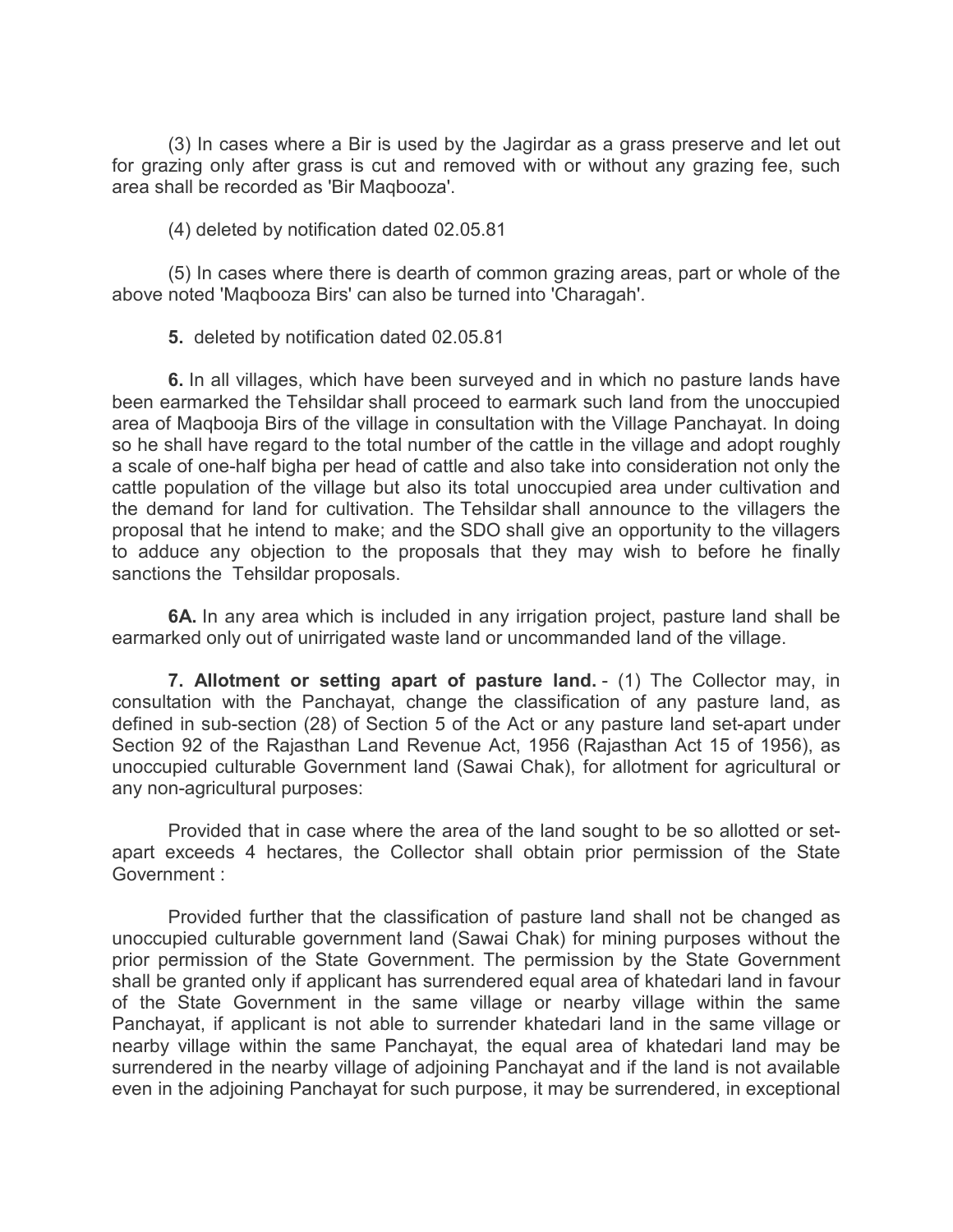cases from the other Panchayat of the District and has deposited development charges for the development of such surrendered land as pasture land. The development charges for the year 2017-2018 shall be rupees fifty thousand per bigha or part thereof and for subsequent year it shall be increased by five percent every year. The Development charges so deposited may also be used for the welfare of the cattle of the village by the village Panchayat with prior approval of the District Collector. The land so classified as unoccupied culturable government land (Sawai Chak) shall always remain and treated as government land for all purposes;

Provided also that any such land, falling within the boundary limits of the Jaipur Region as defined in the Jaipur Development Authority Act, 1982 (Act No. 25 of 1982) or within the periphery of 2 kms. of a municipality, shall not be allotted except for the purpose of a public utility institution or for expansion of abadi.

(2) Where classification of any pasture land is changed under sub-rule (1), the Collector may set-apart an equal area of unoccupied culturable Government land, if available, as pasture land in the same village or nearby village within the same Panchayat:

Provided that where land is required for infrastructure projects viz air strip, lift irrigation, pumping station government buildings, government offices, shamshan, kabristan, gaushala and rehabilitation purpose and unoccupied culturable government land is not available in the same village or nearby village within the same Panchayat and the necessity is absolute necessity and absence of alternative means is proved, the equal area of unoccupied culturable land may be set apart in the nearby village of adjoining Panchayat. If land is not available in the adjoining Panchayat for such purpose, it may be set apart, in exceptional cases, from the other Panchayat of the District with the prior approval of the State Government.]

#### **CHAPTER II-A**

#### *Rules To Give Effect To The Provisions Of Section 15AAA*

**7A. Application under Section 15AAA.** - (1) The application under sub-section (3) of Section 15AAA of the Act shall be in Form A. It shall be verified as a plaint.

(2) The application shall be supported by an affidavit which shall contain the names of the family members of the applicant, their age, as on the date of application and their relationship to the applicant. The affidavit shall also contain the details of the land held by the applicant and his family members anywhere in India. The applicant shall himself calculate the area of land and its reserve price payable by him for which he has applied for declaring him as a khatedar.

(3) The applicant shall deposit 1/16th of the amount of reserve price in the Government Treasury under the Head "068-Miscellaneous General Service (II) Sale of land and Property (III) Sale of land in Rajasthan Canal Project area" and shall enclose a copy of the Challan alongwith the application.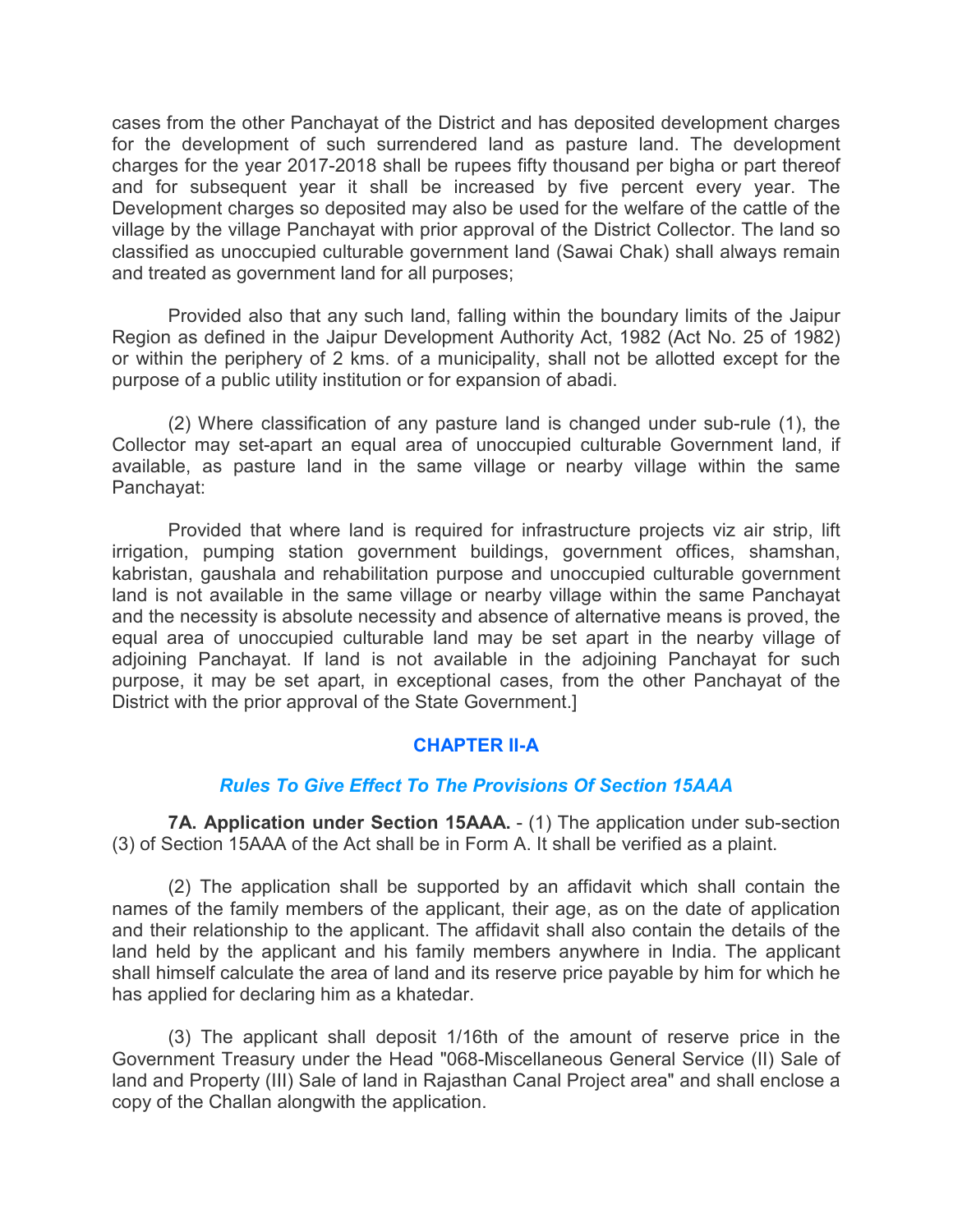(4) If the tenant fails to deposit the requisite instalment on the due date, he shall be liable to pay interest @ 9% per annum on the amount of such instalment from the due date until its payment.

#### **CHAPTER III**

#### *Rules To Give Effect To The Provisions Of Section 31*

**8. Application for allotment of house-sites to tenants.** - Applications for house-sites should be made in writing to the Tehsildar of the Tehsil concerned if the house-site applied for is situated in a village which has not got a Village Panchayat, and in other cases to the Village Panchayat, and should clearly specify the land required, the purpose for which it is required i.e. whether for constructing a Pucca house, Kucha house, Patore, Ekdhalia, Nohra or Bara. The applicant must also give full details of his holding in the village in which he wants a house-site, and if he holds land in more than one village, he should give particulars of all his holding and should indicate the village in which he wishes to enjoy the concession allowed by Section 31 [(1)] of the Act. The applicant should also state clearly in the application that he does not possess a house in the abadi of the village in which he wants the house-site.

**8A. Application for site for residential house by agricultural worker or artisan.** - An application for house-site by an agricultural worker or artisan under subsection (2) of Section 31 of the Act shall be in Form AA.

**9.** Each application received should be registered as a separate case and a report should be called for from the patwari of the Halqa, as to the correctness of the statements made in the application and the availability or otherwise of the site, applied for.

**10.** The fact that an application has been made for a particular site shall be published in the village by beat of drum (at the expense of the applicant) or public announcement, and a notice in [Form AAA] should be pasted up at the village Chopal and at the site applied for, for a period of 15 days.

**11.** Before the end of the period specified in the foregoing rule, the patwari shall submit a report in Form B in respect of an application under Rule 8 and in Form BB in respect of an application under Rule 8A together with the notice, as published, and a certificate of its publication, duly signed by himself and the Patel or Lambardar of the village, and a regular map and Khasra of the site.

**12.** The patwari should prepare a map of the site to be granted showing the directions, the adjoining buildings and measurements connecting the site with any permanent or semi-permanent marks in the neighbourhood. All these measurement must be entered in the plotted sketch which must clearly show the scale on which the plot has been made. Rough pencil sketches which are not on scale should not be accepted.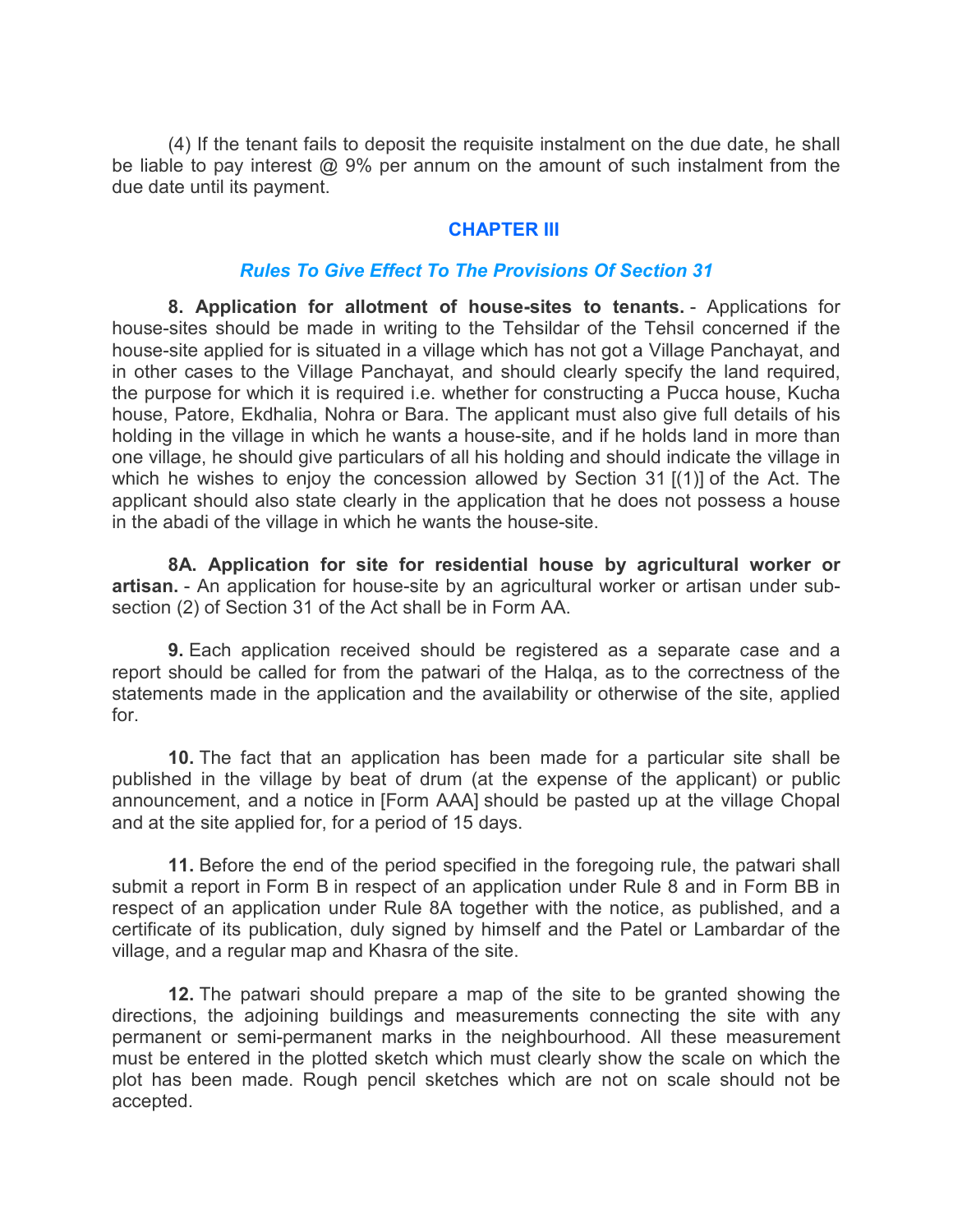**13.** (1) If any objections are received, the Tehsildar, or the Village Panchayat, as the case may be, should hear and dispose of these objections first, and if no objections are received, the Tehsildar, or the Village Panchayat, as the case may be, should dispose of the case by a written order.

(2) In the case of applications under sub-section (2) of Section 31 of the Act and Rule 8A, an enquiry shall be made as to whether the applicant is an agricultural worker or an artisan within the meaning of that sub-section and has been permanently residing in the abadi of the village for ten years or more.

**13A.** Notwithstanding anything contained in Rules 9 to 13 and Rule 16, the Tehsildar or the Village Panchayat, as the case may be, may after obtaining the report of the Patwari and after holding an enquiry in such manner as he or it may deem fit regarding the eligibility of the applicant for getting, free of charge, a site for residence and availability thereof, dispose of the case by a written order. The order of allotment of the land shall be made in the majma-am in the village. The trees standing on the site shall be removed before the possession of the land is delivered, unless the allottee is prepared to pay the value thereof as fixed by the Tehsildar or the Village Panchayat, as the case may be.

This rule shall be effective up to the 15th day of February 1975.

**14.** Land within one hundred yards of railway fencing or within fifty yards of roads maintained by the Government shall not be allotted for house-sites to tenants. Land within a radius of 12 miles from the Municipal limits of Jaipur City; and land situated within a radius of five miles of a town, should not be allotted within the sanction of the Commissioner.

**15.** House-sites free of premium (Nazrana) shall be granted at the following scale:-

> (a) to a tenant paying rent of Rs. Not exceeding 250 100/- p.a. or more. sq. yards

> (b) to a tenant paying rent between Rs. 50/- and Rs. 100/- sq. yards p.a. Not exceeding 200

> (c) to a tenant paying rent below Not exceeding 150 Rs. 50/- p.a. sq. yards

> (d) to an agricultural worker or artisan. Not exceeding 150 sq. yards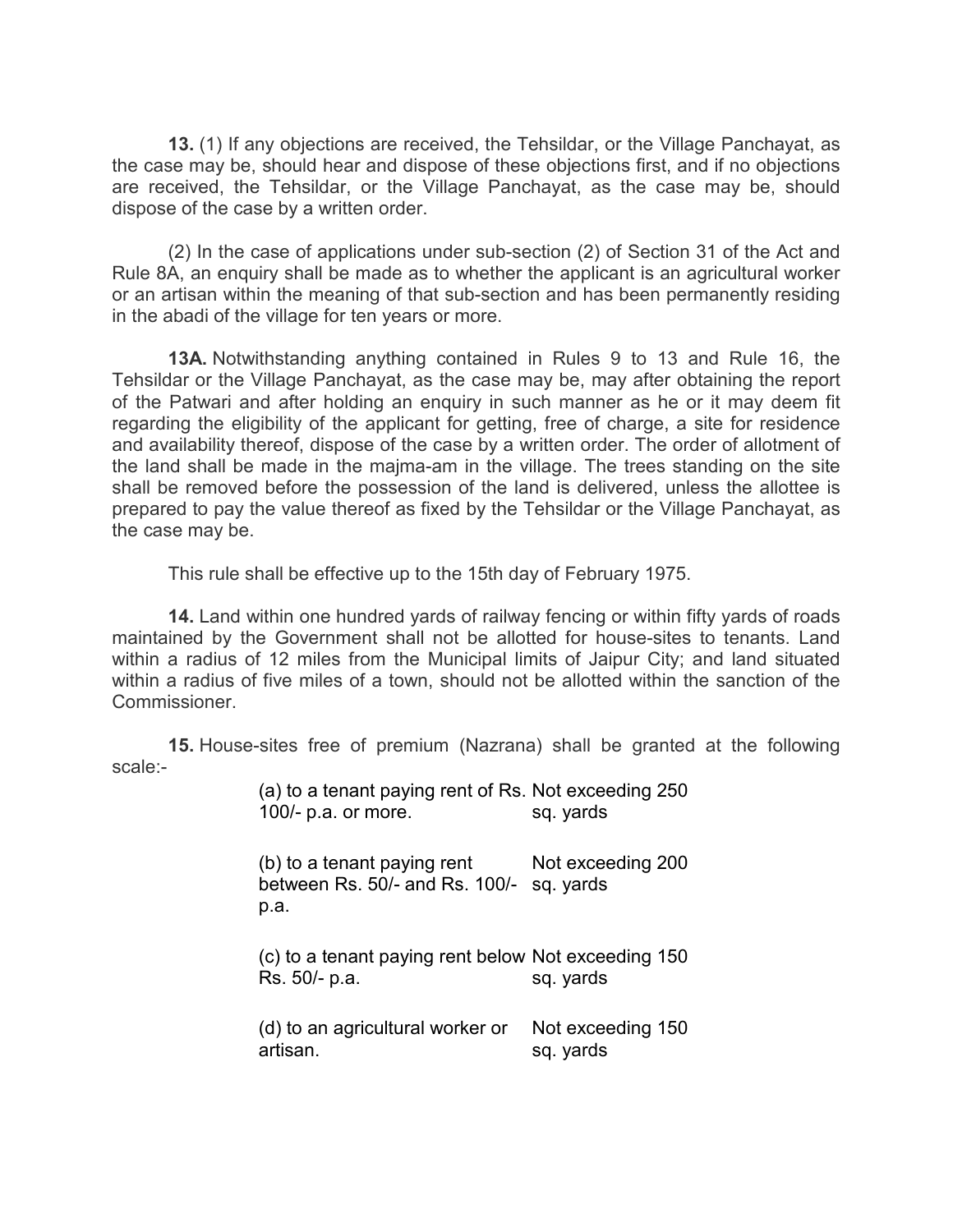**16.** Where there are trees on the site applied for their value as fixed by the Tehsildar or the village Panchayat as the case may be, should be recovered from the applicant before he is put in possession of the site.

**17.** The value of any building, wells, etc. on the land should also be similarly collected.

#### **CHAPTER IV**

## *Rules To Give Effect To The Provisions Of Section 32 Of The Act*

**18. Form of leases and their counter-parts.** - All leases and their counter-parts shall be in Form C and shall contain all the particulars mentioned therein.

#### *Rules To Give Effect To The Provisions Of Section 33 Of The Act.*

**19. Attestation of leases in lieu of Registration.** - The following procedure shall be observed for the attestation, under Section 33 of the Act, of leases, or counterparts, required to be made by registered instrument.

**20.** In exercise of the power conferred by sub-section (1) of Section 33 of the Act the State Government hereby appoints every revenue court and every revenue officer, not inferior in rank to an inspector of land records, within the local limits of whose jurisdiction the whole or some portion of the land to which a lease or counter parts related is situated, to be the authority competent to attest such documents.

**21. Form of Attestation.** - The endorsement required by sub-section (2) of Section 33 of the Act shall be, as nearly as may be, in the following form:-

This document was presented before me on the..............................day of ........................ in the year.......................... by the person/persons specified below. I have satisfied myself as to his/their identity and his/their acquaintance with, and assent to, the terms of the document.

| 0R |
|----|
|    |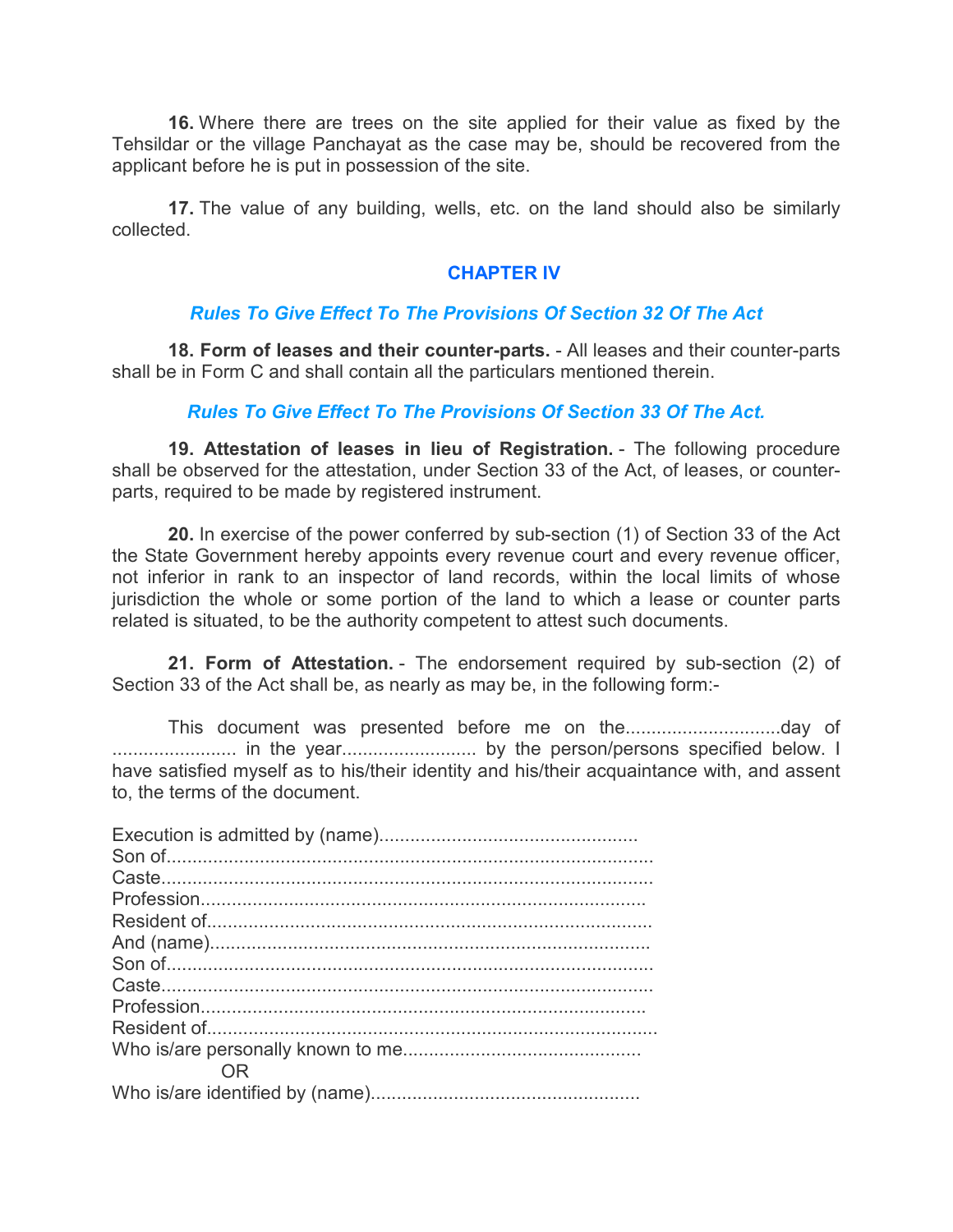| <b>OR</b>                             |
|---------------------------------------|
|                                       |
|                                       |
|                                       |
|                                       |
|                                       |
| Who is/are of apparent respectability |

| Date                                                     | ofSignature |                                                                            | ofSignature |  | orSignature | of |
|----------------------------------------------------------|-------------|----------------------------------------------------------------------------|-------------|--|-------------|----|
| attestation the executant thumb impression the attesting |             |                                                                            |             |  |             |    |
|                                                          |             | $\sigma$ or executants $\sigma$ of the witnesses $\sigma$ officer or court |             |  |             |    |

**22. Persons who may present document.** - Every document to be attested shall be presented in person by the executant himself or by his agent, representative or assignee, duly authorised by power of attorney executed before and authenticated by a Registrar or Sub-Registrar in India.

**23. Entries to be made by Inspector of Land Records.** - If the attestation is done by an Inspector of Land Records, he shall note in his register of attested documents (in the form given below) the date of presentation of the document, the nature of the document, and the name and address of the executant of the document and shall also note the fact of attestation in his diary. If he is not satisfied as to the identity of the executant or his acquaintance with, and assent to, the terms of the document, or if execution is not admitted by him, he shall refuse to attest it, and shall enter in his diary the date of presentation, the nature of the document, the name and address of the executant, and the reason for his refusal.

#### *Register Of Attested Documents*

*See* Rule 23 of the Rajasthan Tenancy (Government) Rules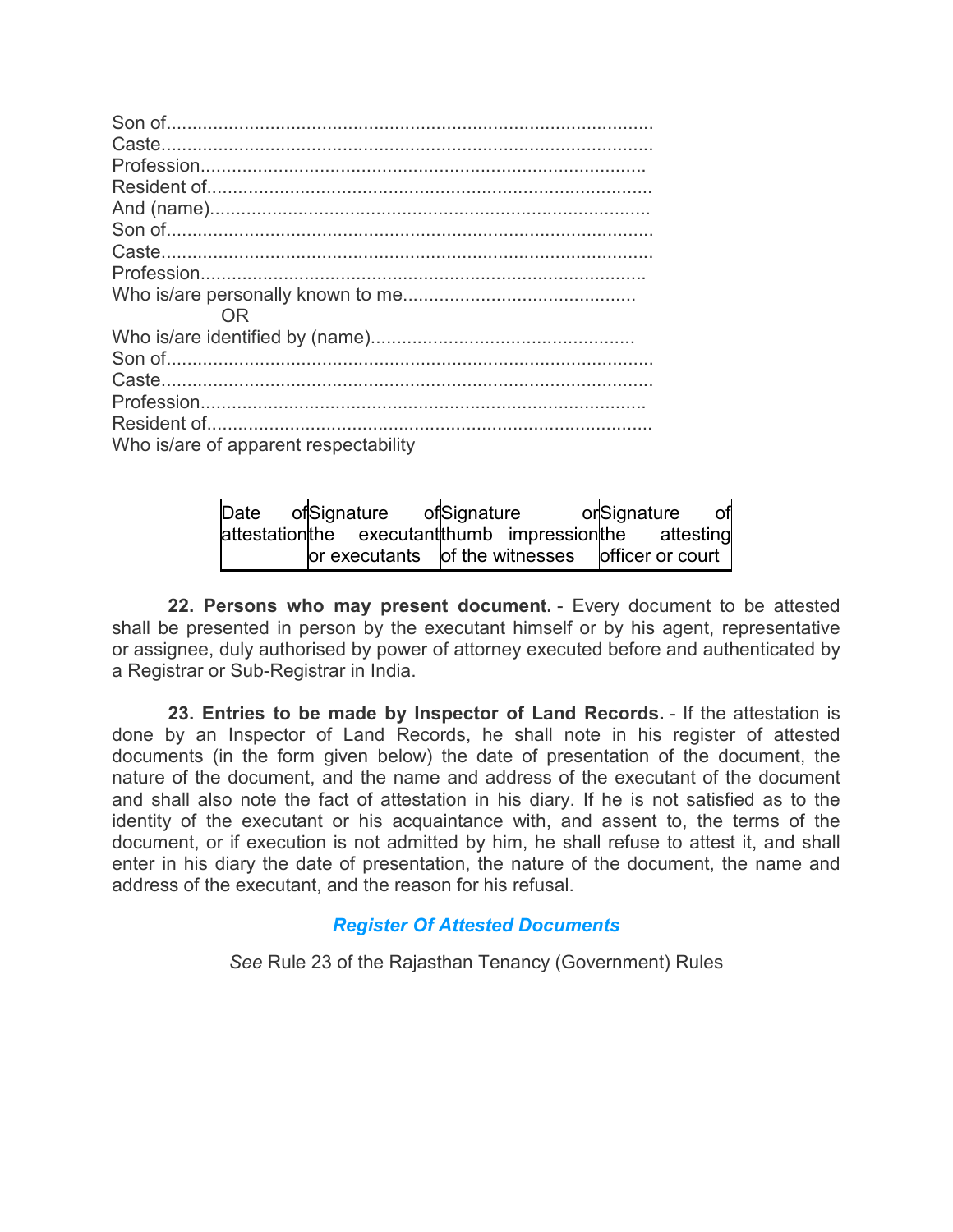| S. | Date of                                                     |  | Nature of Name and Name of Signature |      |
|----|-------------------------------------------------------------|--|--------------------------------------|------|
|    | No. presentation document address of attesting of attesting |  |                                      |      |
|    | of document                                                 |  | executant Inspector, Inspector,      |      |
|    |                                                             |  | Land                                 | Land |
|    |                                                             |  | Records Records.                     |      |

**24.** Where a document has been executed by more than one person on different dates, it shall be deemed, for the purpose of presentation for attestation within the time prescribed by the first proviso to sub-section (2) of Section 33 of the Act, to have been executed when the last executant signed it

# **CHAPTER IV-A**

**24A. Digging up to a depth of one yard of holding.** - For digging up to a depth of one yard from the surface of the holding no permission shall be required even in the case of holding situated within the radii mentioned in Rule 24B.]

**24B. Application to Tehsildar in other cases.** - In the case of holding situated within the following radii the previous permission will be necessary if a field is to be dug up for a depth exceeding one yard :-

- (i) twelve miles of the municipal limits of the city of Jaipur, or
- (ii) six miles of any other city as defined in the Rajasthan Municipalities Act, 1959 (Rajasthan Act 38 of 1959), or
- (iii) three miles of any other Municipality, or
- (iv) ten miles of any area for which the State Government has by an order issued under Section 3 of the Rajasthan Urban Improvement Act, 1959 (Rajasthan Act 35 of 1959), directed carrying out of a civil survey and the preparation of a master plan, or
- (v) ten miles of any city, town, village or other area in which an industry with an investment capital over one crore of rupees has been or is proposed to be set up.

**24C. Contents of application.** - The application shall be addressed to the Tehsildar of the Tehsil in which the holding is situated and shall contain the following particulars, namely:-

- (i) name of tenant with parentage and address;
- (ii) particulars of his holding, with name of village, khasra number, area, soil class and rent;
- (iii) khasra number, area and soil-class of the particular field from which excavation is to be made and its distance from the nearest city or town;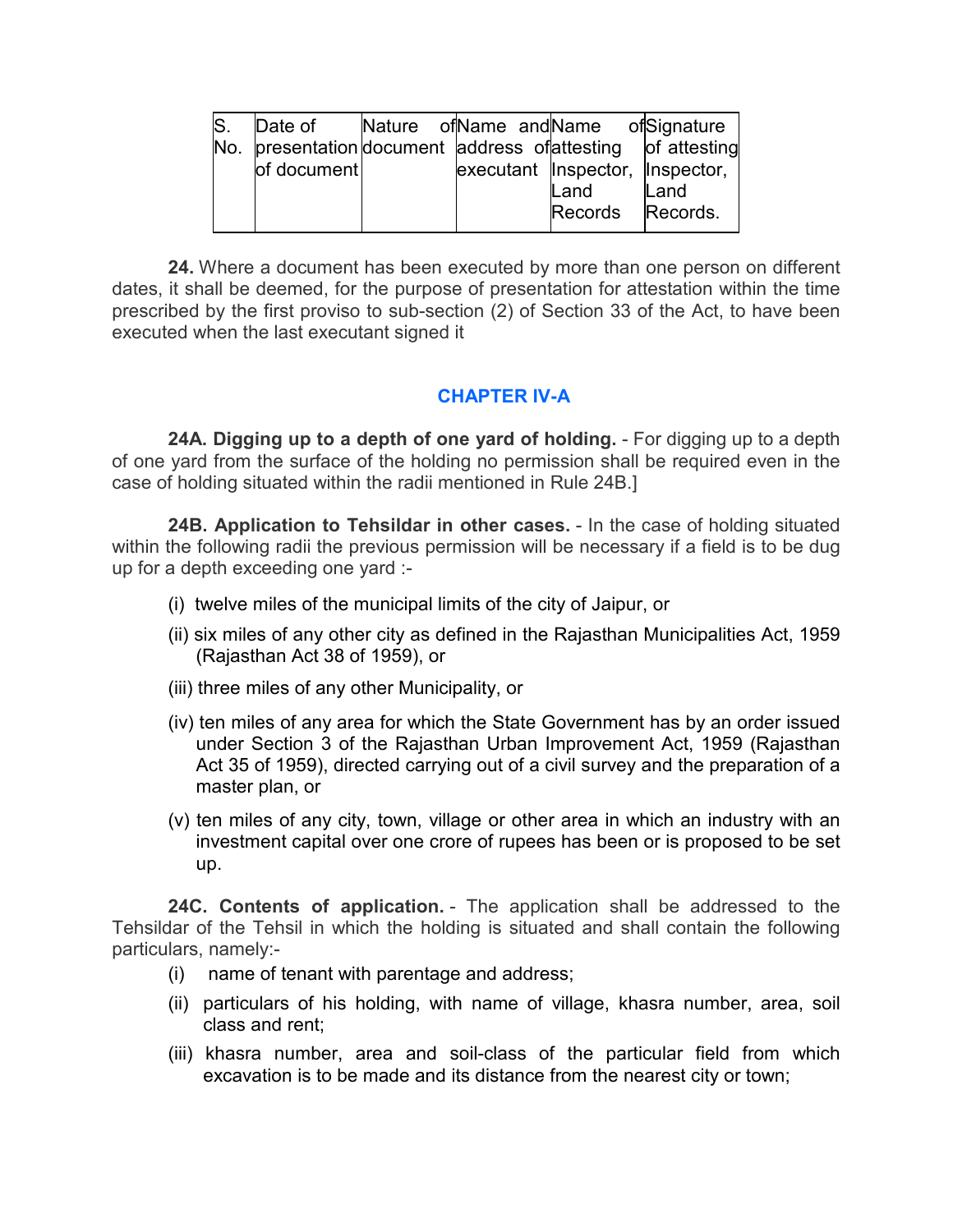- (iv) purpose for which excavation is to be made with particulars of work of improvement to be constructed and how the material to be obtained is proposed to be used;
- (v) nature of material expected to become available;
- (vi) depth upto which excavation to be made; and
- (vii) total area to be excavated.

**24D. Enquiry and disposal of application.** - (1) On receipt of an application under Rule 24B, the Tehsildar shall either himself inspect the site or get it inspected by a Naib Tehsildar or a Girdawar Quanungo and obtain a report on the following points, namely :-

- (a) the necessity for the excavation;
- (b) the advisability or otherwise of granting permission;
- (c) the area for which permission should be granted;
- (d) the depth upto which excavation should be permitted; and
- (e) the conditions, if any, to be imposed on the grant of the permission.

(2) On receipt of a report on the foregoing points the Tehsildar may grant or refuse the permission, for reasons to be recorded if the depth upto which excavation is to be made does not exceed six yards.

(3) If the depth upto which excavation is to be permitted exceeds six yards the Tehsildar shall forward the case to be Collector with his recommendation, and the Collector may either grant the required permission or refuse it, for reasons to be recorded.

#### **CHAPTER IVA-1**

**24DD.** deleted

#### **24DDD.** Deleted

**24DDDD. Procedure for regularisation of sale, gift or bequest under Section 42-B.** - The sale, gift or bequest by a Khatedar Tenant of his interest in the whole or part of his holding which has been made before the commencement of the Rajasthan Tenancy (Amendment) Act, 1992 (Act No. 22 of 1992) was void on account of contravention of any of the provisions of clause (a) of Section 42, as it stood before the said amendment Act of 1992, such sale, gift or bequest may be declared to be valid by the Collector or any Officer or authority empowered by the State Government in this behalf on payment of such fee and/or penalty prescribed in the relevant rules by the Government in his behalf in the manner indicated below :-

(1) The application for declaration as valid of any sale, gift or bequest under Section 42B shall be made by the tenant in Form CC alongwith a fee of Rs. 10/-: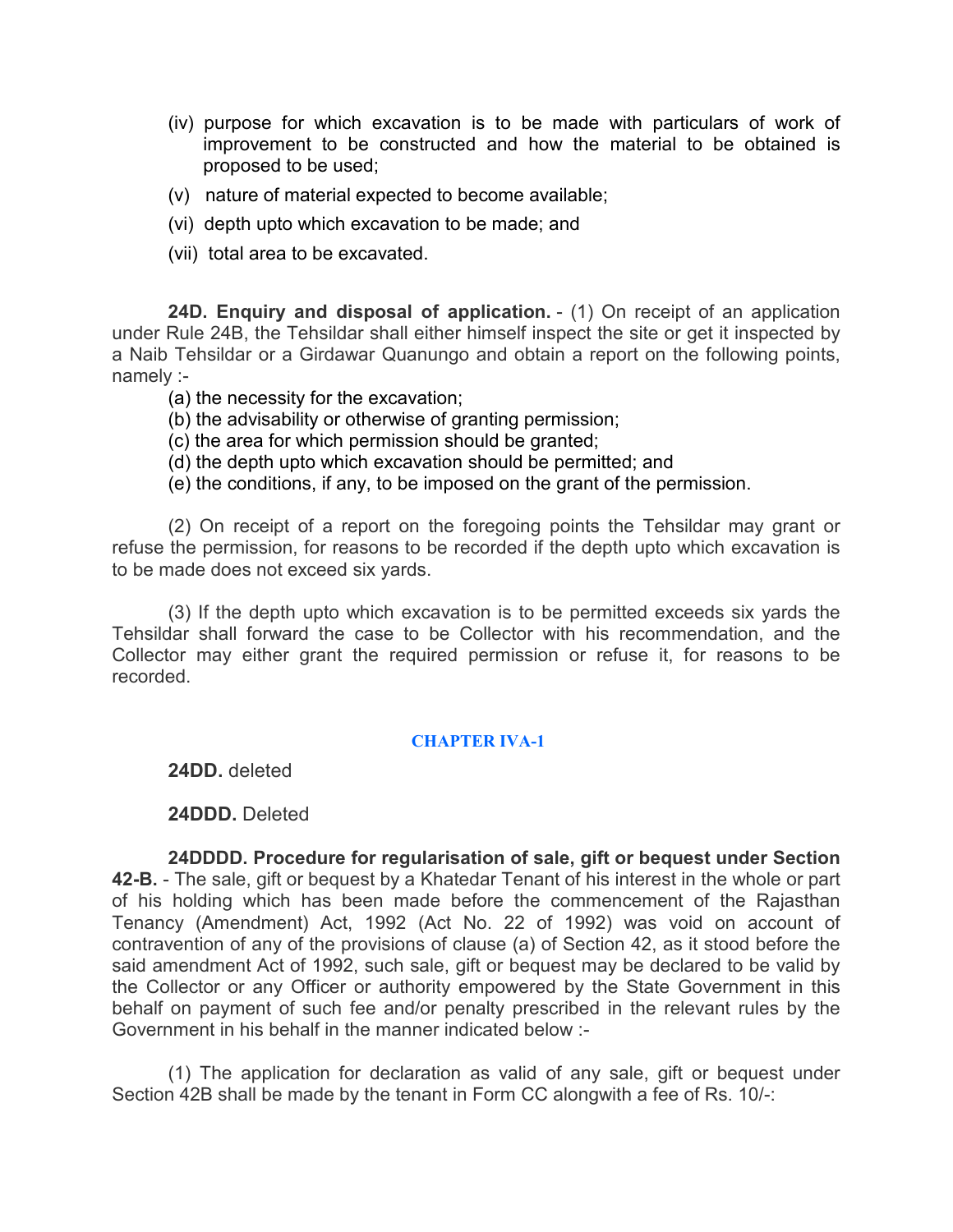Provided that such application shall be made upto 31-03-2010.

(2) In case where the land is converted into non-agricultural purpose such application for declaration under clause (1) above shall be accompanied by another application requesting for conversion of the land in accordance with provisions of the relevant rules providing for the conversion of agricultural purpose.

(2A) In case where such sale, gift or bequest is for agricultural purpose the penalty shall be equal to ten times of the revenue payable for the holding.

(3) On receipt of the application, the Collector or Officer or authority authorised by the State Government under Section 42B of the Act, shall scrutinise the application and in doing so shall ensure that the land involved in such sale, gift or bequest is otherwise fit to be converted for the purpose for which it has been utilised in accordance with the provisions of the relevant rules framed under the Rajasthan Land Revenue Act, 1956 for the conversion of agricultural land for industrial, residential or commercial purposes and thereafter shall pass appropriate orders thereon.

#### **CHAPTER IV-AA**

**24AA.** (1) Exchange of lands by the tenants of the same class, holding lands directly from the State Government may, with the mutual consent of such tenants in writing, be allowed by the Tehsildar of the tehsil in which such lands are situated, or by the Collector of the district if such lands are situated in different tehsils of the same district.]

(2) Where land is held by any tenancy from the State Government the Government or any officer authorised by it in this behalf may, with consent of such tenant, give him any other land in exchange for the land let out to him.

#### **[CHAPTER IVB]**

#### *Prescription Of Minimum Areas For The Purposes Of Sub-Section (1) Of Section 53 Of The Act*

**24E. Minimum areas.** - The minimum areas for the purpose of sub-section (1) of Section 53 of the Act shall be five acres:

Provided that where a tenant has Class I irrigated land such minimum area shall be 2.5 acres.

**Explanation.** - Class I irrigated land shall mean land under assured irrigation capable of growing at least two crops in a year.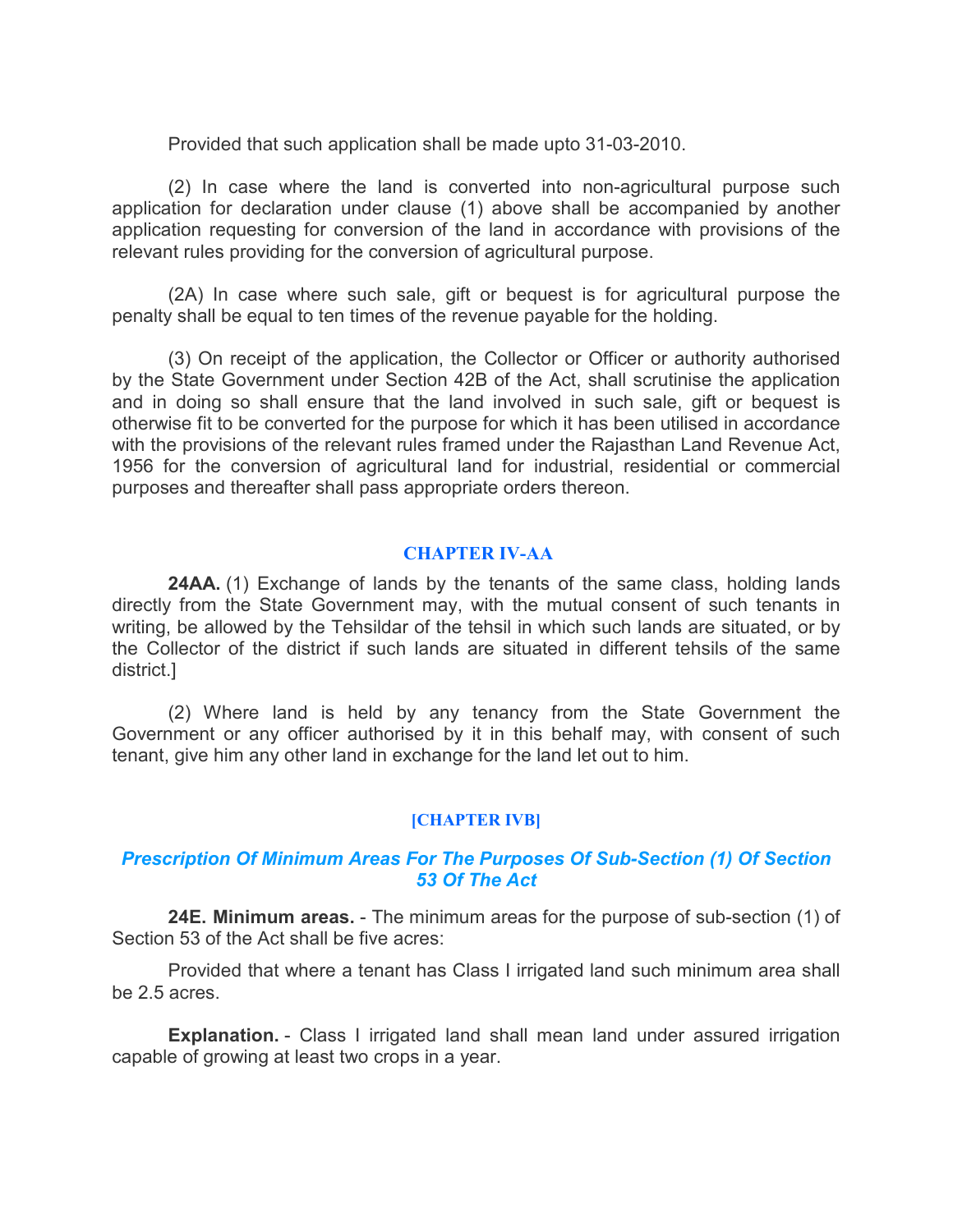#### **CHAPTER V**

#### *Rules To Give Effect To The Provision Of Section 84 Of The Act*

**24EE. Form of application.** - (1) An application for permission under the proviso to sub-section (2) of Section 84 of the Act shall be in Form "C-I".

Provided that no such permission shall be necessary in cash of removal of Eucalyptus, Su-Babul, Ardu, Vilaiti Babul, [Desi Babul] and Israeli Babul Standing on applicant's holding is sought.

(2) It shall be submitted to Tehsildar having jurisdiction through the Patwari of the circle in which the land on which the trees sought to be removed, are situated.

**24F. Patwari's Report.** - The Patwari shall, within one week of the receipt of the application and after seeing the site, submit his report to the Tehsildar in Part II of Form C-I on the correctness or otherwise of the particulars mentioned in the application.

**24G. Enquiry and disposal .** - (1) The Tehsildar shall in every case inspect the site himself or get it inspected by an officer not below the rank of an Inspector, Land Records. The Tehsildar or such Officer, as the case may be, shall clearly indicate in his inspection report (a) total area of holding of the applicant with khasra numbers; (b) number of trees standing on the holding; (c) number of trees sought to be removed; (d) justification for the removal of trees that may be permitted to be removed, and (e) specific reasons which necessitate removal of trees. The inspection report shall be submitted in Form C-I Part III.

(2) Subject to the conditions laid down in these rules, the Tehsildar, shall, on receipt of such inspection report and after satisfying himself on the merits of the application that the number of trees sought to be removed is not excessive and is commensurate with the purpose for which removal is sought, grant the permission within 15 days of the receipt of the inspection report, but -

- (a) The Tehsildar shall permit the removal upto 15 trees subject to the ceiling limit of aforesaid proviso.
- (b) If the application is for the removal of more than 15 trees the Tehsildar shall forward the application to the Sub-Divisional Officer concerned alongwith the report. The Sub-Divisional Officer after satisfying himself and subject to the ceiling limits of aforesaid proviso grant or refuse the permission stating the reasons thereof.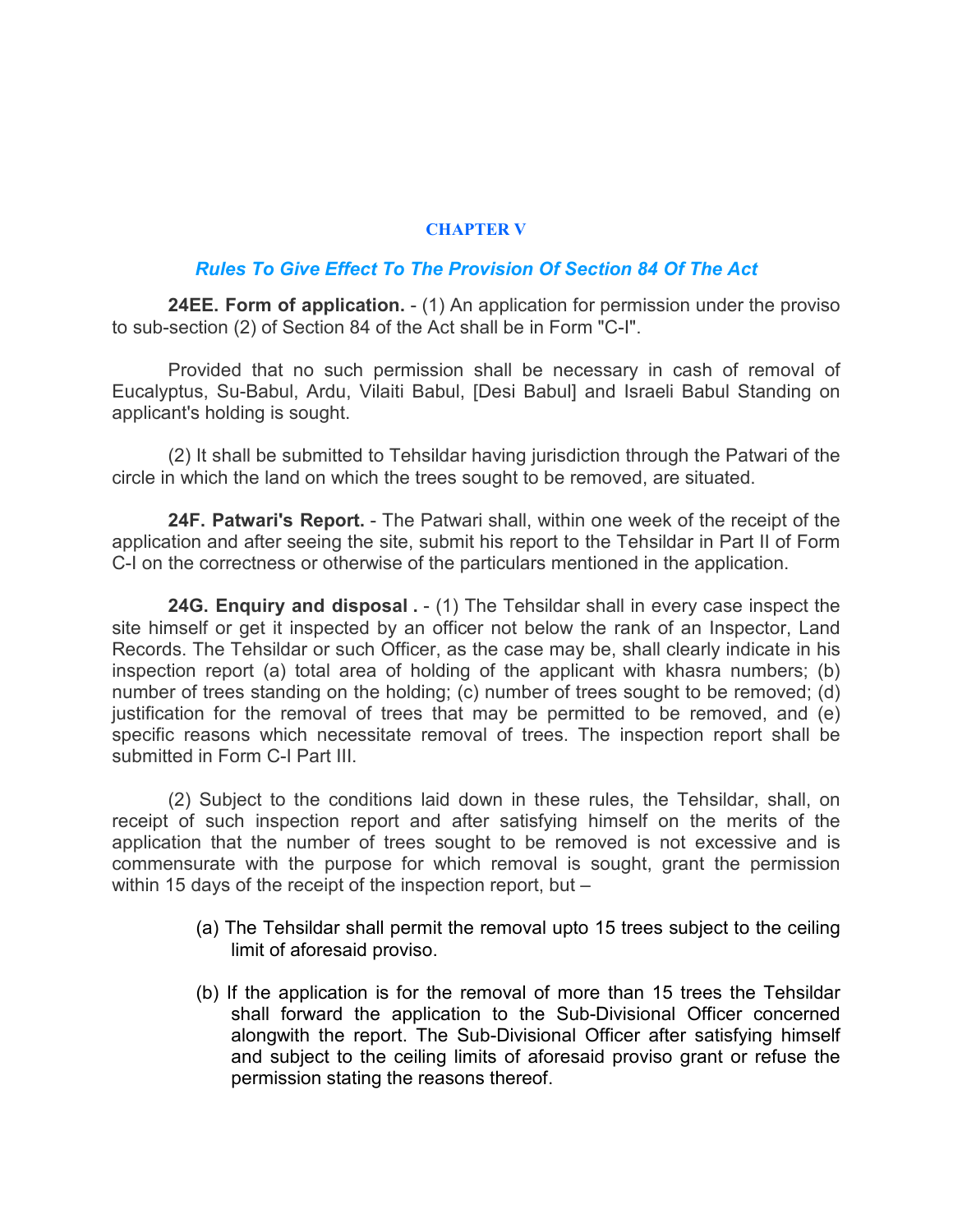(3) The permission shall be valid for a period of 30 days from the date of the sanction, and can be extended for a further period not exceeding of 30 days.

Provided that khatedar shall not be allowed to cut more than 10% of the trees standing on his holding in any calendar year.

**24H. Conditions for grant of permission.** - (1) Removal of any tree or class of trees may be granted in following cases:-

- (i) If it will help any work of construction by and on behalf of the village community; or
- (ii) If such removal is necessary for the extension of cultivation or other agricultural activities of the tenant; or
- (iii) If it will mitigate any real existing grievance of the tenant; or
- (iv) If the existing trees Eire dried up and their removal is in the interest of plantation of new trees; or
- (v) In the case of fruit trees, if such trees have become over-mature and rot and deterioration having set in; or
- (vi) If such trees are so dense that they affect the fertility of the soil or otherwise cause damage to the soil or standing crops, if there be any.
- (2) Before grant of permission under these rules, the applicant shall give an undertaking in writing that he shall plant and stabilise two trees in lieu of the one permitted to be cut. The trees shall be planted at the place indicated in the undertaking and if no such place is indicated therein, at the place directed by the Tehsildar. If it is not possible to plant the new trees on the land from where the trees are removed, without causing damage to the land, standing crops, grass or trees or a building of neighbours, the same shall be planted and estabilised at a place directed by the Tehsildar:

Provided that the condition of planting two trees shall not apply if the permission sought under clause (vi) of sub-section (1) and there is no other part of the holding where such trees could be conveniently planted.

(3) If the permission is refused, reasons of refusal shall be recorded in writing and communicated to the applicant.

**24-I. Inspection.** - All permissions issued under these rules shall be liable to inspection by any Revenue Officer, any Forest Officer not below the rank of Sub-Inspector of Police any breach of terms of the permission or irregularity in the issue of the same shall be reported by the Officer detecting it to the authority which has issued the permission. The inspection made by the Inspector, Land Records shall be recorded in the register prescribed in Form C-I Part VI.

**24J. Cancellation of permission.** - The authority competent to issue the permission under these rules may, at any time, before the trees are cut, cancel the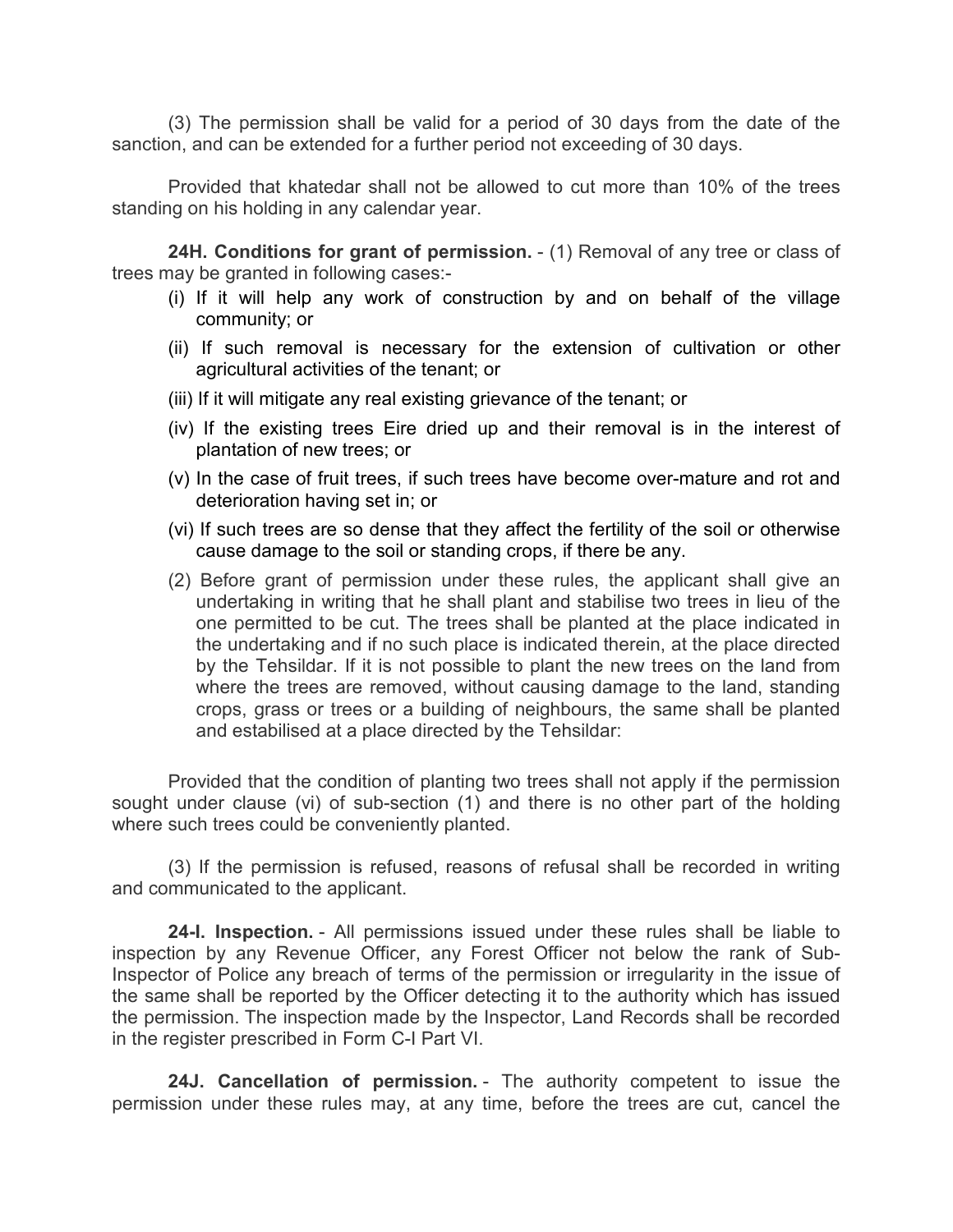same where it is subsequently discovered that applicant had misrepresented facts to secure the permission.

**24K. Form and register of permission.** - [(1)] Permission shall be in the Form "C-II" and a register of permission in the same Form shall be maintained and kept up-todate at each Tehsil Office.

(2) In all cases in which permission has been granted for removal upto fifteen trees a copy of such order of permission shall be sent to the Sub-Divisional Officer and in other cases where permission has been granted for removal of more than 15 trees, a copy of such order of permission shall be sent to the Collector. Copy of each such order of permission shall also be endorsed to the Inspector Land Records and Patwari who shall check that the conditions of permission are not violated and report infringements if any.]

**25.** The fee for the issue of licences under sub-section (5) of Section 84 of the Act shall be as follows.

(1) Special licence. - Nil

(2) General licence. - Anna one per tree for Rs. 5/- per acre, whichever is less.

# **CHAPTER V-A**

#### *Rules To Give Effect To The Provisions Of Sections 98, 99, 100 & 104*

**25A. Maximum rent where the land revenue is settled.** - Subject to the provisions of Rule 24C wherever land revenue has been assessed in cash by settlement upon estate holders and rent payable in cash by the tenants of such estateholder and such rent has not already been assessed in cash by the settlement Department or fixed by a decree or order of a competent court, the rent to be charged by such estate-holders from such tenants shall not exceed two times the amount of such land revenue;

**25B. Maximum rent in areas where rent has been settled.** - Subject to the provisions of Rule 25C, wherever rent payable by tenants has been determined in cash by settlement and rents are payable in cash by sub-tenants but the cash rent payable by such sub-tenant to the tenants in chief have not been determined by the Settlement Department or fixed by or under a decree or order of a competent court, the rents to be charged by the tenants-in-chief from their sub-tenants shall not exceed two times the amount of rent so assessed or fixed.

**25C. Higher maximum in certain cases.** - Where the estate-holder or the tenant who sub-lets is a widow or a minor or a disabled person or a student who is below 25 years of age and is studying in a recognised institution the rent to be charged from the tenant by such estate-holder or from the sub-tenants by such tenant-in-chief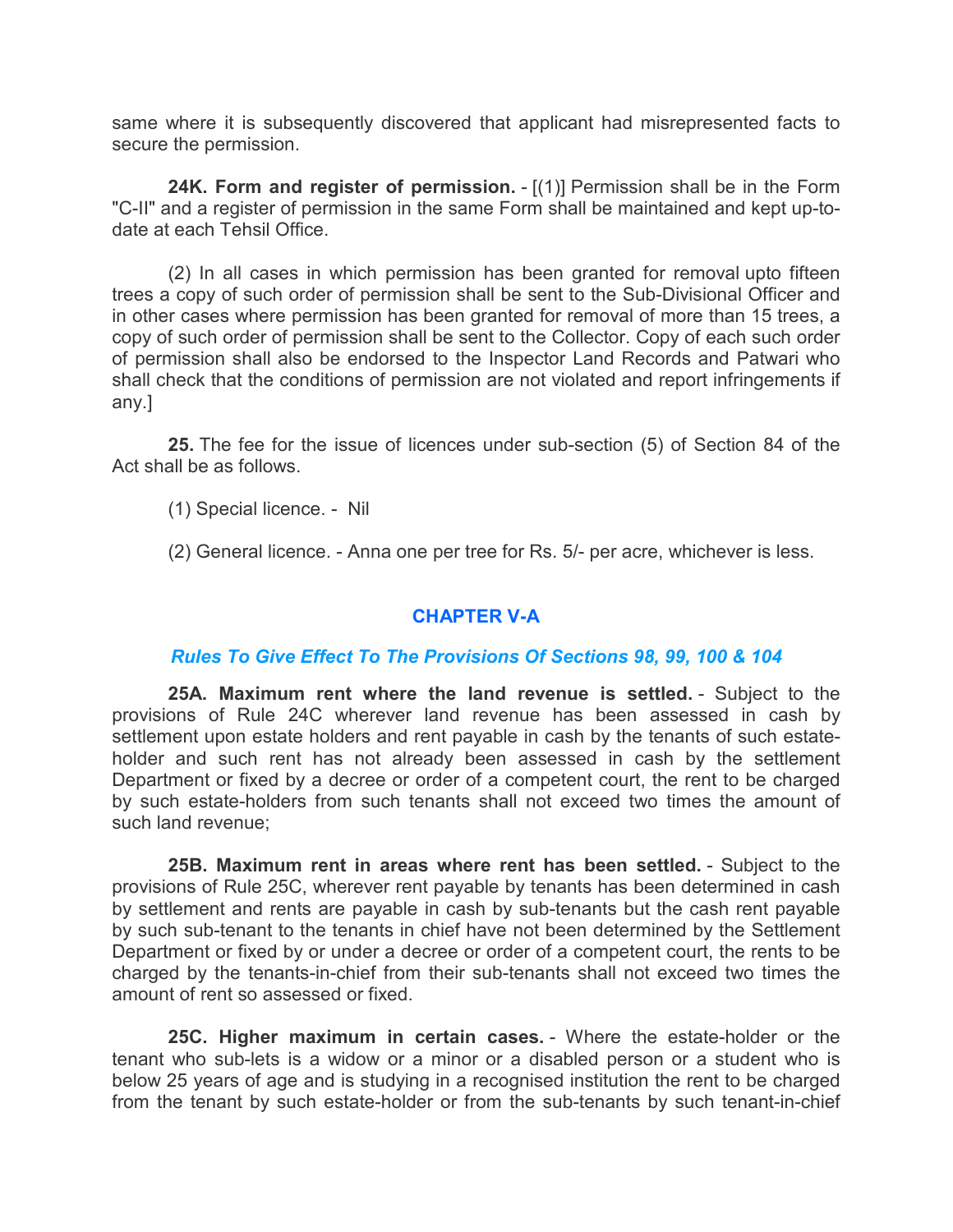may extend in the case of the estate-holder to 3 times the assessed land revenue, add in the case of a tenant who sublets to 3 times the assessed rent.

**25D. Maximum rate of rent in kind.** - Where rents are payable in kind the maximum rent in kind payable by a sub-tenant to a minor or a lunatic, or an idiot, or a woman who is unmarried or divorced separated from her husband or is a widow, or a person incapable of cultivating his holding by reason of blindness or other physical disability or infirmity, or a person not exceeding 25 years of age who is a student prosecuting his studies in a recognised institution may extend to  $\frac{1}{4}$ th of the gross produce.

#### **CHAPTER VI**

#### *Rules To Give Effect To The Provisions Of Section 126 Of The Act*

**26.** Agricultural calamities are of two kinds (1) wide-spread and (2) local. Famine and drought are considered wide-spread, while frost, rust, hail, locusts and flood are generally local affecting a limited area. On the occurrence of an agricultural calamity, relief is given either by suspension or by remission of rent.

**27. Principles for deciding whether suspension or remission should be recommended.** - Suspension will ordinarily be sufficient in the case of a calamity affecting the 'Kharif' but when the calamity is exceptionally severe or when the economic condition of the people has been reduced by previous crop failures, or when the Kharif is the main or exceptionally important crop, remission of rent be recommended.

When calamities affect the Rabi, remissions should ordinarily be proposed. The reason, why suspension and not remission is ordinarily granted on the occurrence of an agricultural calamity affecting the Kharif, is that Kharif (save cotton) is generally composed of the food crops of the people, while the Rabi consists of the cash or rent paying crops. It is, therefore, necessary to consider the relative importance of the Kharif and Rabi harvests, in determining the extent of relief by way of suspension or remission of rent :

Provided that where there has been continuous famine for three years in succession in any village and the damage caused was more than 8 annas in all the crops, the Collector shall give automatic remission of rent for the first year.

**28. Promptitude essential.** - Relief shall be related to the loss suffered by individuals, but promptitude in the issue of orders is of far greater importance than meticulous accuracy in the estimation of loss. Particularly when the area which has suffered loss is large, small difference in the loss suffered by different crops shall be ignored and an average rate of loss assumed.

**29. Scale of relief.** - The relation between the relief to be given in rent and the loss on the holding calculated, is given in the following table :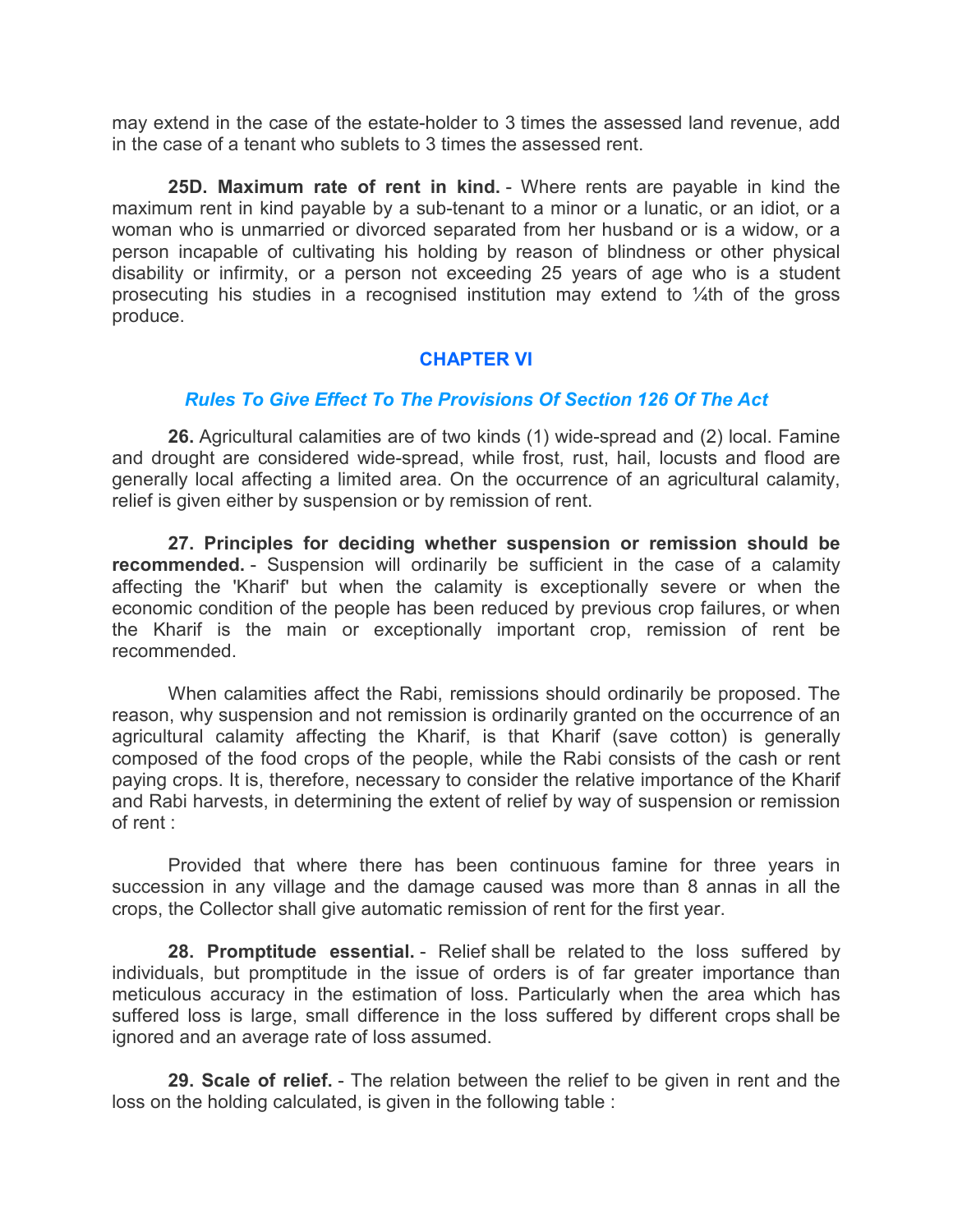|    | Loss measured in paise per rupee of<br>normal produce     | <b>Relief in rent</b> |
|----|-----------------------------------------------------------|-----------------------|
| 1. | Less than 37 paisa                                        | Nil                   |
|    | 2. Amounting to 37 paisa but not<br>amounting to 50 paisa | 25 paisa              |
|    | 3. Amounting to 50 paisa but not<br>amounting to 62 paisa | 37 paisa              |
|    | 4. Amounting to 62 paisa but not<br>amounting to 75 paisa | 50 paisa              |
| 5. | Amounting to 75 paisa                                     | 62 paisa              |
| 6. | More than 75 paisa                                        | 100 paisa             |

In the case of holdings the rent of which is payable by division of the produce or is based on appraisement of the standing crops, relief generally is not given.]

**30. Principles for deciding whether suspended amount should or should not be collected.** - The following principles should guide the Collector in deciding whether a suspended amount or rent falling due for collection should be collected or not :-

- (a) Suspended rent should be recovered as soon as the circumstances of the people and the out turn of the harvest permit.
- (b) As soon as the prospects of the harvest at which the collection of suspensions has been provisionally proposed, are sufficiently clear, the Collector should determine the amount of arrears which he can collect with the harvest and should report his proposals to the Commissioner.
- (c) In making this report, the Collector should be guided by the nature and the extent of the calamity on account of which relief was given, the character of the harvest about to be reaped, and the condition of the people.
- (d) When the crops of the harvest to which the suspended rent have been carried forward are themselves below normal, remission of the suspended amount may be recommended in whole or in part.

#### *Inspection And Estimates Of Damage*

**31. Necessity of constant watch over crop condition.** - It is the business of revenue officers and in particular of Collectors and Sub-Divisional Officers closely to watch the state of the crops in the areas committed to their charge. It is only by paying continuous attention to the weather and other conditions which affect the crops from the time of sowing to the time of harvest, that it is possible to take action to give relief with the necessary promptness. Inspections of crops must, therefore, not be confined to harvest time or delayed until it is rumoured that the crops have failed. During their rainy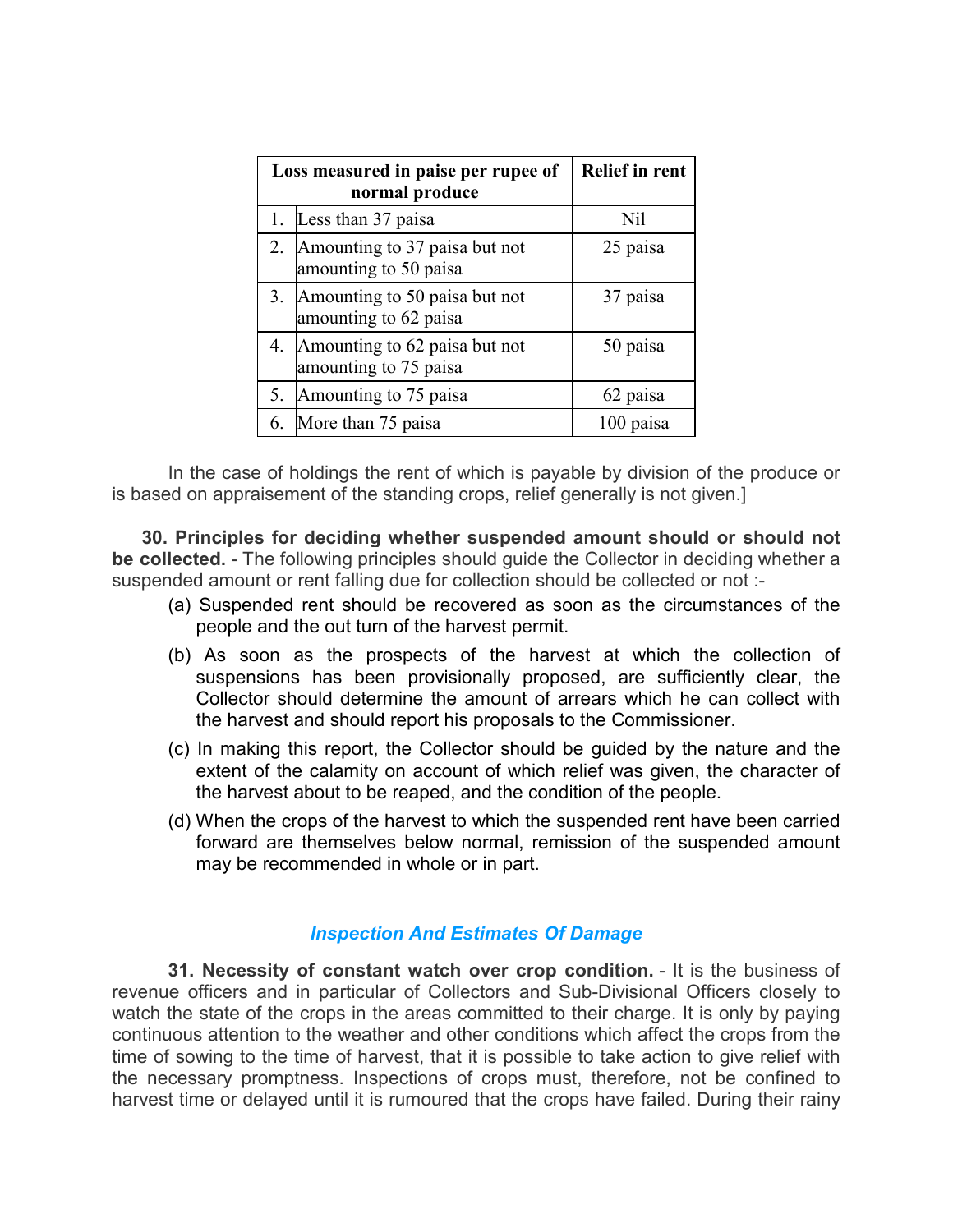season and cold weather tours, revenue officers must make constant inquires as to the crop prospects and must make a point of visiting those areas in which there is a possibility of crop failure.

It is the duty of all subordinate revenue officials to report cases of crop failure promptly to their superiors and it is the duty of the Collector and Sub-Divisional Officers and Tehsildars in cases in which they cannot make sufficiently detailed inquiries themselves to call for detailed reports from their subordinates. Government and Commissioners must be kept in touch with the agricultural situation through Collector's fortnightly demi-official letters. Commissioners themselves should, if there is expectation of an extensive calamity, arrange to visit the area affected.

**32. Special Inquiries.** - When it appears that relief to the cultivators will probably be necessary, the Collector should arrange for a special inspection of the area affected and should unless the area damaged is very small, himself inspect the area, If the area is large it will generally be impossible for the Collector to make a detailed inspection himself. In such a case it will generally be expedient to have detailed village inspections done by Inspectors of Land Records and Naib Tehsildars and to have their work checked by Tehsildars and Sub-Divisional Officers. Reports should at this stage not be called for from patwaris. The Collector should himself carry out a sufficient check of the work of his subordinates to enable him with the knowledge he has obtained from watching the crops since they were sown to satisfy himself of the accuracy of the reports which he has received or to correct these reports. The Collectors should be able when issuing instructions for detailed inspection of an affected area, to indicate the general lines on which he wishes that inquiry to proceed and the point on which he wishes for detailed information. It is useful especially in the case of extensive damage, for the Collector to hold a conference of the Sub-Divisional Officers and Tehsildars concerned at which final conclusions can be reached as to the extent and nature of the damage. The preparation of maps showing the villages affected and the comparison of the maps of one tehsil with the maps of neighbouring tehsils is a valuable check to ensure that no area, where relief is necessary, has been left out and that relief will be given on the same principles throughout the district.

**33. Classification of fields and estimate of loss.** - (1) It is impossible to base the relief given to cultivators on estimates of the damage caused to individual fields and no attempts should be made to do so. Estimates of damage must be made for classes of fields as a whole and not for individual fields. The classification of fields for this purpose must depend on the nature of calamity. It may be that the loss is uniform over the unirrigated fields and that the loss, if any, in the irrigated fields is also uniform, in which case it will be necessary only to make for each village an estimate of the loss on the irrigated fields as a whole and on the unirrigated fields as a whole. In other cases the loss may vary according to the crop. If so, it will be necessary to mark for each village an estimate of the loss on each crop. It may also be necessary to distinguish not only between crops, but also between irrigated and unirrigated fields of the same crop. In other cases, such as hail or flood, a part only of a village may be damaged or different parts may be damaged to different extents. In such a case it will be necessary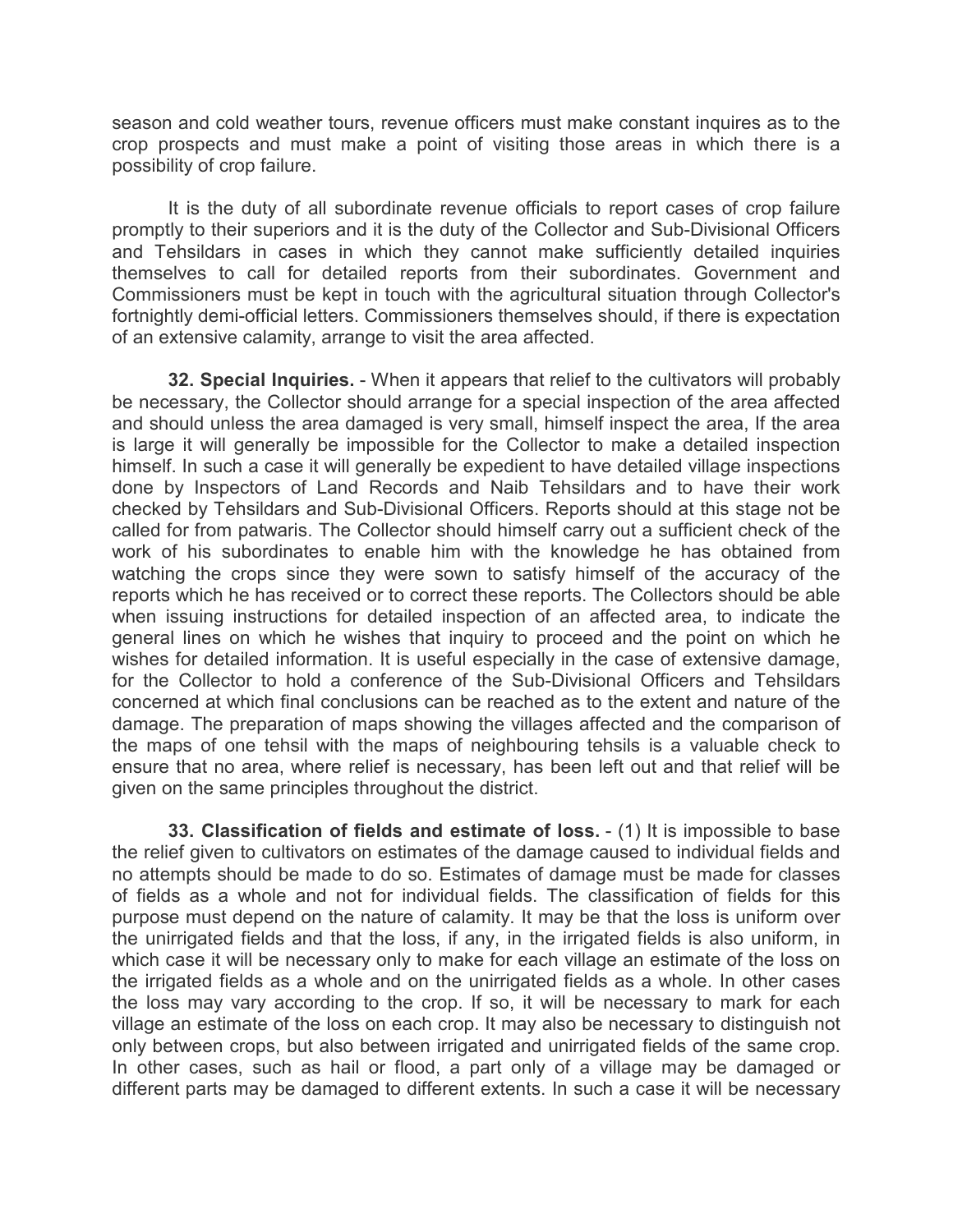to mark off the damaged portion, or the portion damaged to varying extents, on the village map and to estimate the damage done in such portion or in each of such portions. It may be necessary in this case also to distinguish between the different crops in each of such portions. Definite orders must be passed by the Collector in the case of each village affected by the calamity as to the damaged suffered by each class into which he has ordered that the fields be divided. For this purpose if the area damaged is extensive, it will generally be advisable to group villages. It is essential that the system on which fields are to be classified for the purpose of determining the loss be laid down before any attempt is made to work out detailed calculations. Once the classes have been decided on by any authority, no lower authority has any power to vary the estimate of loss as between fields of the same class.

(2) In deciding on the classification to be adopted the Collector must remember that the estimates of loss can only be approximate and that too meticulous a classification defeats its own purpose as it delays the preparation of relief statements and causes harassment to the cultivators.

(3) In framing his estimates of loss, the Collector should remember that the normal crop that is to say the crop which has suffered the normal amount of damage in a season which is not exceptionally good, is generally reported as being a 12 or 13 annas crop. It is only in years in which the crop has escaped any damage that the crop is reported as 16 innas. Such years are exceptional and not normal. The instructions however, assume that the normal crop, is a 16 annas crop, i.e. in the instructions loss means loss in excess of the normal loss. Unless care is taken this may lead to an overestimate of the loss particularly in the case in which the damage is not very great.

(4) Collectors cannot be too careful to guard against a general tendency that exists in the subordinate staff to over-estimate losses as a precaution against possible objections by cultivators. Government desire o impress upon Collectors the imperative need for a thorough and careful checking by the superior staff of estimates of losses with a view to prevent exaggerated estimates and consequent loss of Government revenue.

**34. The "normal area".** - If the nature of the calamity in such that it has reduced the sown area, as happens in the case of a shortage in the late monsoon rainfall, allowance must be made for this reduction in area in calculating the loss suffered by the cultivator. The general principle is that area which has not been sown, but which would have been sown but for the calamity is treated as if it had suffered a loss of 16 annas. It is obviously extremely difficult to decide which of the fields that have not been sown in a particular year would have been sown if the circumstances had been different. The most direct method of approach would be to compare the sown area of each holding with the sown area of the holding in a normal year. This necessitates a detailed comparison of the khatauni of the year. In which the calamity occurs with the khatauni of a normal year which is a laborious process and takes time. Difficulties too arise in areas of shifting cultivation. A less laborious and quicker method is to determine by comparison with a normal year the percentage of the holdings area which is normally sown and to assume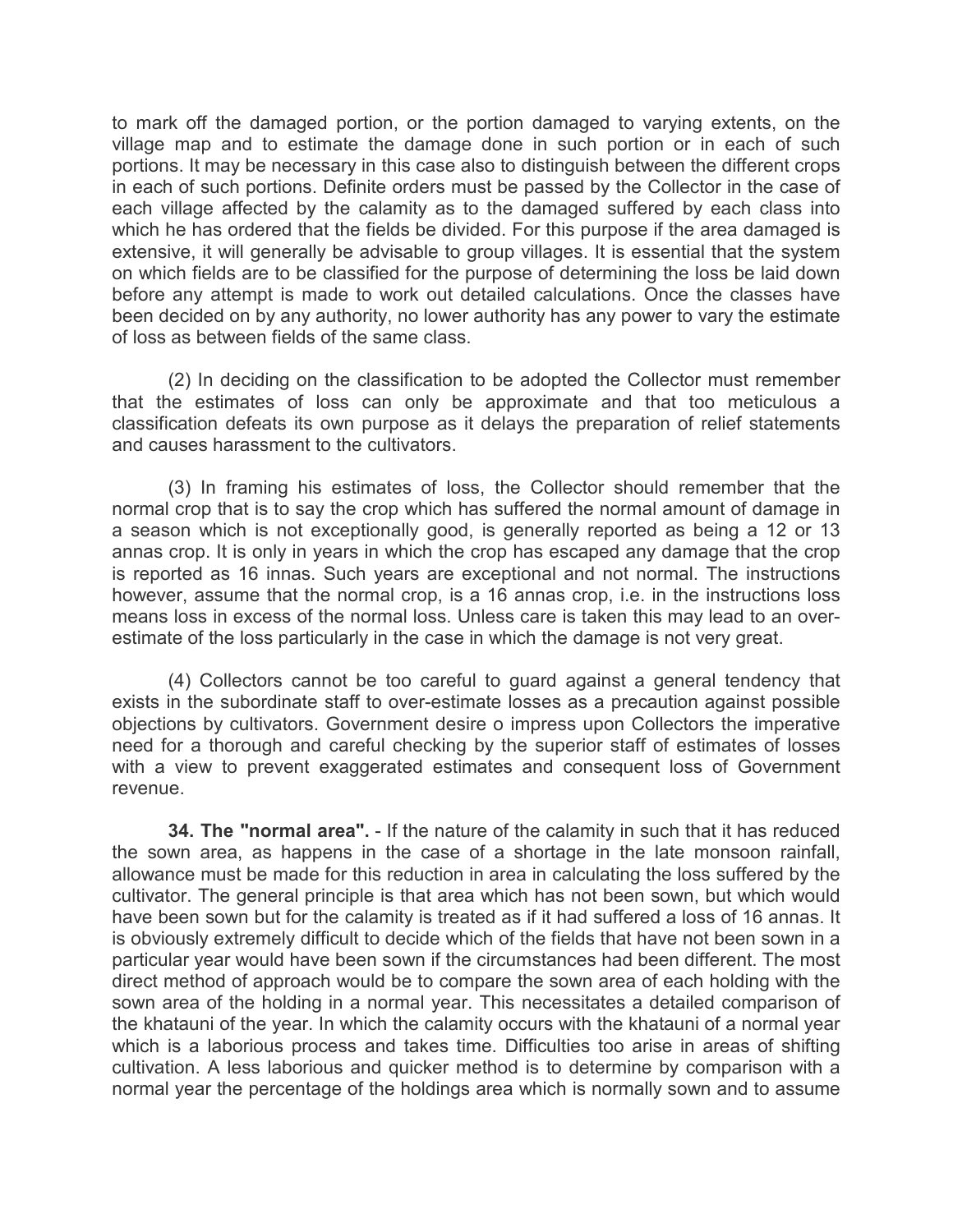that this percentage of each holding would have been sown in the year of the calamity if the season had been normal.

(2) It is the business of the Collector to determine whether allowance should be made for shortage of sown area and, if such allowance is to be made, to determine which year should be taken as normal. If the nature of the calamity was such as not to affect the sown area, or if the effect was small, says less than 10 or 15 per cent, no allowance will be made.

**35. Preliminary report to the Commissioner.** - (1) As soon as the Collector has decided on the nature and extent of the calamity and the steps which he proposes to take to deal with it, he shall send a preliminary report to the Commissioner explaining the situation fully both as regards the area affected and the classification of fields which he proposes to adopt for the purpose of calculating the relief with an estimate of the damage suffered by each class, and in cases in which it is necessary to allow for shortage of area, giving an estimate of the shortage. He should discuss the condition of the cultivators. To enable the Collector to follow the progress of the season and to know how far the rainfall in any season departed from the normal as regards either distribution of amount, a statements of normal rainfall by rain-guage stations will be published separately and supplied to all Collectors. When relief is proposed on account of excessive rainfall or failure of rains, the Collector should refer to the statement in making his proposals and compare the figures of the normal and the actual rainfalls in his report.

(2) The Collector's report shall also give (a) the areas under the Kharif and Rabi crops grown in a normal year in each tehsil affected, with details of irrigated and dry areas; (b) the total rental demand of the villages affected; and (c) a rough estimate, as far as one can be made at this stage, of the relief which it will be necessary to give in the rental demand. It is unnecessary at this stage for the Collector to make any recommendation whether the proposed relief should be given by way of remission or suspension.

(3) The report should not be delayed by the inclusion in it of detailed calculation. It should be dispatched within a fortnight of the occurrence of the calamity, and in no circumstances (except in a case of damage by fire) should it reach the Commissioner later than December 15, in the case of a calamity affected the Kharif and May 15, if the Rabi is affected.

(4) Before finalising his report under this rule, the Collector shall issue a public notice of the extent of the loss or damage which he estimates to have been caused in the area affected by the agricultural calamity calling upon all persons concerned to lodge their objections, if any, before the Tehsildar within the local limits of whose jurisdiction their holdings are situated within three days of the publication of the notice by beat of drum in accordance with clause (b) of sub-rule (5).

(5) Such public notice shall be in Form CC and shall be published :-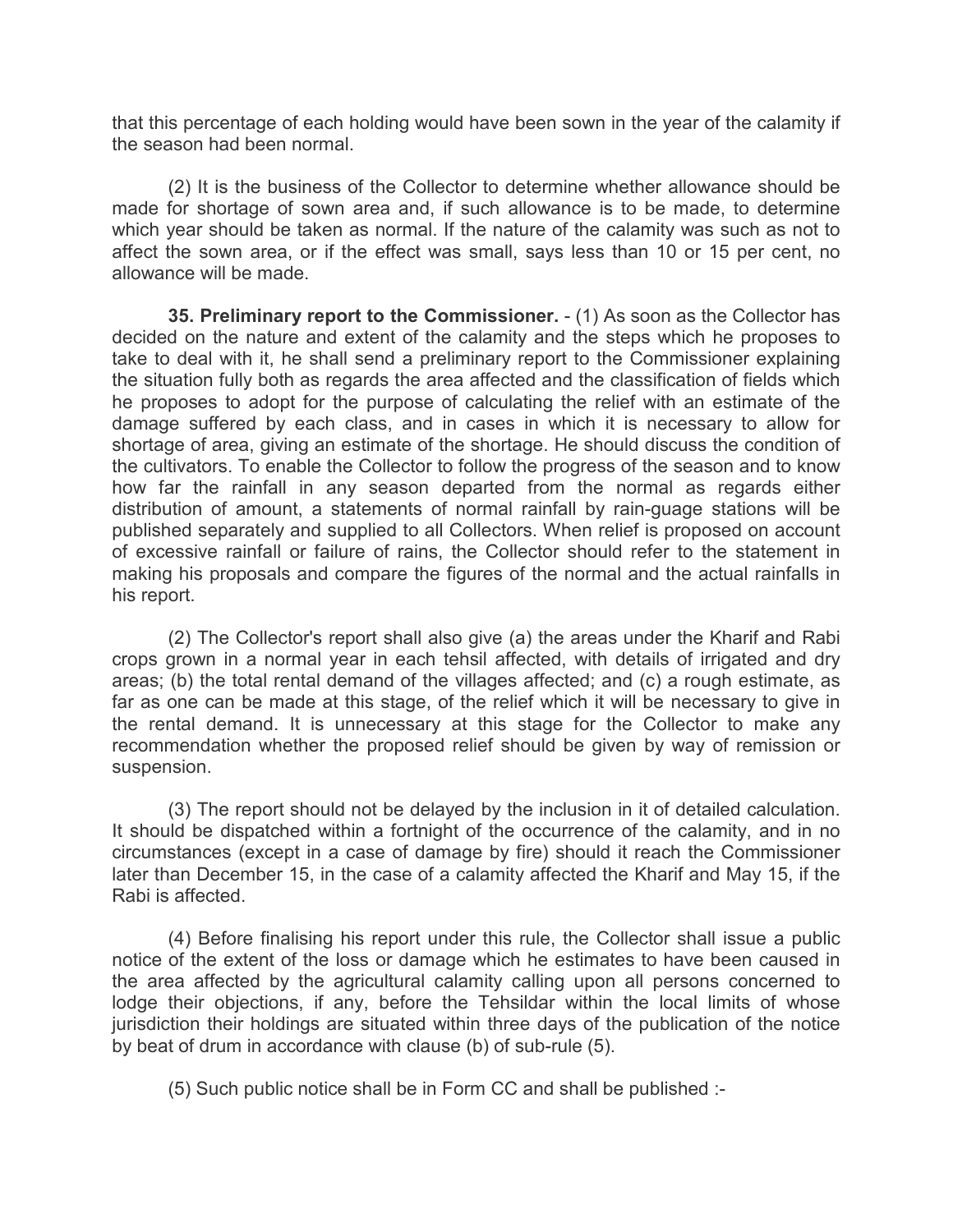- (a) by pasting a copy thereof :-
- (i) on the notice board of the office of the Collector issuing it,
- (ii) on the notice board of each Tehsil within which the area affected by agricultural calamity or any part thereof is situated, and
- (iii) at some place of public resort in each village the whole or a part of which is affected by the calamity; and
- (b) by beat of drum in each such village.

(6) If any objections are received by the tehsildar, they shall be disposed of by him summarily on the very day of their receipt and shall be submitted to the Collector, along with a report showing the disposal thereof and the publication of the notice issued under sub-rule (4), as promptly as may be possible but not later them a week after the publication of the said notice by beat of drum.

(7) The report under sub-rule (1) should, in addition to the other particular mentioned in that sub-rule and in sub-rule (2), also refer to the fact of the issue of the public notice under sub-rule (4) its publication in the manner provided by sub-rule (5), the objections, if any, lodged under sub-rule (6) and the manner of their disposal.

**36. Commissioner's orders on Collector's preliminary report.** - As soon as the Commissioner receives the Collector's report submitted under the previous paragraph, he should forward a copy of the Collector's report and of his recommendations thereon to Government for information. It is essential that the Commissioner should make explicit report approving or modifying the estimates of the loss of the classes of fields submitted by the Collector. It is the Commissioner's duty to see that adequate, but not excessive, relief is given. Commissioner should see that proposals are not detained for more than a week in their office before being submitted to Government.

#### *Preparation Of Relief Statements*

**37. Entry of loss in Khasra and Relief Khatauni.** - As soon as the Collector has decided on the nature and extent of the calamity and the measures necessary to deal with it, he shall, on receiving the orders of the Government issue orders for the preparation of the relief statements. The Patwaris of the villages affected by the calamity should be called to the tehsil and, except in very special cases, should remain at the tehsil until their statements are prepared. The first step in the preparation of these statements is to enter in the remarks column of the khasra opposite each field the estimated damage in anna per rupee caused to the crop in that field in accordance with order passed under Rule 33. At the same the area of "equivalent total loss" will also be calculated and entered in the remarks column. This is a measure of the loss on the sown area expressed as an area. Thus if the sown area of two acres has suffered a loss of 10 annas in the rupee this is taken as the equivalent of  $\frac{3}{4}$  acre of undamaged crops and 1¼ acres of total loss. This area of 1¼ acres is the area of equivalent total loss. A sufficient number of these entries must be checked by the Inspector of Land Records to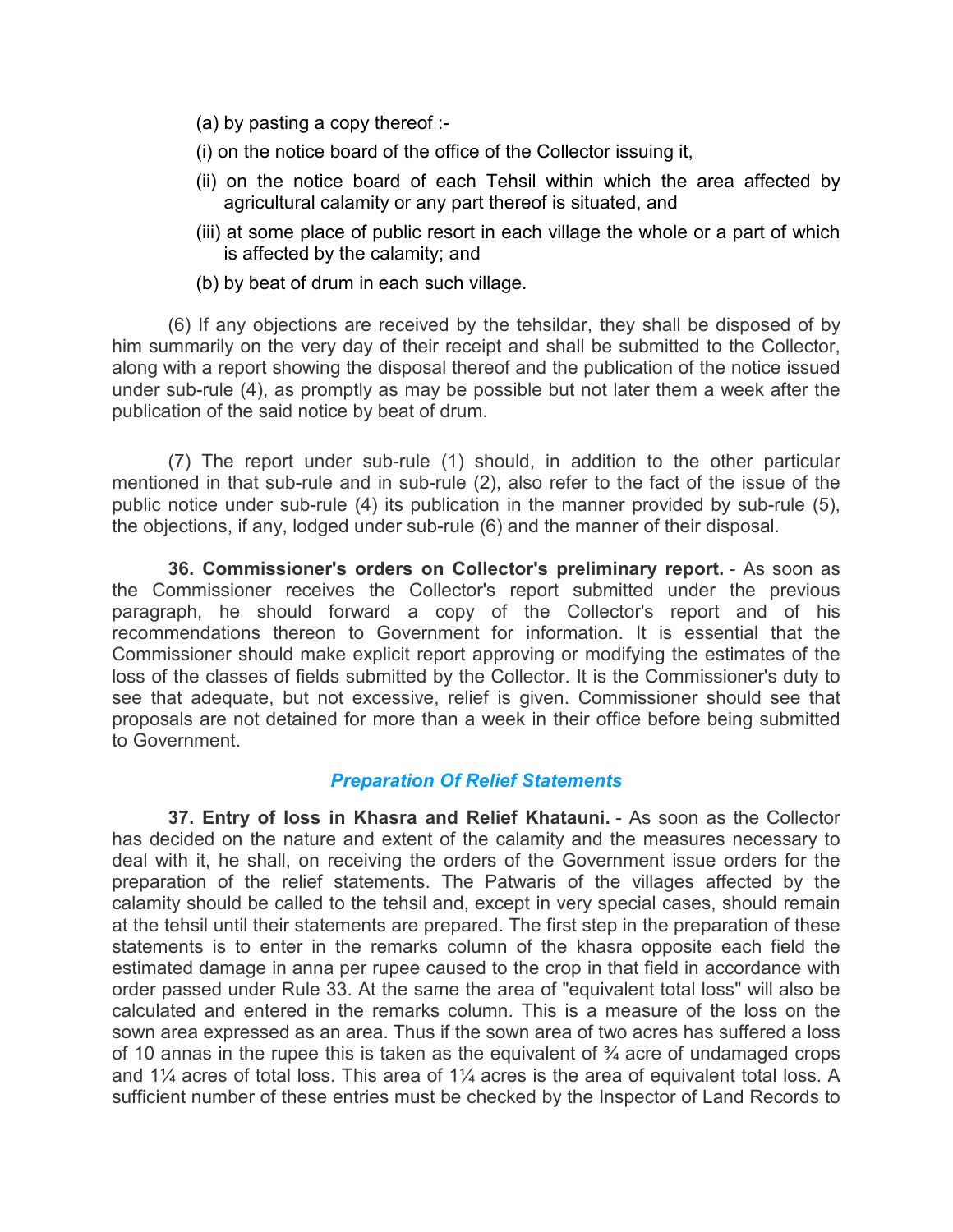ensure that the Collector's orders are being carried out. The information contained in the khasra will generally enable this to be done, but in cases in which only certain portions of the village have been damaged by hail, flood, etc. a reference to the map will be necessary.

**38. Calculation of relief in tenants holdings paying a fixed cash rent.** - (1) The next step is the preparation of the relief khatauni in the form given below. The object of the relief khatauni is to enable the calculations of relief in rent to be carried out. The first step in this calculation is to transfer to column 5 of the relief khatauni the area of equivalent total loss in each field and total this column for each holding to get the area of equivalent total loss in the holding.

Column 4 is also totaled to obtain the total sown area of the holding. If there has been no loss due to shortage of area, the loss suffered by the holding as a whole is expressed in annas per rupee by comparing this area of equivalent total loss with the area of holding which was cultivated in the season in which the calamity occurred. This is taken as the loss measured in annas per rupee of the normal produce. In the case of fixed cash rents the full rent demand of the season is entered in column 10 and the actual rent payable in the season is then worked out by applying the scale given in paragraph 3 and entered in column 11.

| <b>Relief Khatauni</b> |  |
|------------------------|--|

| <b>Serial</b><br>$\bf{No.}$ in<br>ni | and<br>e of<br>Khatau cultivato | field | $\mathbf{n}$ | ordinar parentag   of     sow   nt total  <br>loss | of<br>season | Name   Khasr   Arel Area of   Norm   Shortag   Total of   Loss   Rent   Rent   Remar<br>a No.   a  equivale al area   e of  shortage  in  deman payabl<br>area   of area   anna   d of<br>and area per<br>of<br>equivale | e | the<br>rupe season season | e in<br>the | ks |
|--------------------------------------|---------------------------------|-------|--------------|----------------------------------------------------|--------------|--------------------------------------------------------------------------------------------------------------------------------------------------------------------------------------------------------------------------|---|---------------------------|-------------|----|
|                                      |                                 |       |              |                                                    |              | nt total<br><b>loss</b>                                                                                                                                                                                                  |   |                           |             |    |
|                                      |                                 |       | 4            |                                                    |              | 8                                                                                                                                                                                                                        | 9 | 10                        |             |    |

**39. Checking of entries by Superior Officers.** - It is of the utmost importance that entries of equivalent total loss in the khasra and the entries and calculations made in the khatauni should be subjected to a thorough and complete check as they form the basis of the actual amount of relief in money. While the Inspector of Land Records shall be immediately responsible for the accuracy of the entries and calculations, the Collectors must also prescribe a suitable percentage of check by the Tehsildar and Naib-Tehsildar. The Sub-Divisional Officer should see that the check done by the Tehsildar and other subordinates is real and effective.

**40. Relief Khatauni may be dispensed within certain cases of uniform damage.** - If uniform damage is caused to all the crops of a village, it is, of course, unnecessary to prepare the relief khatauni as relief to be given, can be calculated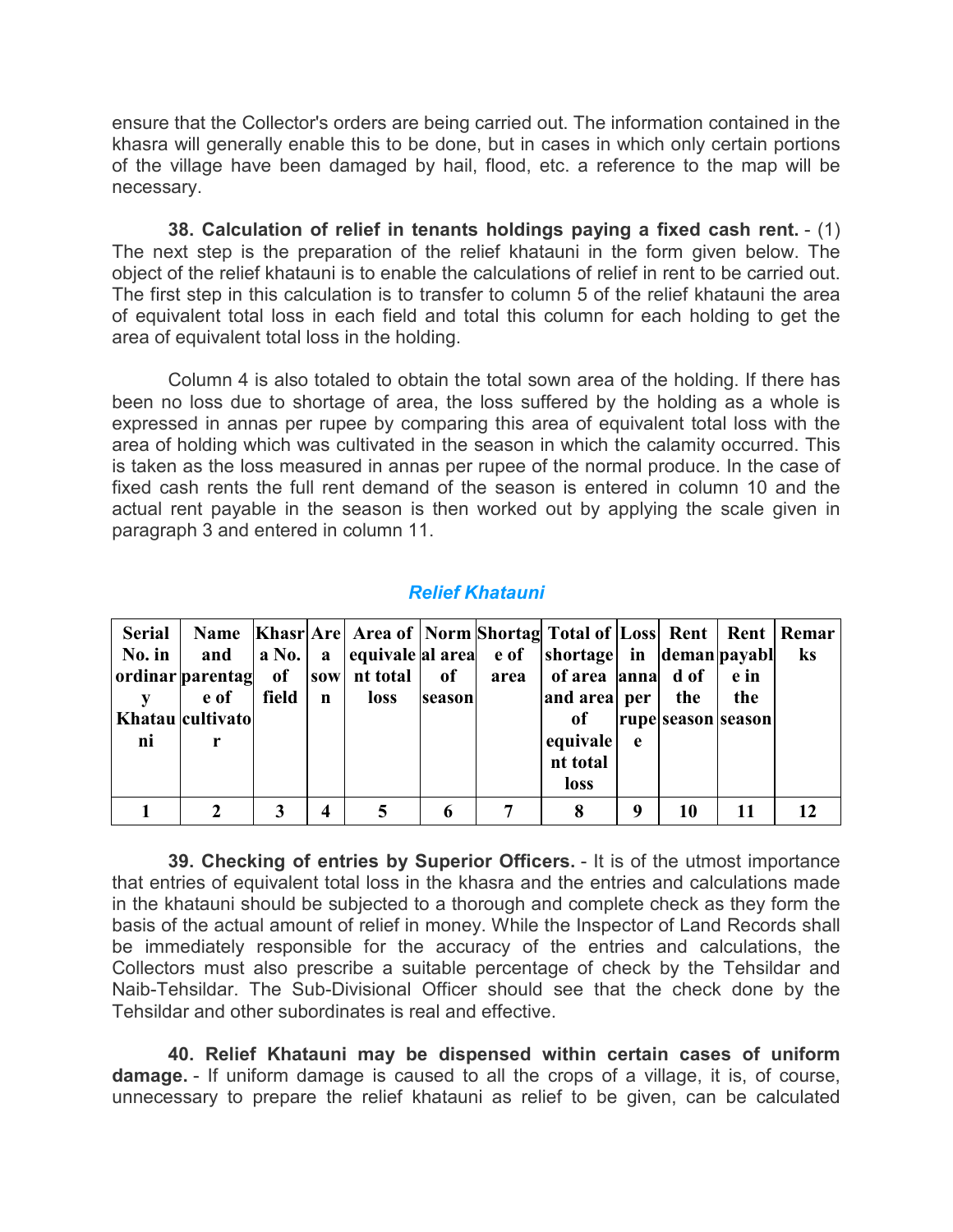directly from the table given in Rule 29, but except in unirrigated areas, such cases seldom arise the damage is due to floods :

Provided that no relief khatauni shall be prepared in cases where automatic remission is to be given under Rule 27.

**41. Relief to sub-tenants.** - If the sub-tenants area is large, the subtenants may also be given relief in the same proportion as is granted to the tenants-in-chief.

**41A.** Rent suspended due to failure of crop shall not be realised for more than two years at a time in a good year following the period of calamity including the Land Revenue for the good year.

# **CHAPTER VII**

#### *Rules To Give Effect To The Provisions Of Section 137 Of The Act*

**42. Receipt Book and Tehsildar's responsibility.** - The Tehsildar shall be responsible for the safe custody and sale to landholders of books of receipt with counterfoils (Form 'D') as appended to these rules supplied by the Government Press and for maintaining accounts of receipts and sales in the prescribed form. He shall also see that the stock of books in hand is at all times sufficient to meet the normal requirements of his Tehsil, that indents for them are punctually submitted and are prepared with due regard to foreseeable demand, that all receipts from the Press and sales to landholders are promptly recorded in the register maintained for this purpose, and that all entries for receipt and sale are signed by him before the close of the day on which they are recorded.

**43. Form of account.** - The account of receipt and sale of books shall be maintained in register in the following form :-

#### **FORM**

#### **Register of Account of Receipt Books prescribed by Section 137 of the Rajasthan Tenancy Act, 1955.**

|    |                   |       |                                                                              |                |      | Date   No. of   Value   Signatur Dat   Name   No. of   Pric   Signatur Date of   Balanc   Signatur |              |      |                               |
|----|-------------------|-------|------------------------------------------------------------------------------|----------------|------|----------------------------------------------------------------------------------------------------|--------------|------|-------------------------------|
| of |                   |       | books $\int$ of $\int$ e of the $\int$ e of and $\int$ books $\int$ e $\int$ |                |      |                                                                                                    |              |      | e of  deposit  e of  e of the |
|    |                   |       | receip  receive   books  Tehsilda  sale  addresse   sold                     |                |      | purchase in the receipt Tehsilda                                                                   |              |      |                               |
|    | d with receive    |       | $\mathbf{r}$                                                                 | s of the       | with | r                                                                                                  | treasur book |      |                               |
|    | book $\vert$ d at |       |                                                                              | person         | book |                                                                                                    | y of the     | in   |                               |
|    | number            | two   |                                                                              | to whom number |      |                                                                                                    | sale         | hand |                               |
|    | s                 | annas |                                                                              | sold or        | s    |                                                                                                    | proceed      |      |                               |
|    |                   | per   |                                                                              | of the         |      |                                                                                                    | s with       |      |                               |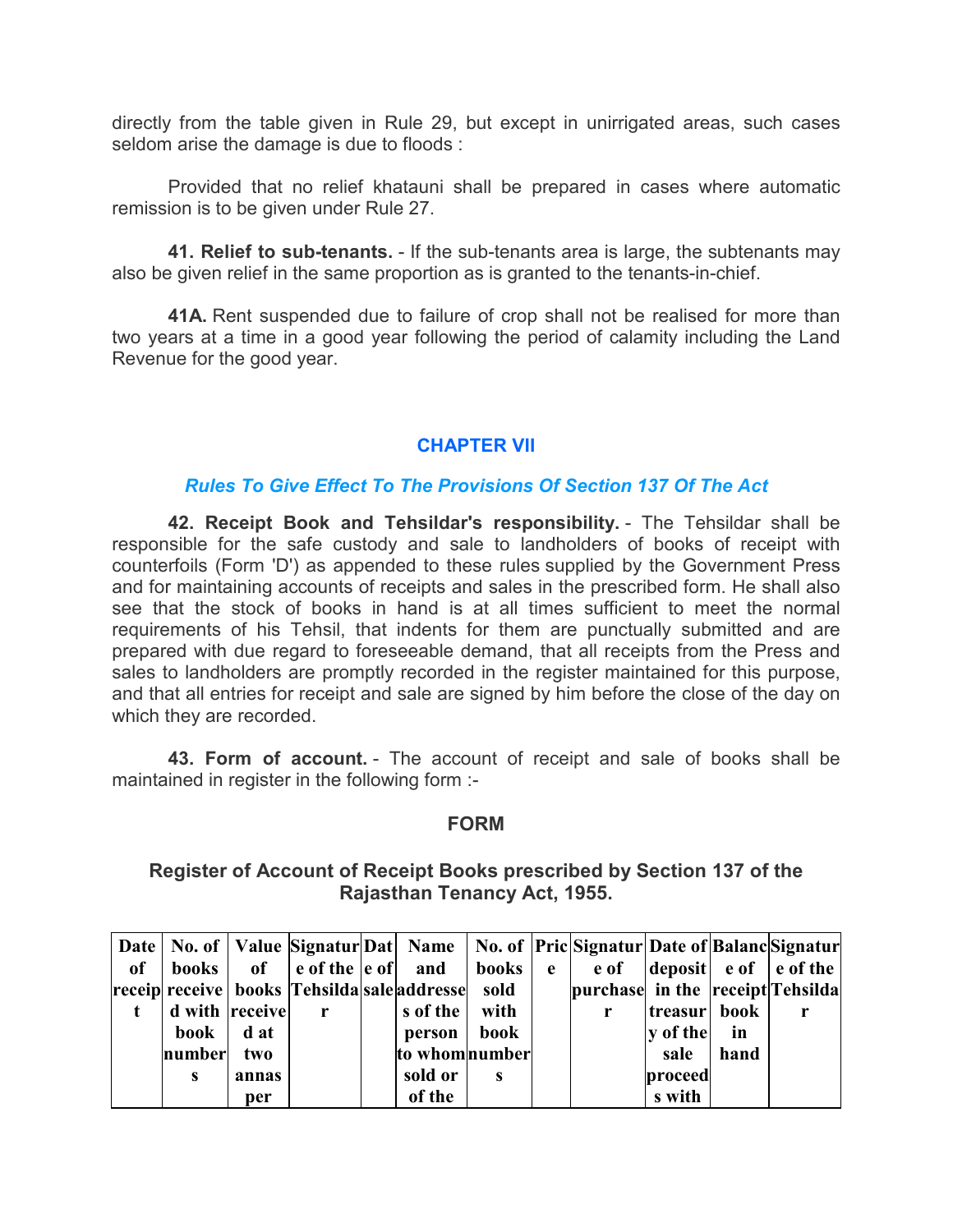|   | book |   |   | person                                          |   |   |   | challan |    |    |
|---|------|---|---|-------------------------------------------------|---|---|---|---------|----|----|
|   |      |   |   | on<br>whose<br>behalf<br>the<br>purchas<br>e is |   |   |   | number  |    |    |
|   |      |   |   | made                                            |   |   |   |         |    |    |
| י | 3    | 4 | 5 | 6                                               | 7 | 8 | 9 | 10      | 11 | 12 |

**44.** deleted by Notification Dated 02.05.81

## **CHAPTER VIII**

# *Rules To Give Effect To The Provisions Of Section 138 Of The Act*

**45. When tenant may receive a statement of account.** - A tenant shall be entitled to receive a statement of account of the rent and sayar of his holding or holdings only between the first day of June and the first day of September of any year.

**46. Fee to accompany demand.** - Such demand may be made by the tenant in a written or verbal request and alongwith such request a fee of 25 paisa and, if the tenant wishes the statement of account to be sent by post a further sum sufficient to cover the cost of postal charges and certificate of posting shall be paid by him either personally by delivering to the land holder or by remitting the amount by Money Order. The land holder shall give a receipt to the tenant for the amount received.

**47. Land-holder to furnish a statement of account.** - Within one month of the receipt of the fee, the land-holder shall furnish a statement of account to the tenant in Form E and obtain a receipt therefor signed by the tenant of, if the tenant has paid the cost of postage and the certificate of posting send the account by post and obtain a certificate of posting.

# **CHAPTER IX**

# *Rules To Give Effect To The Provisions Of Sections 148-149 Of The Act*

**48. Officer to be deputed to make division estimate or appraisement of crops.** - The Officer to be deputed under Section 149 of the Act to make the division, estimate or appraisement shall ordinarily be the Inspector of Land Records.

**49. Fee.** - With every application a fee of Rupee one shall be deposited by the applicant.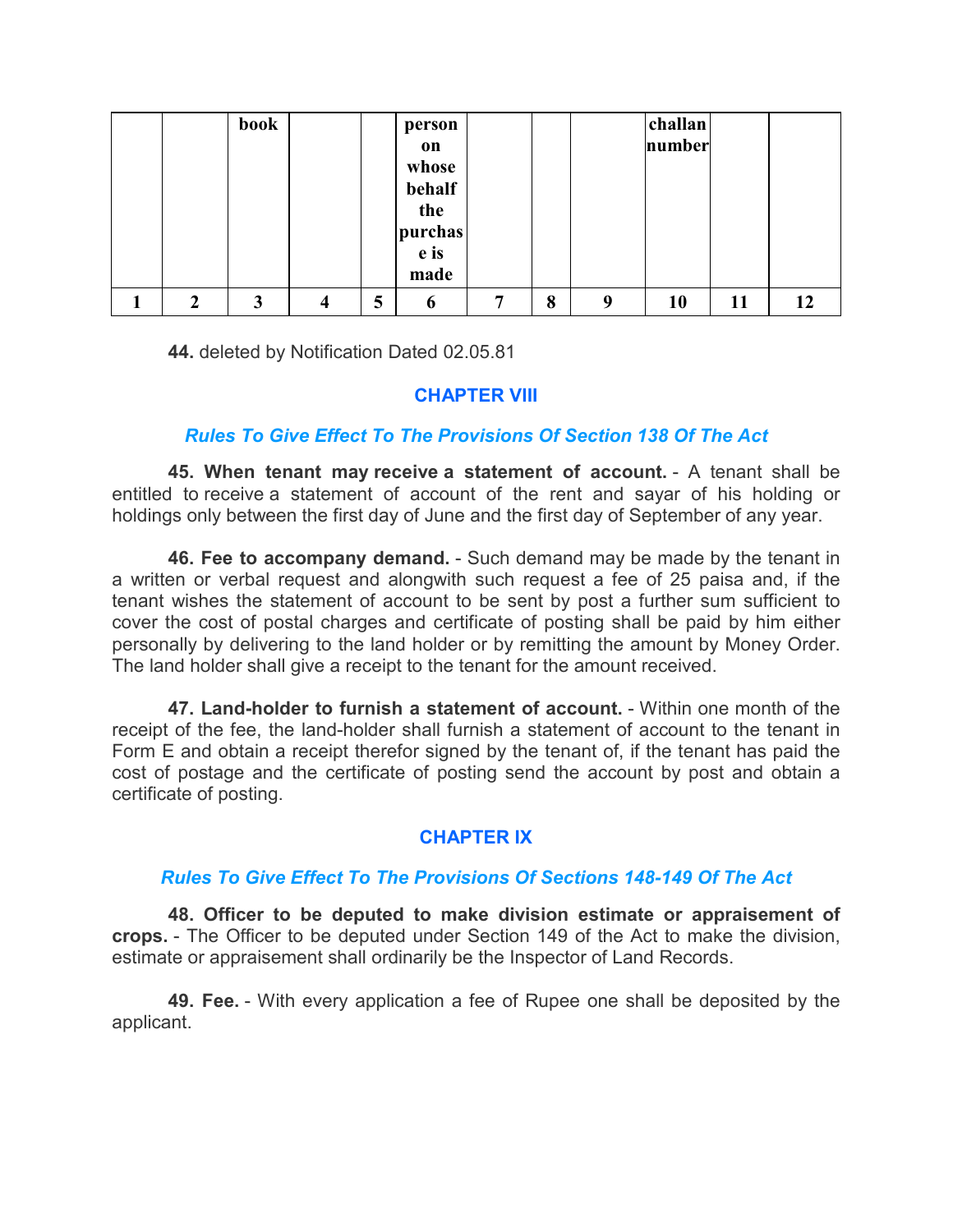## **CHAPTER X**

#### *Rules To Give Effect To The Provisions Of Section 160 Of The Act*

**50**. by Notification Dated 02.05.81

**51. Area to which application shall relate.** - An application to the Collector for realisation of arrears of rent as arrears of land revenue under Section 160 of the Act shall not relate to an area larger than a village. There shall be a specific application for each village or part of.

**52. List to accompany of application.** - Each application shall be accompanied by lists in duplicate showing in Form F appended a village to these rules the details specified in columns 1 to 6 of that form for every defaulter in the village against whom the application desires proceedings to be taken. If a defaulter is in arrears in respect of more than one holding, each such holding shall be shown separately.

**53. Receipt book to be produced with application.** - The applicant shall produce along with his application one or more receipt books printed under the provisions of Section 137 of the Act, and containing a sufficient number of receipt forms and counterfoils for the use of the officer realising the arrears.

**54. Verification of application.** - The application shall be verified as a pleading in accordance with Rule 15 of Order VI of the Code of Civil Procedure (V of 1908).

**55. Application how treated.** - The application, after presentation shall be at once formed into a file with an index and order sheet attached.

**56. Checking of list by Collector.** - The Collector shall check the lists by examining the record relating to the realisation of rents maintained by the land-holder or the Patwari, or by any other suitable method, and shall satisfy himself that the amount claimed is due and may make such modifications in the lists as appear to be necessary. The Collector shall also see that the claim on account of interest in column 5 has been correctly calculated at the rate prescribed by the Act, (one anna per rupee per annum simple interest). After checking the entries in columns 3-6 and making such alterations in them as may be necessary, the Collector shall enter in column 7 the amount passed by him for realisation.

**57. Agency for collection.** - The Collector shall then send the lists, together with the receipt-books, to the Tehsildar who shall either proceed to realise the arrears himself or shall entrust the duty to another officer who shall be a Naib-Tehsildar or an Inspector of Land-Records. The arrears shall be recovered as arrears of land revenue.

**58. Extra staff.** - The Collector may appoint extra staff to make the collections.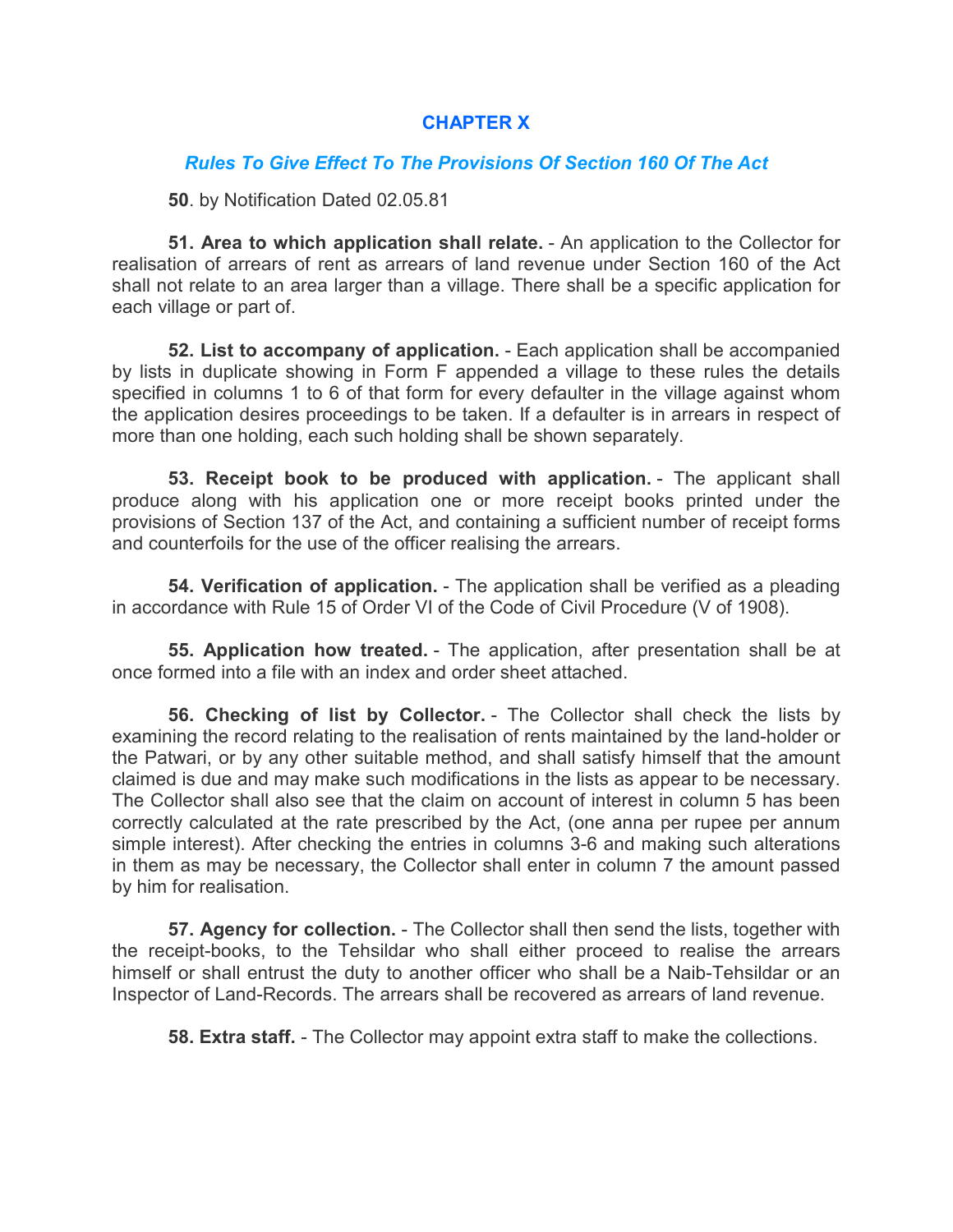**59. Limit to the cost of extra staff.** - The cost of the extra staff employed should not ordinarily exceed 4 per cent of the demand, and in no case should it exceed 5 per cent of the demand.

**60. Receipt to be issued.** - The officer charged with the realisation of the arrears shall give a receipt to each defaulter for the amount realised from him from the printed book or books supplied by the applicant under Rule 53.

**61. Arrears collected how disposed of.** - The Tehsildar or the Naib-Tehsildar who has made collections may, if the applicant or his authorised agent is present, hand over to him on his written receipt any sum realised by him under these rules. If the applicant or his authorised agent is not present, or does not agree to take the amount realised or if the collections are made by an officer other than the Tehsildar or Naib-Tehsildar, the amount collected, shall be deposited in the treasury as a revenue court deposit of the Teshildar's court payable to the applicant and the requisite challan shall be attached to the file before die final payment to the applicant is made, the costs of collection fixed by the Collector in accordance with the provisions of sub-section (5) of Section 160 shall be deducted and one of the duplicate list in Form 'F' under Rule 52 will be given to the applicant with all the columns filled in.

**62. Payment to be entered In cash books.** - Whenever any sum is paid either to the applicant or his authorised agent or deposited in Court, an entry to this effect with the name of the payee and the amount shall be entered in the cash book (Form G) and initialled by the Tehsildar.

**63. Intimation of realisation.** - The accountant shall maintain a register in Form H in which all sums realised from time to time shall be entered. All such realisations shall be intimated to the Tehsildar.

**64. Comparison of accounts.** - The officer making the collections shall, on his next visit to the tehsil or as soon afterwards, as possible, compare the entries in his cash book with those in the register kept by the Accountant.

#### **CHAPTER XI**

#### *Rules To Give Effect To The Provisions Of Section 180 Of The Act*

**65. Procedure For Ejectment Of Khudkasht And Ghair Khatedars Tenants Or Sub-Tenants [Under Section 180(2) Of The Act,].** - In proceedings under section 180(2) of the Act, where there are more tenants or sub-tenants than one, whose ejectment is applied for by the landholder or where the area held by the tenant or subtenant is in excess of the area from which ejectment can be sought under clause (D) of section 180, the court shall, in ordering ejectment, be guided by the following principles :-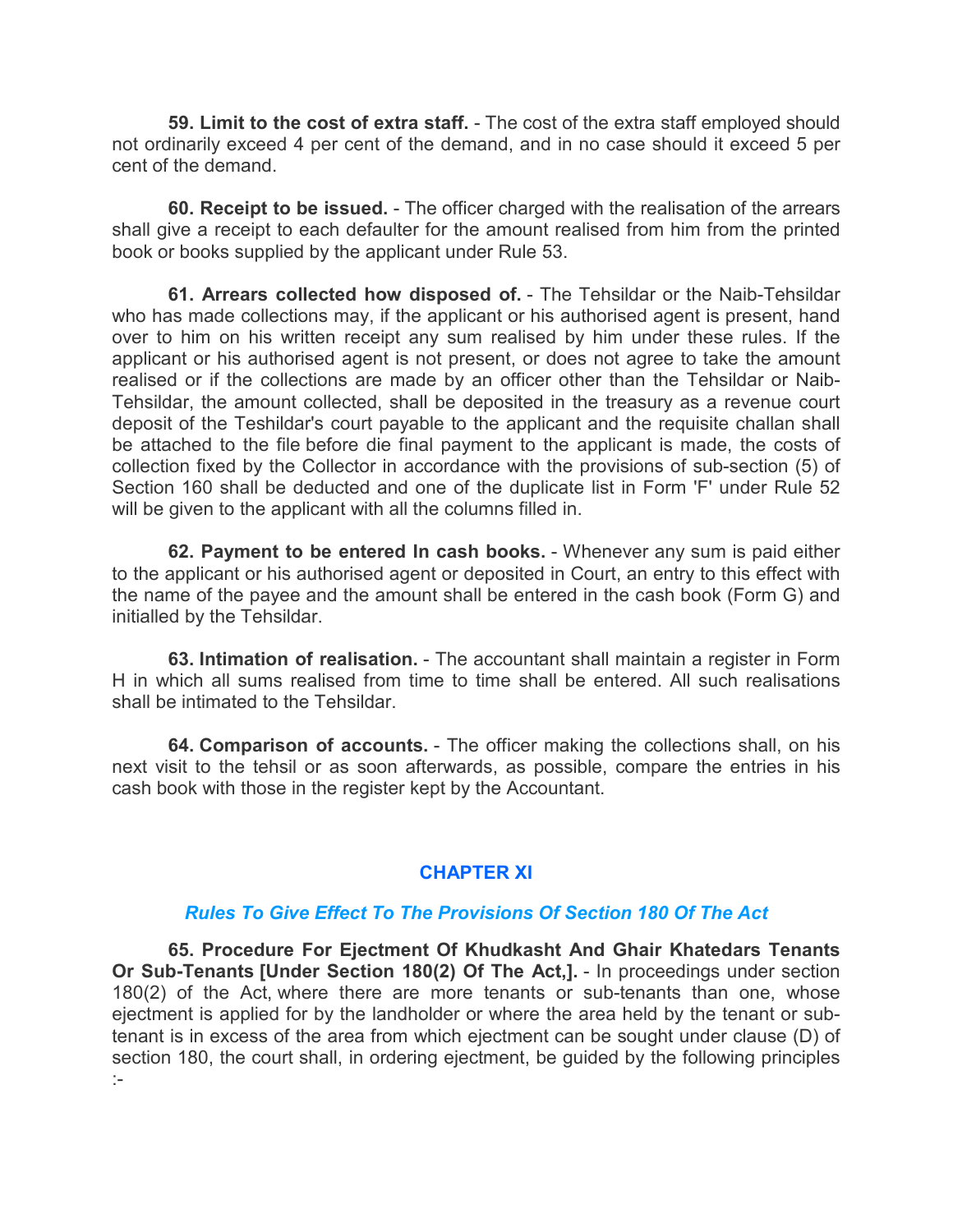- (a) If the requirements of the land-holder can be satisfied from the area held by tenants or sub-tenants holding more area than the minimum prescribed by the Government the tenants or subtenants holding area less than the prescribed minimum shall be exempted, and proceedings shall be taken against the rest.
- (b) Other things being equal, the tenant who has sub-let his holding in contravention of the provisions of the Act, in whole or in part as the case may be, shall be ejected.
- (c) If the requirements of the land-holder cannot be satisfied as provided in subclauses (a) and (b) above, then the land which forms the Jav of masonary well constructed by the land holder at his own expense, whether held by the tenant of Khudkasht or Ghair Khatedar Tenant, shall be proceeded against.
- (d) The incidence of ejectment which has been determined in accordance with the above principles shall be distributed evenly and fairly as far as possible; upon the tenants or sub-tenants concerned regard being had to the size and value of each holding and the different categories of land included therein.
- (e) The area from which a tenant or sub-tenant is to be ejected shall, so far as possible be selected in such manner as to leave the remaining land, if any, in a compact block.

**66. Prescription of minimum area for the purposes of clause (a) of Section 180 of the Act.** - The minimum areas for the purposes of clause (a) of Section 180 of the Act shall be such as are shown in the schedule annexed to these rules and where the areas consist of both irrigated and unirrigated land, three acres of unirrigated land shall, for calculating the minimum area, be deemed to be equivalent to one acre of irrigated land.

**67. Enquiry for summary ejectment of trespasser under Section 183-B.** - The enquiry on an application under Section 183B shall be concluded as far as possible within 90 days of the receipt of the application. The application under sub-section (1) of Section 183B shall be in Form H.

#### **CHAPTER XII**

#### **Rules to give effect to the provisions of Sec. 251-A of the Act**

**68. Application under Sec. 251-A.** - An application for grant of permission under sub-sec. (1) of 251-A of the Act shall be in Form 1.

**69. Enquiry and disposal of application.** - On receipt of an application in Form I, the Sub-Divisional Officer shall either inspect the site himself or get it inspected by an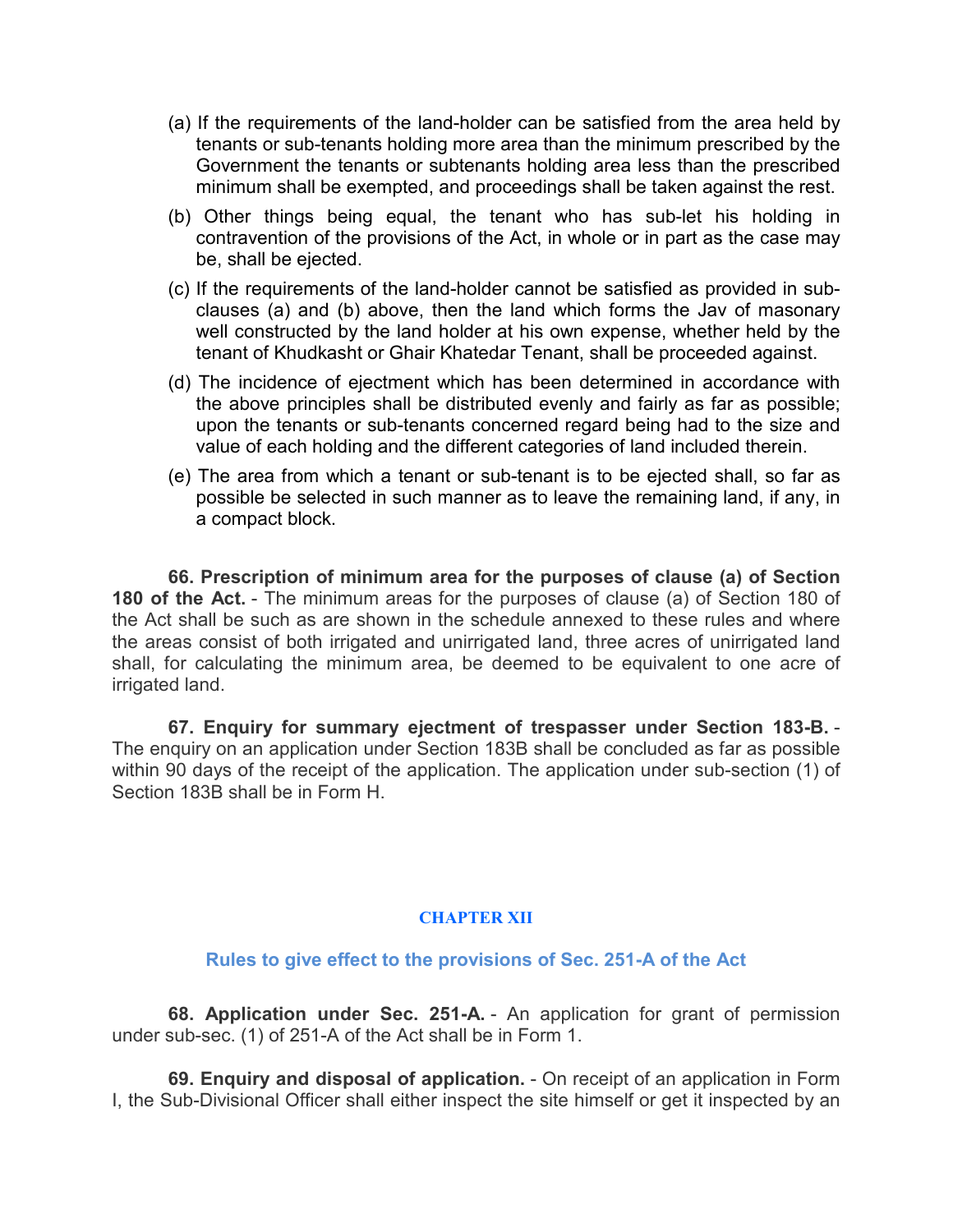officer not below the rank of the Inspector Land Records and invite objections from the affected persons. The Sub-Divisional Officer after affording an opportunity of being heard to the parties and making such further enquiry, as he thinks necessary, if satisfied that-

- (i) the necessity is absolute necessity and it is not for mere convenient enjoyment of holding; and
- (ii) particularly in case of a new way through another khatedar's holding, that absence of alternative means of access is proved,

may allow the application. The application shall be decided by the Sub-Divisional Officer within 90 days from the date of application.

**70. Determination of compensation.** - (1) The amount of compensation payable under sub-sec. (1) of Sec. 251-A of the Act, shall be determined in the following manner:-

- (i) if the parties mutually agree on the amount of compensation, the Sub-Divisional Officer, shall determine the amount of compensation as per the mutual agreement.
- (ii) if the parties do not agree mutually on the amount of compensation, the Sub-Divisional Officer shall determine the amount of compensation for the land equivalent to-
	- (a) two times of the rates recommended by the District Level Committee constituted under clause (b) of sub-rule (D of Rule 2 of the Rajasthan Stamps Rules, 2004 or the rates determined by the State Government under sub-rule (2) of Rule 58 of the Rajasthan Stamps Rules, 2004, in the matter of a new way or enlargement or widening of an existing way; and
	- (b) 10% of the rates recommended by the District Level Committee constituted under clause (b) of sub-rule (1) of Rule 2 of the Rajasthan Stamps Rules, 2004 or the rates determined by the State Government under sub-rule (2) of Rule 58 of the Rajasthan Stamps Rules, 2004, in the matter of laying underground pipeline.

(2) In addition to the value of land determined under clause (a) or (b) of sub-rule (1), if any loss or damages caused due to removal of standing trees, crops or structure, ] the amount of actual loss or damages shall also be determined.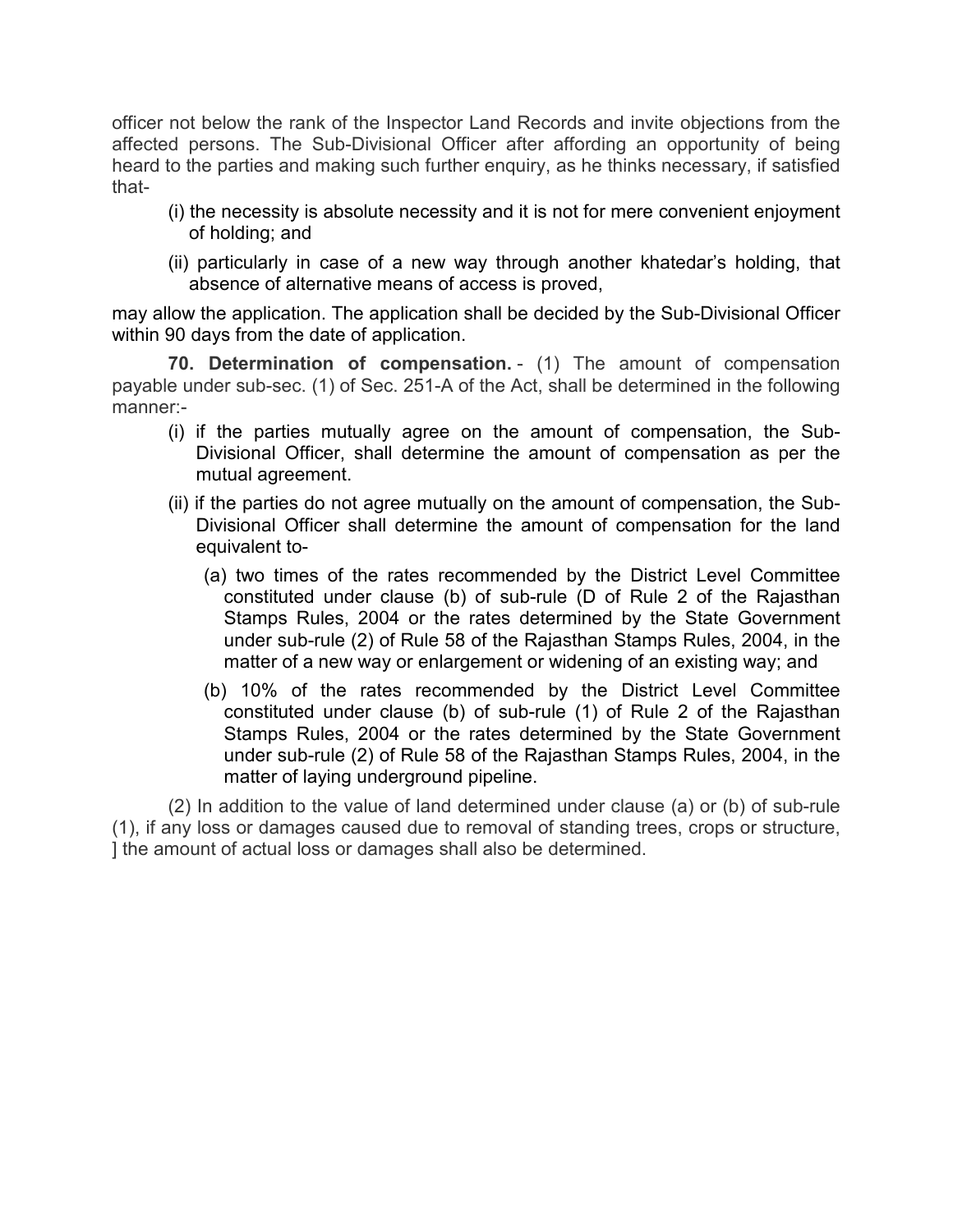# **[Schedule]**

| S. No.           | Name of<br><b>District</b>  | <b>Name of Tehsil</b>                                                                                                                           | Minimum area<br>of Barani land<br>(in acres)            |
|------------------|-----------------------------|-------------------------------------------------------------------------------------------------------------------------------------------------|---------------------------------------------------------|
| $\mathbf{1}$     | $\overline{2}$              | 3                                                                                                                                               | 4                                                       |
| 1.               | <b>Bikaner</b>              | Bikaner, Lunkaransar, Magra,<br>Nokha                                                                                                           | 75                                                      |
| 2.               | Churu                       | Rajgarh, Ratangarh, Sujangarh<br>Taranager, Dungargarh,<br>Sardarshahar                                                                         | 65<br>75                                                |
| 3.               | Ganganagar                  | Ganganagar, Karanpur, Padampur,<br>Raisinghnagar, Anoopgarh                                                                                     | $(1)$ 15.6 acres or<br>one Murabba in<br>commanded area |
|                  | Hanumangarh, Nohar, Bhadra, |                                                                                                                                                 | $(2)$ 62.5 acres in<br>uncommanded<br>area              |
|                  |                             | Suratgarh,                                                                                                                                      | 50                                                      |
| $\overline{4}$ . | Alwar                       | Alwar, Laxmangarh, Rajgarh<br>Thana Ghazi, Bahrod, Kishangarh,<br>Mandawar, Tijara, Bansur                                                      | 25<br>30                                                |
| 5.               | Bharatpur                   | Kama, Deeg, Nagar, Bayana,<br>Roopwas, Weir, Bharatpur<br>Nadbai [x x x]                                                                        | 30                                                      |
| [5A.]            | Dholpur                     | Bari<br>Gird (Dholpur)<br>Rajakhera<br>Basedi                                                                                                   | 30<br>30<br>30<br>40                                    |
| [6.]             | Jaipur                      | Jamwaramgarh, Chaksu, Arain,<br>Phagi, Dudu, Bairah, Kotputli,<br>Kishangarh<br>Sarwar, Amber, Jaipur, Bassi,<br>Sanganer, Roopnagar<br>Phulera | 40<br>45<br>35<br>50"                                   |
| [6A.]            | Dausa                       | Dausa, Baswa, Bandikui<br>Lalsot, Sikrai                                                                                                        | 40<br>45                                                |
| [6B.]            | Aimer                       | Ajmer, Kekri and Beawar                                                                                                                         | 35                                                      |
| 7.               | Jhunjhunu                   | Kherri<br>Udaipurwati, Chirawa, Jhunjhunu                                                                                                       | 50<br>60                                                |
| 8.               | Sawai                       | Gangapur, Hindaun, Mahwa,<br>Todabhim, Bamanwas, Nadoti,                                                                                        | 35                                                      |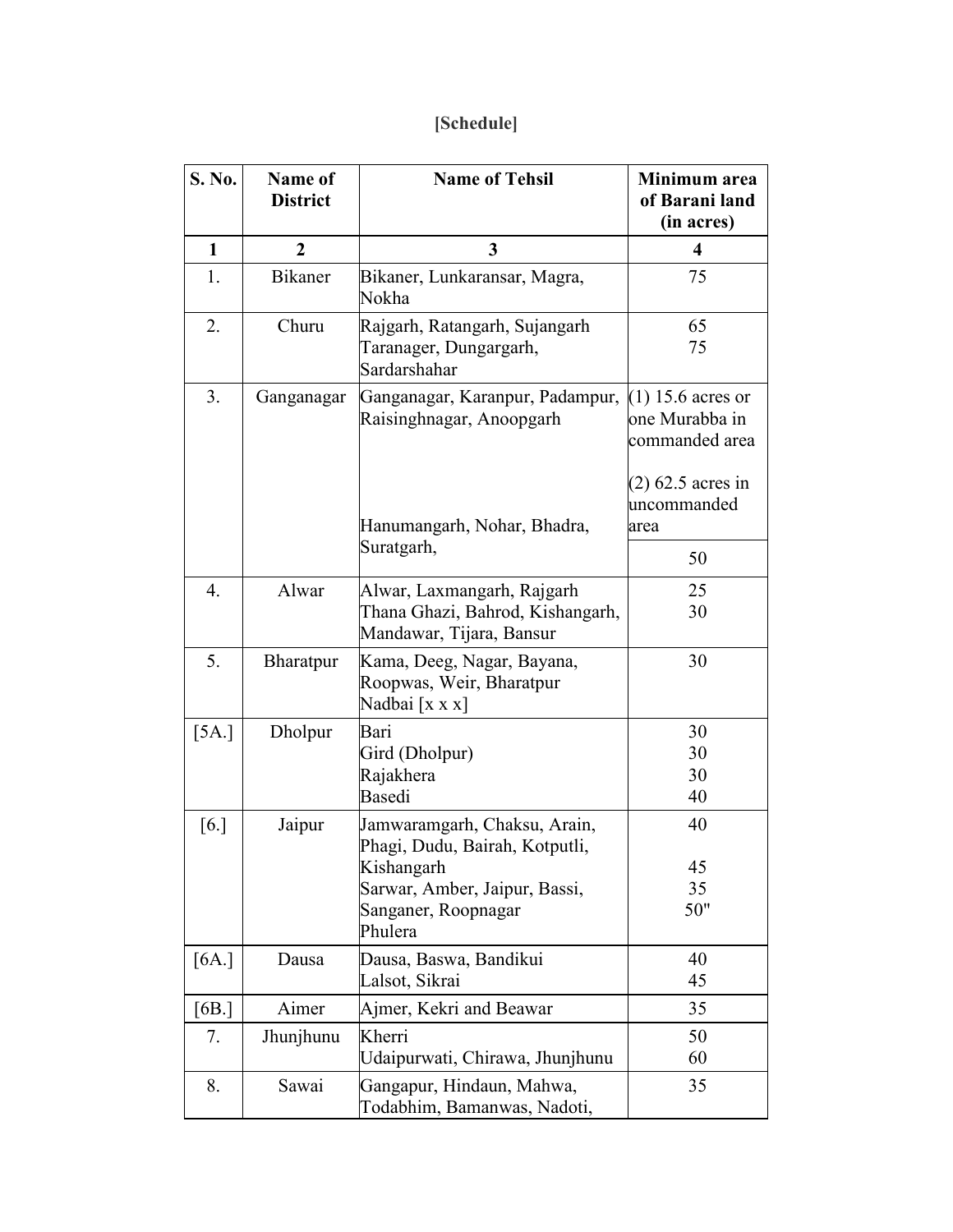|         | Madhopur      | Bonli (Malarana chour) Sawai                                                                                          | 40                   |
|---------|---------------|-----------------------------------------------------------------------------------------------------------------------|----------------------|
|         |               | Madhopur<br>Karauli, Sapotra, Khandar                                                                                 |                      |
| 9.      | Sikar         | Neem-ka-Thana, Srimadhopur,<br>Dantaramgarh, Sikar, Fatehpur<br>Laxmangarh                                            | 50                   |
| 10.     | Tonk          | Tonk, Malpura, Todaraisingh,<br>Duni, Uniara, Newai                                                                   | 35                   |
| 11.     | <b>Barmer</b> | Siwana<br>Pachpadra<br>Barmer, Chohtan, Sheo                                                                          | 60<br>75<br>100      |
| 12.     | Jaisalmer     | Pokaran<br>Jaisalmer, Fatehgarh, Nachna<br>Ramgarh, Sam                                                               | 75<br>100<br>125     |
| 13.     | Jalore        | Jalore, Ahore, Jaswantpura,<br>Sanchore                                                                               | 50                   |
| 14.     | Jodhpur       | Bilara<br>Jodhpur Shergarh, Osian,<br>Phalodi                                                                         | 45<br>60<br>75       |
| 15.     | Nagore        | Digana, Parbatsar, Nawa<br>Merta<br>Didwana, Ladnu, Jayal<br>Nagore                                                   | 50<br>40<br>60<br>65 |
| 16.     | Pali          | Bali, Desuri<br>Jaitaran<br>Raipur, Kharechi (Marwar), Sojat,<br>Pali                                                 | 35<br>45<br>40       |
| 17.     | Sirohi        | Sirohi, Reodar, Sheoganj [Abu<br>Road<br>Pindwara]                                                                    | 45<br>35             |
| 18.     | <b>Bundi</b>  | Bundi, Patan, Talera, Hindoli,<br>Nainwa                                                                              | 35                   |
| 19.     | Jhalawar      | Aklera, Bakani, Manohar Thana,<br>Pirawa [including Sunel area]<br>Khanpur, Gangdhar, Pachpahar,<br>Jhalra Patan, Dag | 35<br>30             |
| $[20.]$ | Baran         | Baran, Mangrol, Chhabra, Atru,<br>Chhipabarod<br>Shahbad, Kishangarh                                                  | 30<br>40             |
| 20A.    | Kota          | Ladpura, Digod<br>Pipalda, Ramganj mandi Sangod                                                                       | 35<br>30             |
| 21.     | Bhilwara      | Mandal, Raipur, Shahada, Asind                                                                                        | 30                   |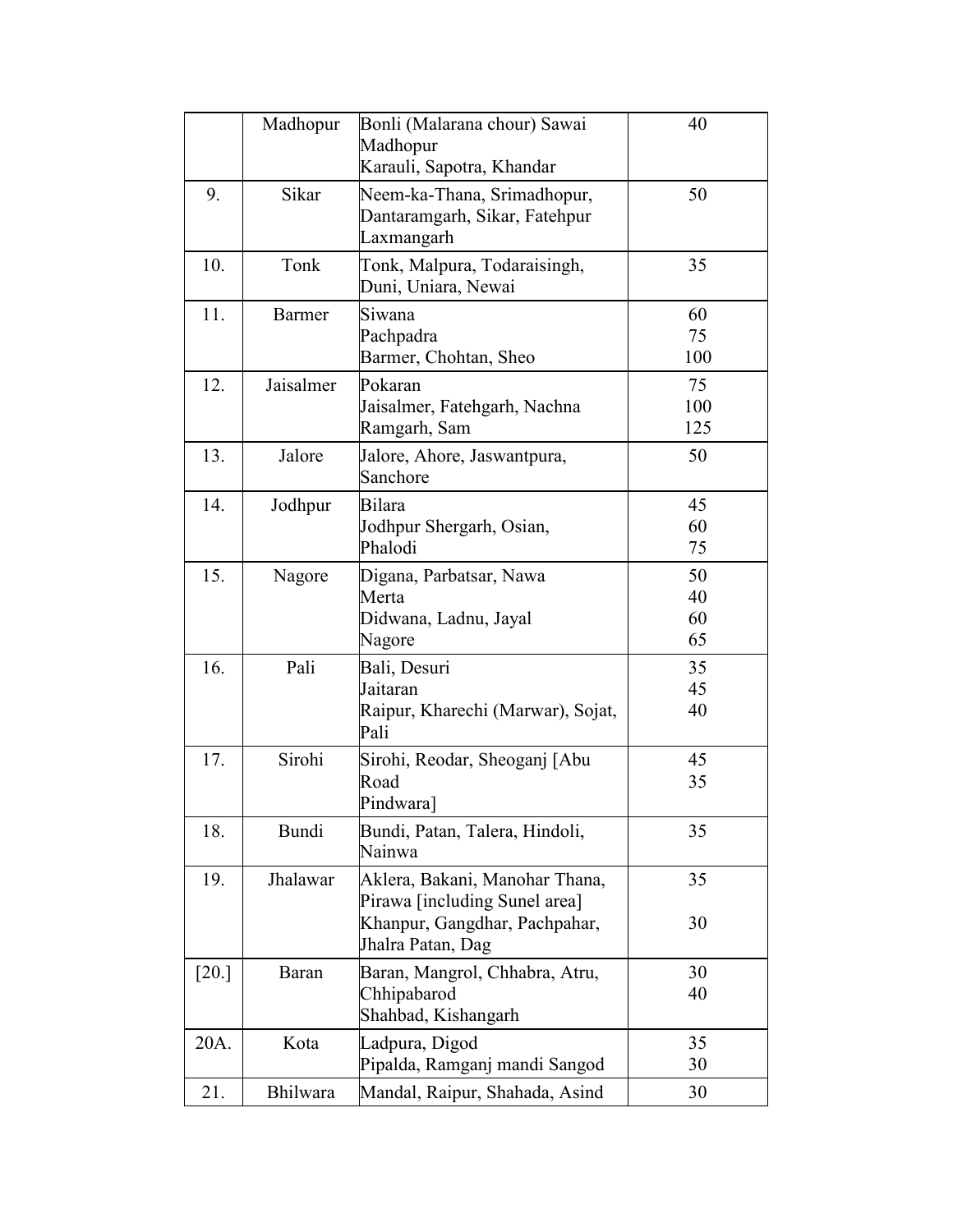|                     |                 | Banera, Bhilwara, Hurda, Kotri,<br>Shahpura, Mandalgarh, Jahazpur                                                    | 35 |
|---------------------|-----------------|----------------------------------------------------------------------------------------------------------------------|----|
| 22.                 | Chittorgarh     | Begun, Chittorgarh, Gangrar,<br>Kapasin, Rashmi, Badi Sadri,                                                         | 30 |
|                     |                 | Chhoti Sadri<br>Bhadesar, Doongla, Kanera,<br>Neembahera, Pratapgarh,<br>Achhanera, [Bhoopal Sagar,<br>Bhensrorgarh] | 35 |
| 23.                 | <b>Banswara</b> | Banswara, Gadhi, Ghatol,<br>Bagidora, Kushalgarh                                                                     | 30 |
| $\lceil 24. \rceil$ | Rajsamand       | Nathdwara, Railmagra, Rajsamand                                                                                      | 25 |
|                     |                 | Kumbhalgarh                                                                                                          | 33 |
|                     |                 | Amet, Bheem, Devgarh                                                                                                 | 30 |
| [24A.]              | Udaipur         | Salumber, Kherwara, Sarada                                                                                           | 40 |
|                     |                 | Vallabhnagar                                                                                                         | 30 |
|                     |                 | Dhariavad                                                                                                            | 40 |
|                     |                 | Mavli, Girwa                                                                                                         | 30 |
|                     |                 | Gogunda                                                                                                              | 25 |
|                     |                 | Jhadol, Kotra                                                                                                        | 40 |
| 25.                 | Dungarpur       | Aspur, Dungarpur, Sagwara                                                                                            | 30 |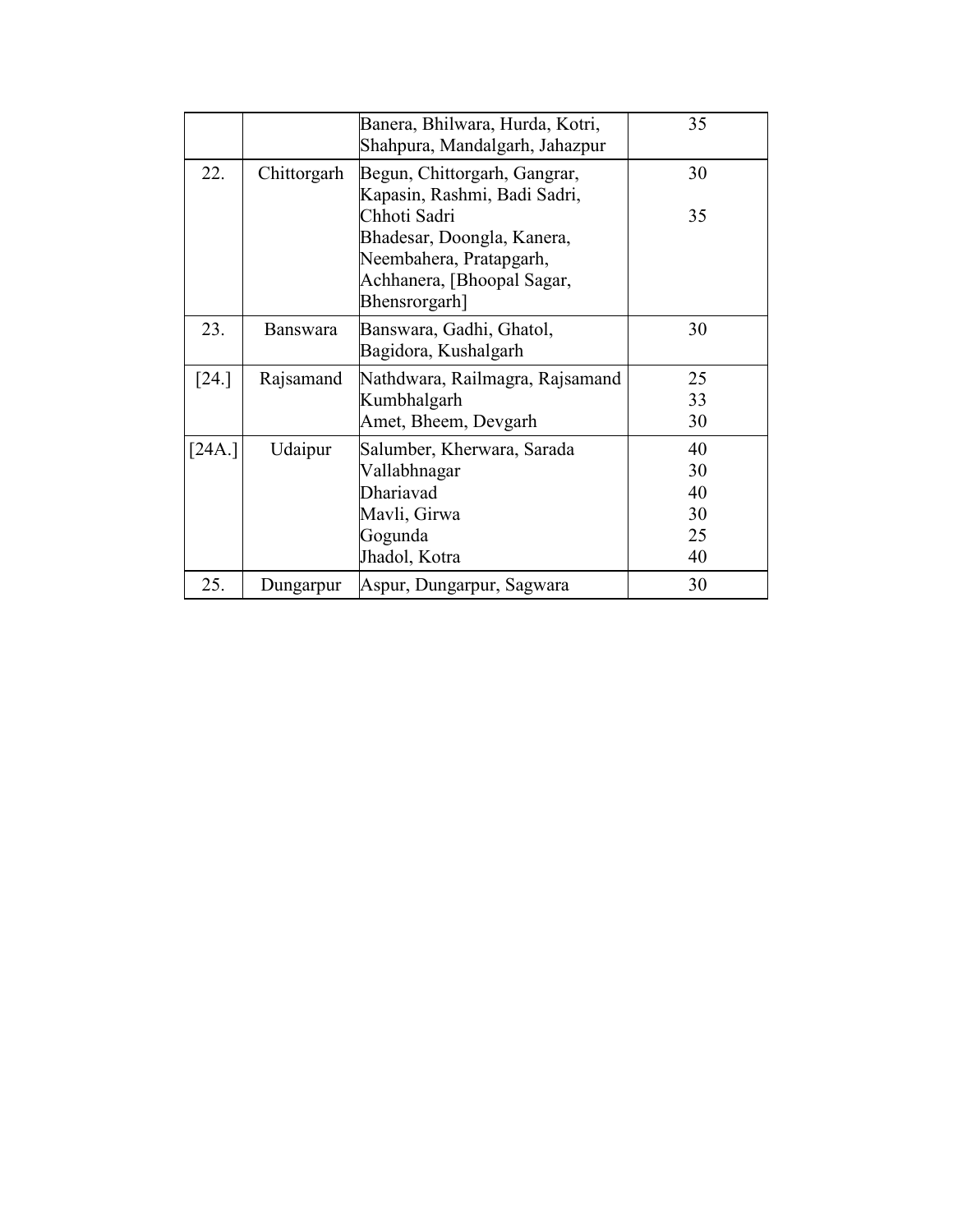# **Form 'A'**

# [*See* Rule 7A]

# **Application under sub-section (3) of Section 15AAA of the Rajasthan Tenancy Act, 1955**

Sir, I, .......................... S/o ................................... Aged ................... resident of village .................................. Tehsil ..................... Distt. .............. beg to state as under –

1. That I have been recorded as a Gair-Khatedar Tenant of khasra Number .................. area ................. situated in the village ............... Tehsil .................... Distt .................since Sanwat .................. pertaining to the year ................... The copy of the Jamabandi for the year Sanwat 2011 to 2014 or 2012 to 2015 is enclosed.

2. That the above mentioned land has been in my continuous possession as a tenant till today.

3. That I have been paying rent/revenue for the above mentioned land regularly and have been cultivating it personally.

4. That I have not transferred any part of above mentioned land to any person at any time since it was allotted to me.

\*5. That I am enclosing a copy of the Challan Number ................. dated ............... vide which I have paid the first instalment of the reserve price which is required to be paid by me under subsection (3) of Section 15AAA of the Rajasthan Tenancy Act, 1955 at the rate prescribed under Section 7 read with Section 28 of the Rajasthan Colonisation Act, 1954 (Rajasthan Act 27 of the 1954) which is in force on the date of the commencement of the Rajasthan Tenancy (Amendment) Act, 1983.

\*6. That I am prepared to pay the remaining amount of the reserve price in equal instalments as applicable to me on 1st day of January and 1st day of July of each succeeding year until the entire reserve price is paid to me. 7. That following are the members of my family :-

| <b>Name</b> | Age on the date of<br>application | <b>Relation</b> |  |  |
|-------------|-----------------------------------|-----------------|--|--|
|             |                                   |                 |  |  |

8. That the following lands at the following places stand in my name and in the names of members of my family :-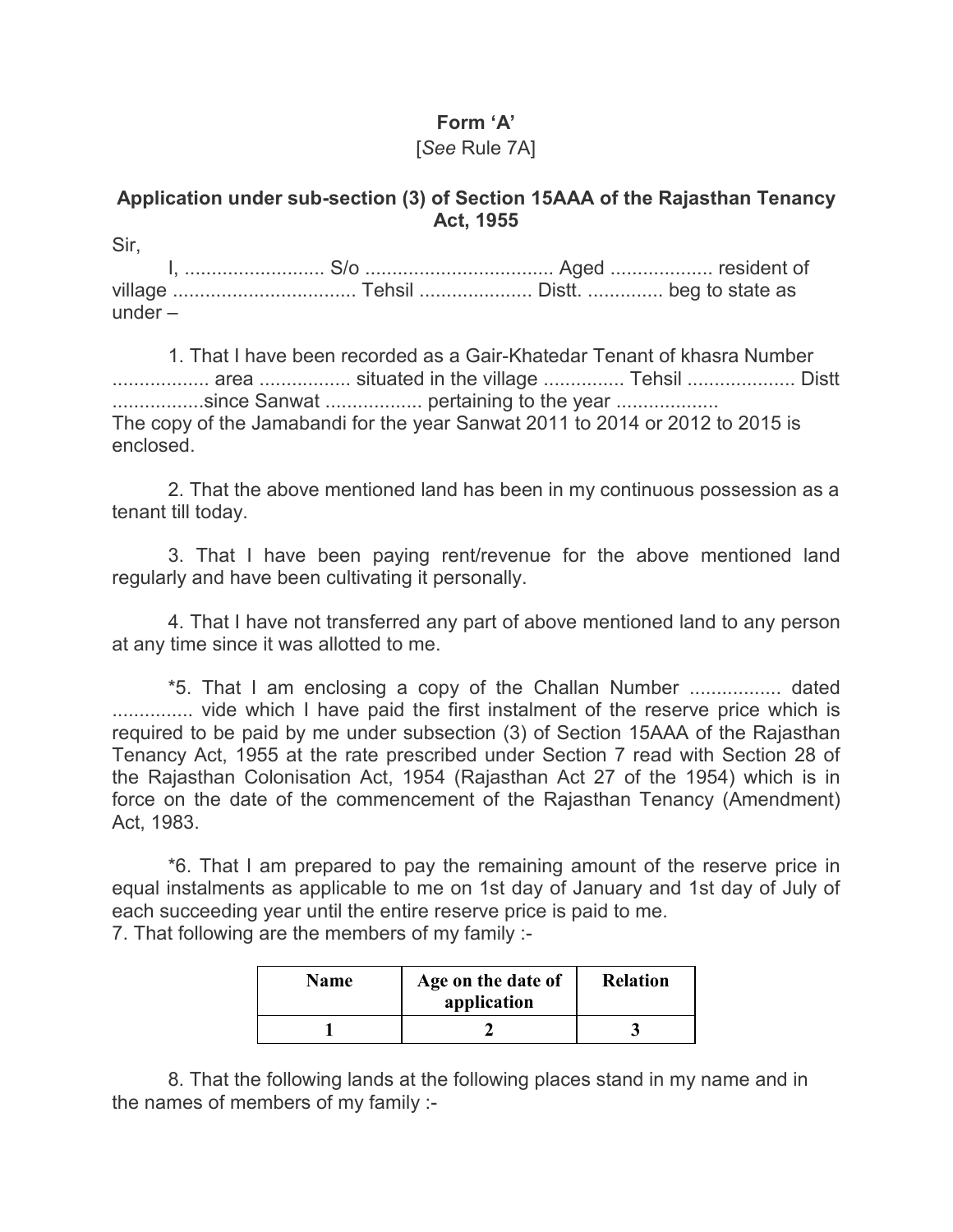| person<br>holding the<br>land | Distt. and State Number<br>where land is<br>situated |   | S. No.   Name of the   Village, Tehsil,   Khasra   Area   Status whether<br>Khatedari/Ghair<br><b>Khatedar</b> |
|-------------------------------|------------------------------------------------------|---|----------------------------------------------------------------------------------------------------------------|
|                               |                                                      | Δ |                                                                                                                |

9. That I am presenting this application within the period presented under subsection (3) of Section 15AAA of the Act.

10. That this court has jurisdiction to entertain this application.

11. That application is being presented on the Court fee of fifty paise.

I, therefore, hereby request that I may be granted khatedari rights in respect of the above mentioned land.

> Yours faithfully. Signature of the applicant

Dated :

\* Strike out if not applicable.

#### **Verification**

I ................................... Son of ........................ resident of ........................ do hereby verily that paras of the application are true to my knowledge and I have not supressed or concealed any relevant fact.

Signature of the Applicant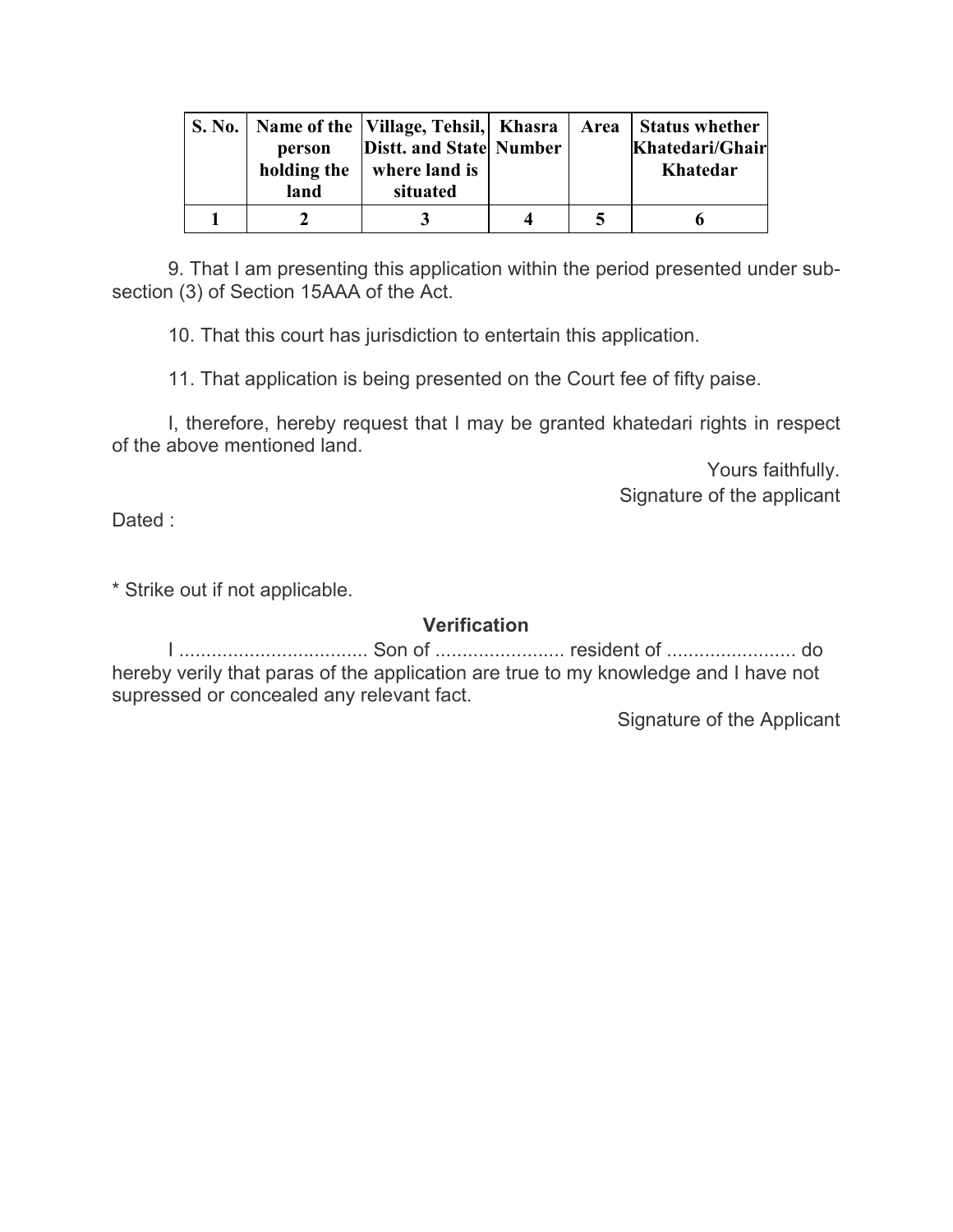#### **Form 'AA'**

#### [*See* Rule 8A]

# **Application under sub-section (2) of Section 31 of the Rajasthan Tenancy Act, 1955, and Rule 8A of the Rajasthan Tenancy (Government) Rules, 1955.**

| To            |                   |
|---------------|-------------------|
| The Tehsildar | Village Panchayat |
| Tehsil        |                   |
|               | Tehsil            |

Sir(s)

I, AB S/o C.D. age .................. years resident ..................... village Tehsil ................ beg to state :-

(1) that I am an agricultural worker/artisan within the meaning of the Explanation to sub-section (2) of Section 31 of the Rajasthan Tenancy Act, 1955, and have been working as such agricultural worker/artisan viz. blacksmith, carpenter, cobbler, potter, weaver in.................. village.

(2) that I have been permanently residing in the abadi of .................. village (Tehsil ....................) for ............... years; and

(3) that I, do not possess a house in the abadi of the village.

2. I, therefore, hereby apply for a site for a residential house under sub-section. (2) of Section 31 of the Rajasthan Tenancy Act, 1955, and Rule 8A of the Rajasthan Tenancy (Government) Rules, 1955.

3. The required particulars are given below :- (i) In the case of an agricultural worker, name(s) of the person(s) on whose field(s) the applicant has been working as agricultural worker during ...................................... the past ten years (ii) In the case of an artisan, the exact nature of the profession viz. black-smith, carpenter, cobbler, weaver etc. to be specified and the name of the village where the applicant has been ...................................... working as such during the past ten years to be mentioned :- (iii) Name of the village (with name of Tehsil) in which the applicant has been permanently residing for the past ten years or more. ......................................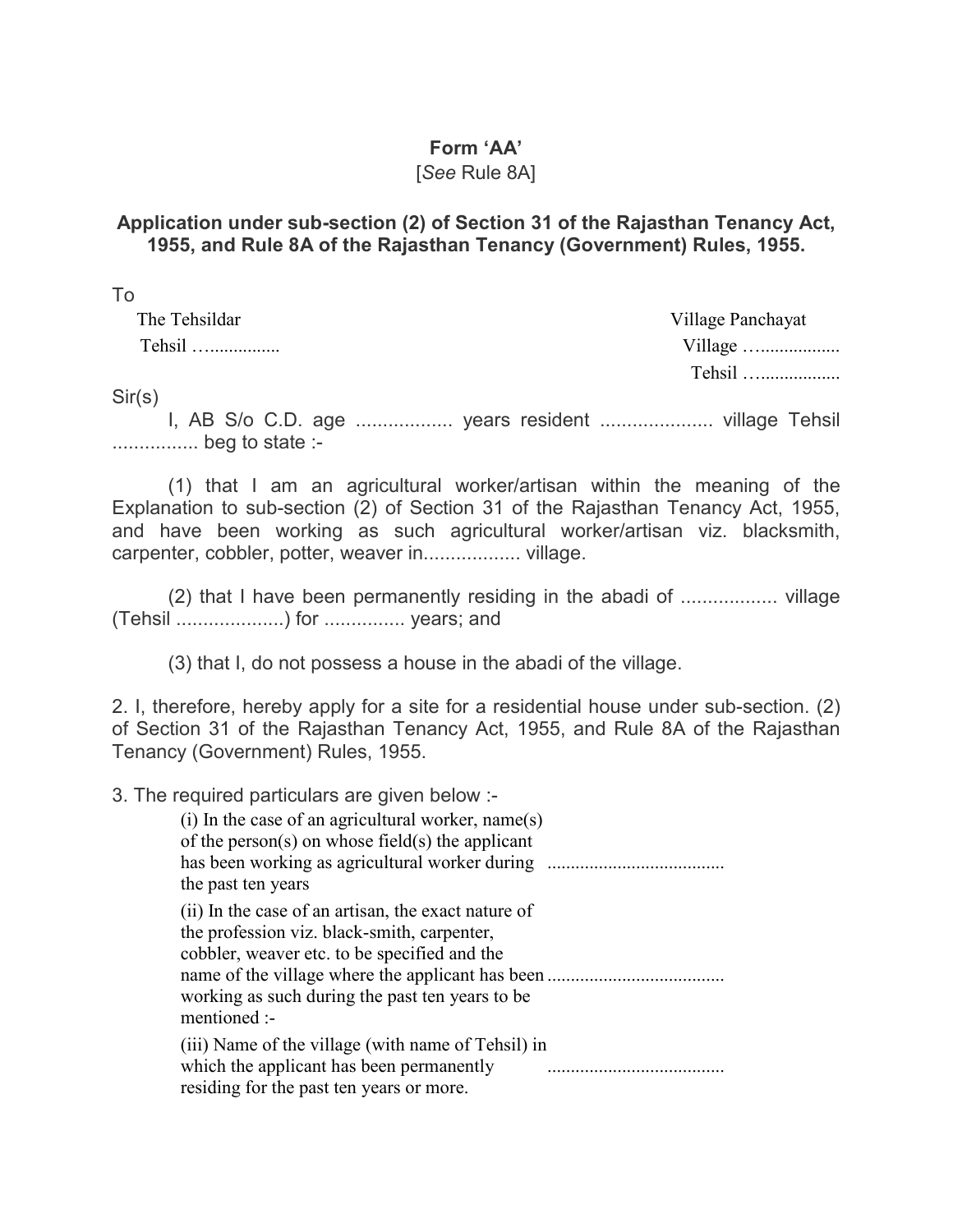| (iv) Names, parentages and full addresses of                                           |  |
|----------------------------------------------------------------------------------------|--|
| been so permanently residing.                                                          |  |
| (v) Nature of the construction viz. pucca house,<br>Kucha house, Patore, Ekdhalia etc. |  |
| applied for its boundaries.                                                            |  |

Yours faithfully. Signed.

I solemnly declare that the particulars given above are correct to the best of my knowledge and belief, and I have sated the truth and have not suppressed or concealed any relevant fact.

Witness  $-1$ 2 Signature.................. Dated …...............

\* Strike out whichever is inapplicable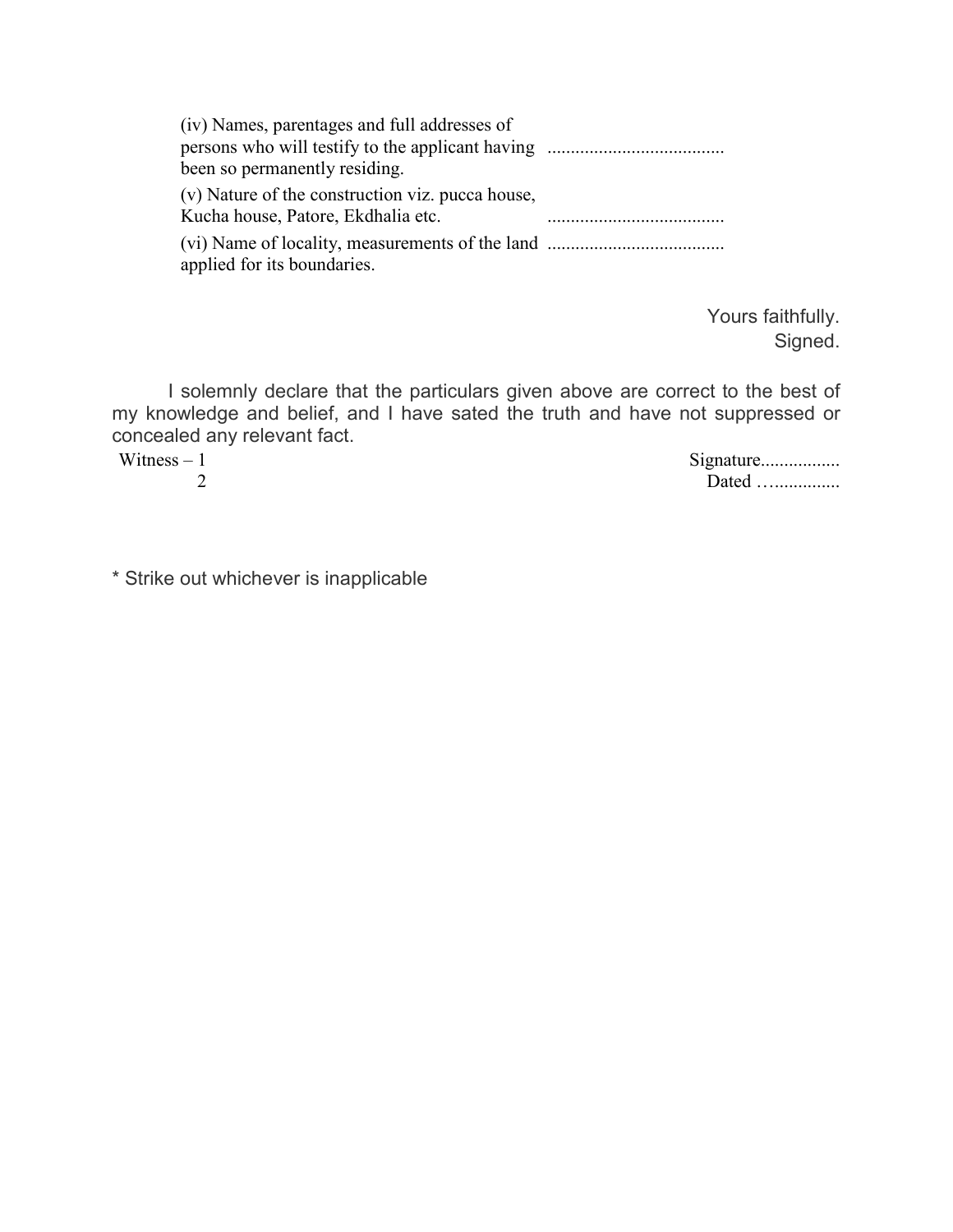# **Form 'AAA'**

[*See* Rule 10]

# **Notice on Application for Residential Site**

It is hereby notified that............................son of............. caste ................ resident of .......................... who claim to be an agricultural worker/artisan and to have been permanently residing in village for years/a tenant has applied for ................................. sq. yard of land bounded on the north by ............... on the east by ......... on the south by ................ land on west by .................. for allotment \*as a \*site for constructing a pucca house/kachcha house/Patore, Ekdhalia/Nohra Bara\*. Persons having any objection to the grant of the land applied for should intimate the same to the patwari of the village, or the undersigned direct, within fifteen days of the publication of this Notice, whereafter no objection will be entertained.

> ................... (Tehsildar) Dated

\* Strike out whichever is inapplicable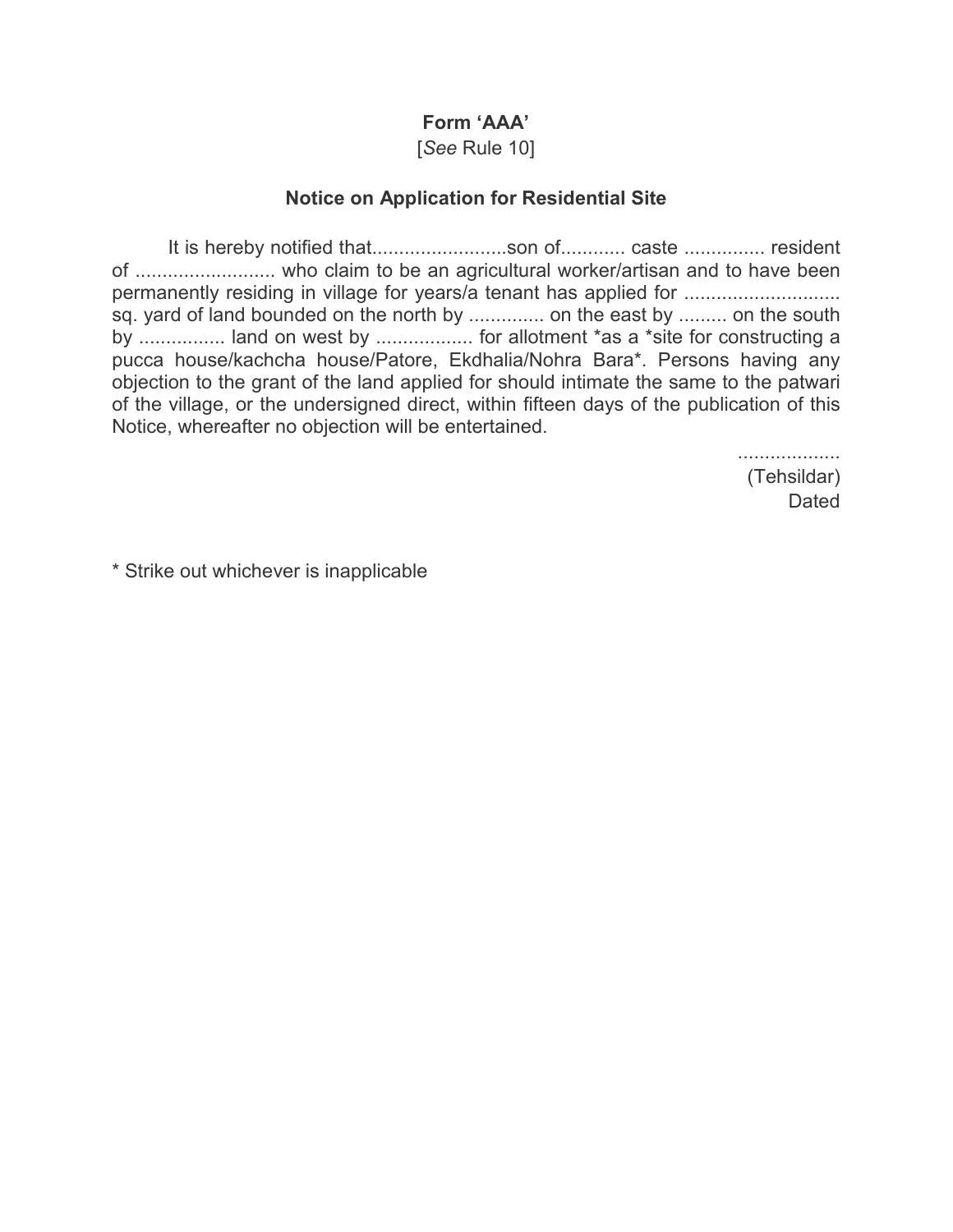# **Form B**

# [*See* Rule 11]

# **Patwari's Report**

Case No. ............................ of 19

Application for allotment of a house site.

Name of the applicant .......................................................

The notice dated .............................. was duly published in the village by beat of drum and pasted at the village Chopal and on the land applied for.

Witnesses.

Signature of Patwari, Patel or Lambardar Dated............ 19.

Report on the prescribed Form is submitted herewith.

\*No objections have been received by the undersigned.

The objection received by the undersigned are also submitted herewith and are as follows :-

> (To be stated) (Patwari) Dated ..........

- 1. Name of village and Tehsil.
- 2. Name of tenant (applicant) with parentage, caste, age and residence.
- 3. Particulars of holdings.
- 4. Whether the applicant has already got a house in the village abadi or not.
- 5. Name of locality.
- 6. Khasra No. and name/names of field/fields.
- 7. Measurements of land showing length and breadth dimension in feet and inches. **North** 
	- East
	- South
	- West
- 8. Total area in sq. yards and feet.
- 9. Boundary marks :-

Permanent marks.

Semi-permanent marks.

10. Purpose for which land is required viz.

Pucca house/kachcha house/Patore/Ekdhalia/Nohra/Bara.

11. Particulars of objections, if any, received

**Contract Contract Contract Contract Contract Contract Contract Contract Contract Contract Contract Contract Co** 12. Patwari's report and recommendations.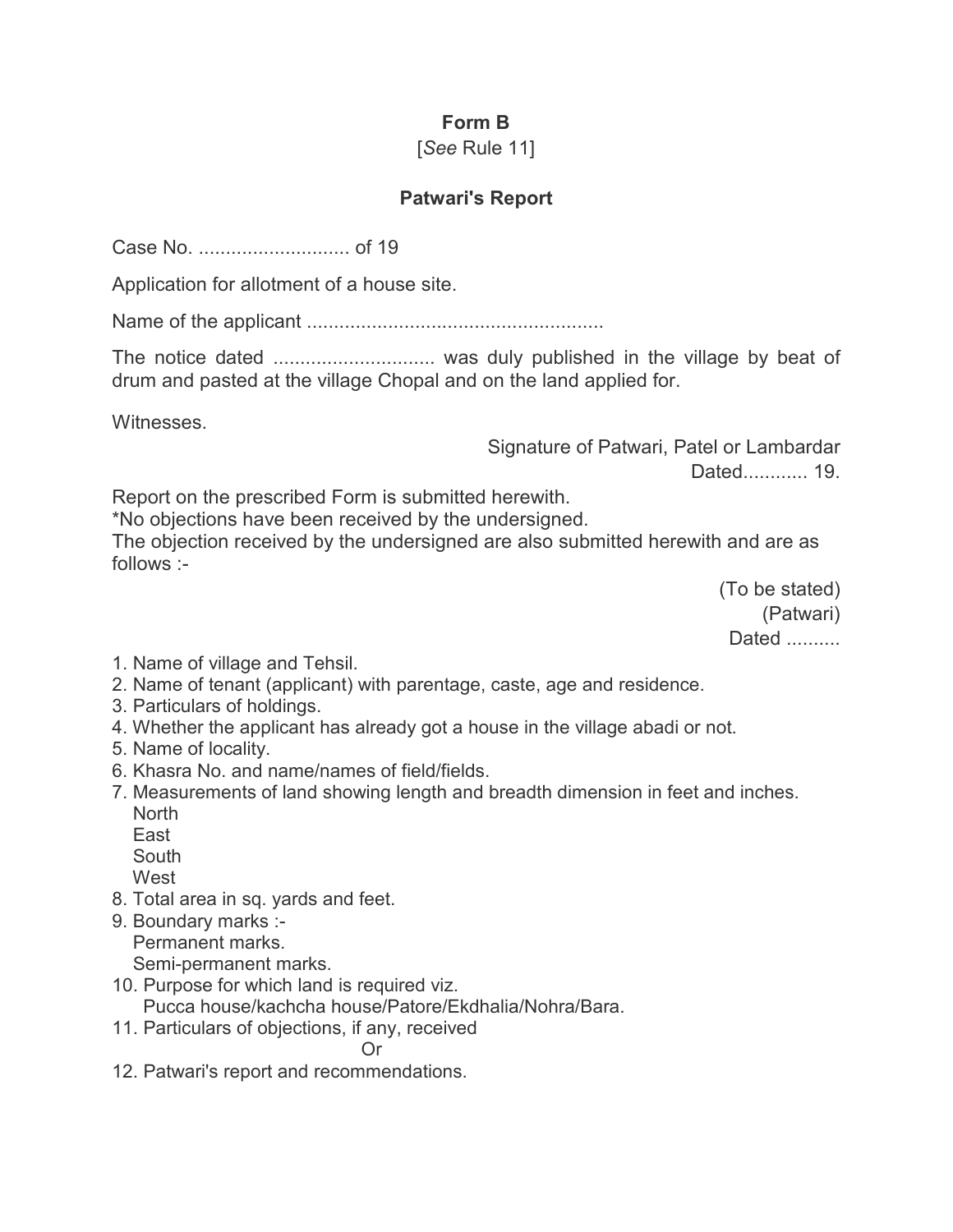# **Form 'BB'**

# [*See* Rule 11]

# **Patwari's Report**

Case No.............of 19 .

Application for a house-site by an agricultural worker or village artisan.

Name of applicant........................

The notice dated.........................was duly published in the village by beat of drum and pasted at the village Chopal and on the land applied for.

Signature of Patwari

Signature of Lambardar

Dated..............................

Report on the prescribed Form is submitted herewith

\*No objections have been received by the undersigned.

The objections received by the undersigned are also submitted herewith.

(Patwari)

Dated...................

| 2. Name of the applicant with<br>parentage, age and residence.                                                              |  |
|-----------------------------------------------------------------------------------------------------------------------------|--|
| 3. Whether the applicant has<br>already get a house in the<br>village Abadi or not.                                         |  |
| working as agricultural<br>worker/artisan viz. black-smith,<br>carpenter, cobbler, potter,<br>weaver etc. in the village.   |  |
| permanently residing in the<br>abadi of the village.<br>(name of the village to be)<br>mentioned) for ten years or<br>more. |  |
| 6. Name of locality.                                                                                                        |  |
|                                                                                                                             |  |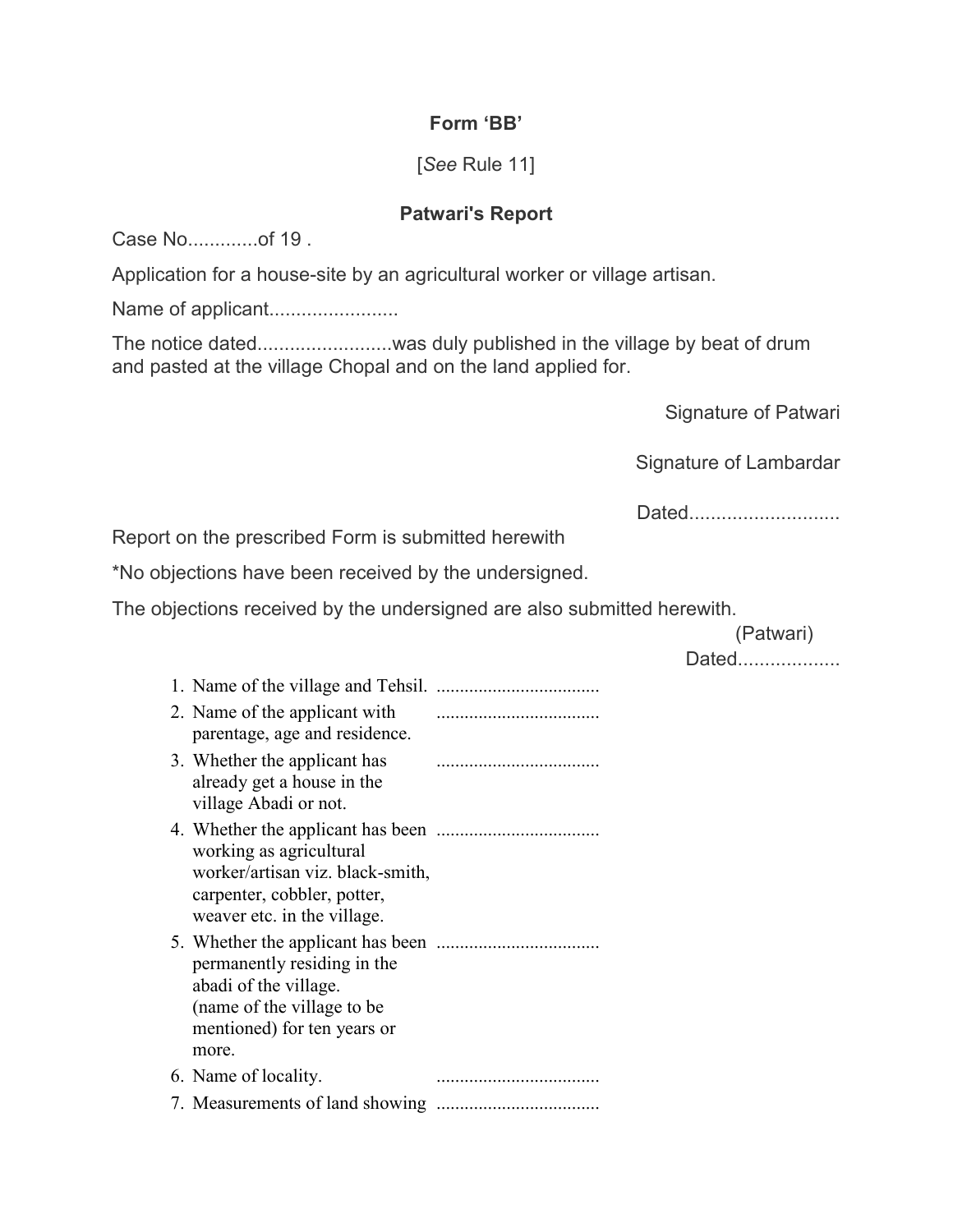| length and breadth, dimension<br>in feet and inches.<br>North<br>East<br>South<br>West           |  |
|--------------------------------------------------------------------------------------------------|--|
|                                                                                                  |  |
| 9. Boundary marks.                                                                               |  |
| Permanent marks                                                                                  |  |
| Semi-permanent marks                                                                             |  |
| 10. Purpose for which land is<br>required viz. pucca<br>house/kachcha house/Patore/<br>Ekdhalia. |  |
| received.                                                                                        |  |
| 12. Any other particulars.                                                                       |  |
| 13. Patwari's report and<br>recommendation.                                                      |  |

\* Strike out whichever is inapplicable.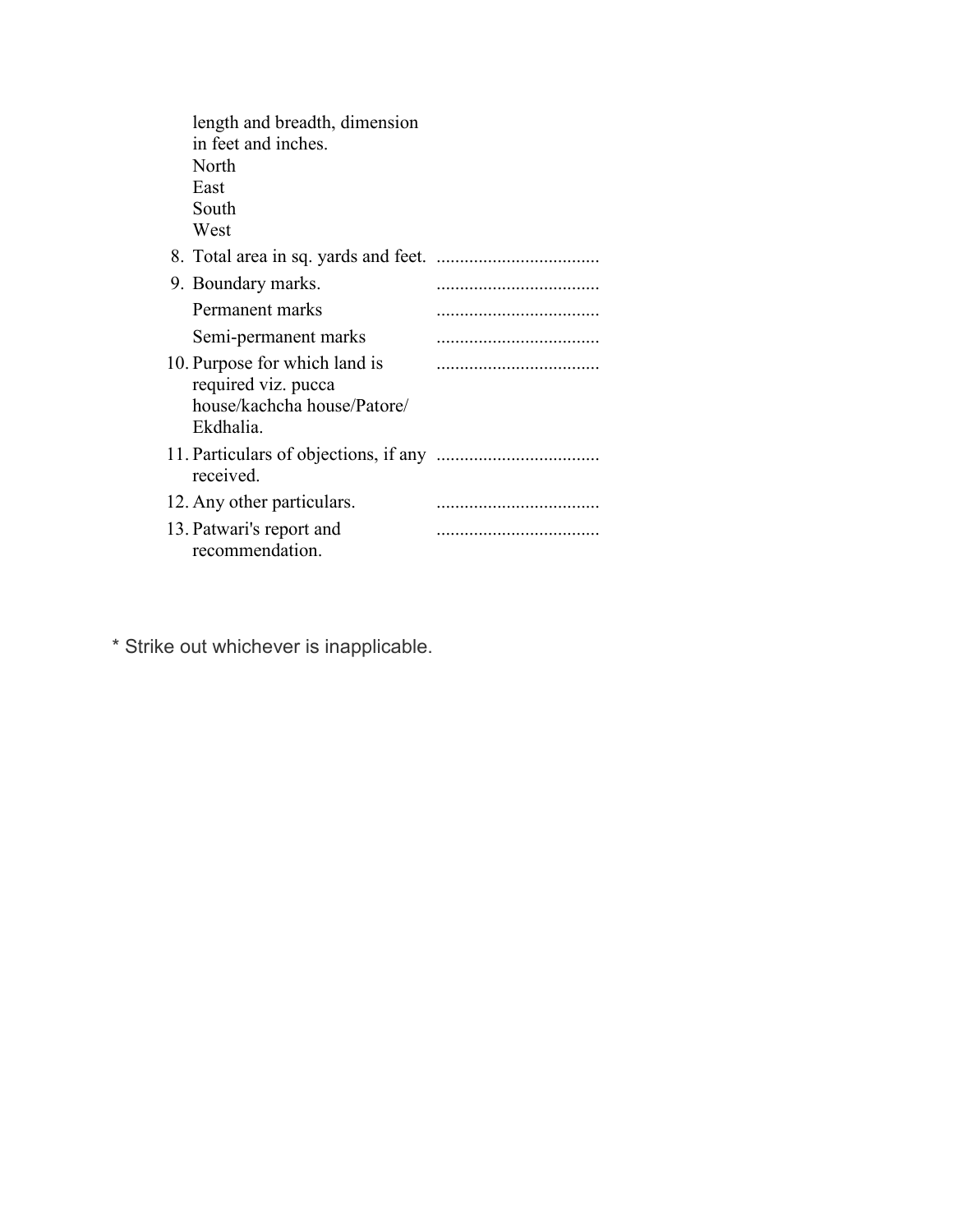#### **Form 'C'**

#### [*See* Rule 18]

#### **Form of Lease or Counter Part**

[*See* Section 32]

I....... S/o ....... Caste ........ aged....... R/o ......................... Tehsil ............... District ........ taken/receive the undermantioned land from .......... S/o ........  $\text{case} \dots \dots$  aged  $\dots \dots \dots \dots \dots$  Tehsil  $\dots \dots \dots$  District  $\dots \dots \dots$ 

#### **Particulars of Lands**

Name of village, with name of Thok or Patti (Name of Tehsil and District) khasra Nos. and name/names of field/fields or boundaries are of each khasra No. or field, category and class of each khasra No. or field (See Section 21) at Settlement or as classified by the Collectors if known to the lessor or lessee as a tenant of ...................... class at an annual rent of ........... payable in the following instalments and on the following dates :-

 $($  ) Rs. On the date of ............  $($  ) Rs. On the day of ............  $($  ) Rs. On the day of ............

the period of the lease being for ( ) that is to say from .............. (date) to ........ (date). dated the day of ............... 19.

Signed or marked

land holder

stenant

Witness (if marked) ............

*Note.* - If rent is payable in kind, full particulars of share of produce, mode of payment i.e., whether payable by division of the produce or based on estimate or appraisement of the crop or on rates varying with the crop sown or with harvest or harvest prices or partly in one of such ways or partly in another or other of such ways, should be given.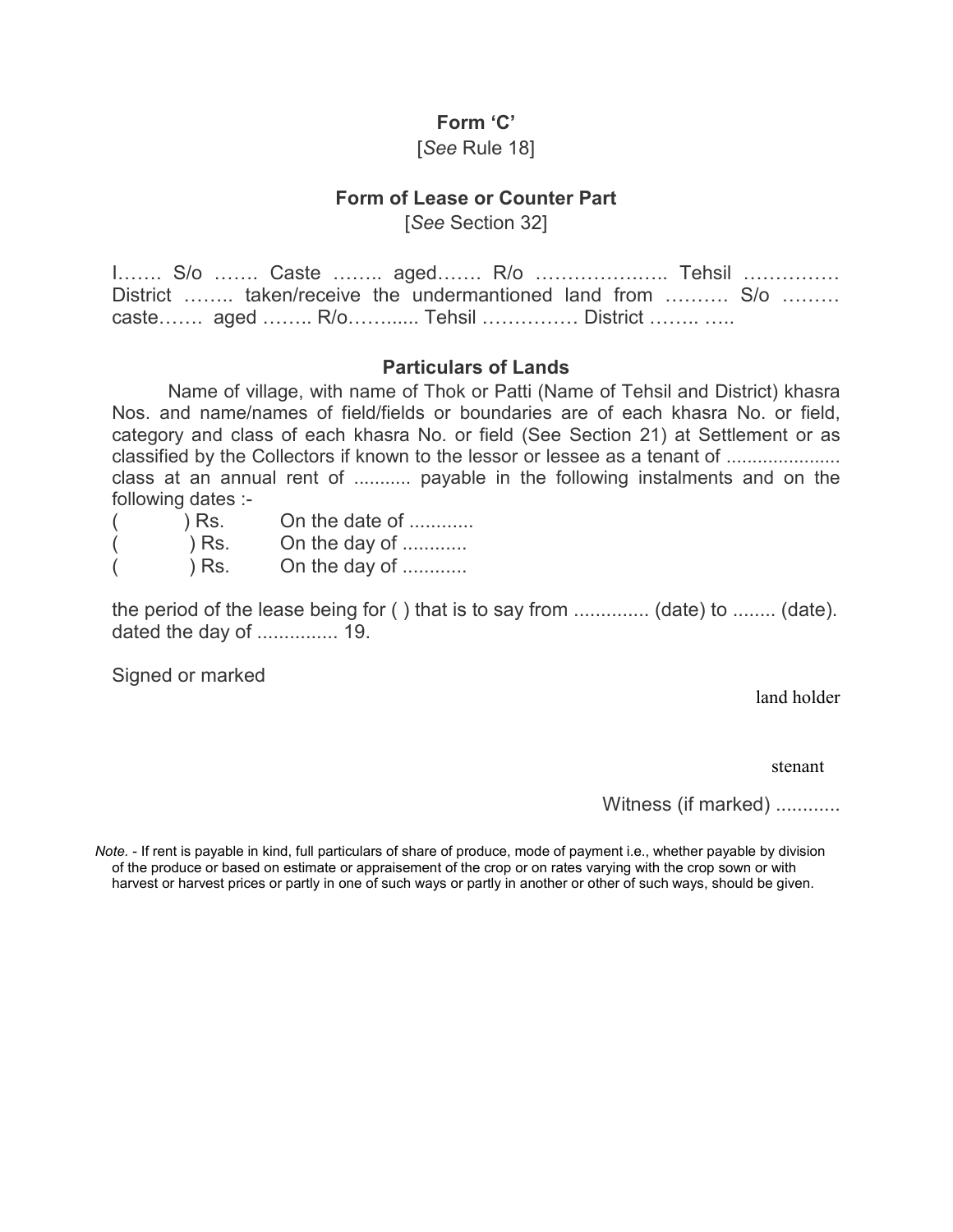# **Form 'C-A'**

# [*See* Rule 24DD]

*(Part I)*  (To be submitted alongwith Part II)

To,

The.............................

(Competent authority)

....................................

....................................

I, hereby apply under the Third Proviso to clause (a) of Section 42 of the Rajasthan Tenancy Act, 1955, read with Rule 24DD of the Rajasthan Tenancy (Government) Rules, 1955, with the request that exemption may please be granted to me for the sale/gift/bequest of land measuring ..................... Sq. yards to .................... (name and full address) by sale/gift/bequest for the purpose of (specify the proposed use with full particulars). –

2. The required particulars are given below :-

(i) Name of the applicant with parentage and address.

(ii) Particulars of land in respect of which permission is sought.

(a) Name of village/town, with name of Tehsil.

(b) Khewat/Khatauni Number.

(c) Khasra Number(s).

\*[(d) Total area of my holding.

(1) Irrigated.

(2) Un-irrigated.

(3) Total.

(e) Annual land revenue.

(f) Use of which the land was put during the last three years.

(iii) The form of transfer (sale, gift etc.)

3. That the land is situated in the city/town/periphery village/village ................. of Tehsil ........... of district ............

4. I hereby certify that the information given above is correct and I hereby undertake to abide by the conditions on which the requested exemption is granted to me.

Signature of applicant

Witness...........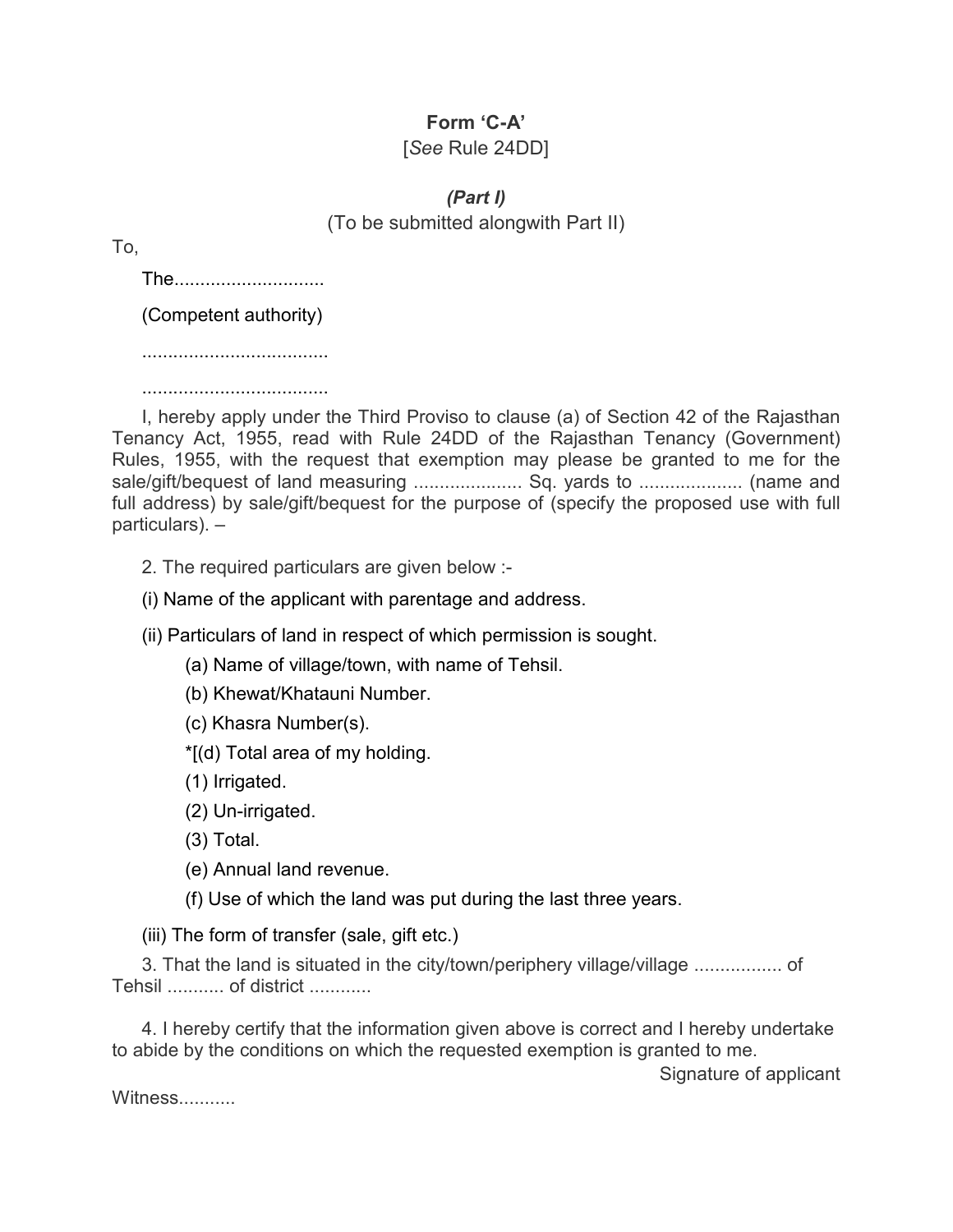Dated...........

\*Certified copies of the current Jamabandi and Khasra for the three preceding years to be attached.

# *(Part II)*

# (To be submitted alongwith Part I)

To,

-

The .............................. (Prescribed Authority)

District..........................

I, .......................... S/o Shri ............................ R/o ............ hereby affirm my willingness to purchase the piece of agricultural land (fragment) from the seller Shri ................... S/o Shri ................. and on that basis, hereby apply under Section 90A of the Rajasthan Land Revenue Act, 1956 (Rajasthan Act 15 of 1956) read with rule ...................... of .................... rules .................... for permission to use the agricultural land the particulars of which are given below, for the residential/industrial/commercial purpose as indicated below :

(i) Name of the applicant, with parentage and address.

- (ii) Particulars of land in respect of which permission is sought.
	- (a) Name of village/town with name of Tehsil.
	- (b) Khewat/Khatatuni Number.
	- (c) Khasra Number(s).
	- (d) Area.
	- (e) Classification of the land (as per revenue records).
- (iii) Actual area of the land, in square yards.
- (iv) The form of transfer (sale, gift etc.).
- (v) The purpose for which the land is to be used i.e. industrial, residential or commercial purpose with full details.

2. That the land is situated in city/town/periphery village/village .......... of Tehsil .......... of ........ District.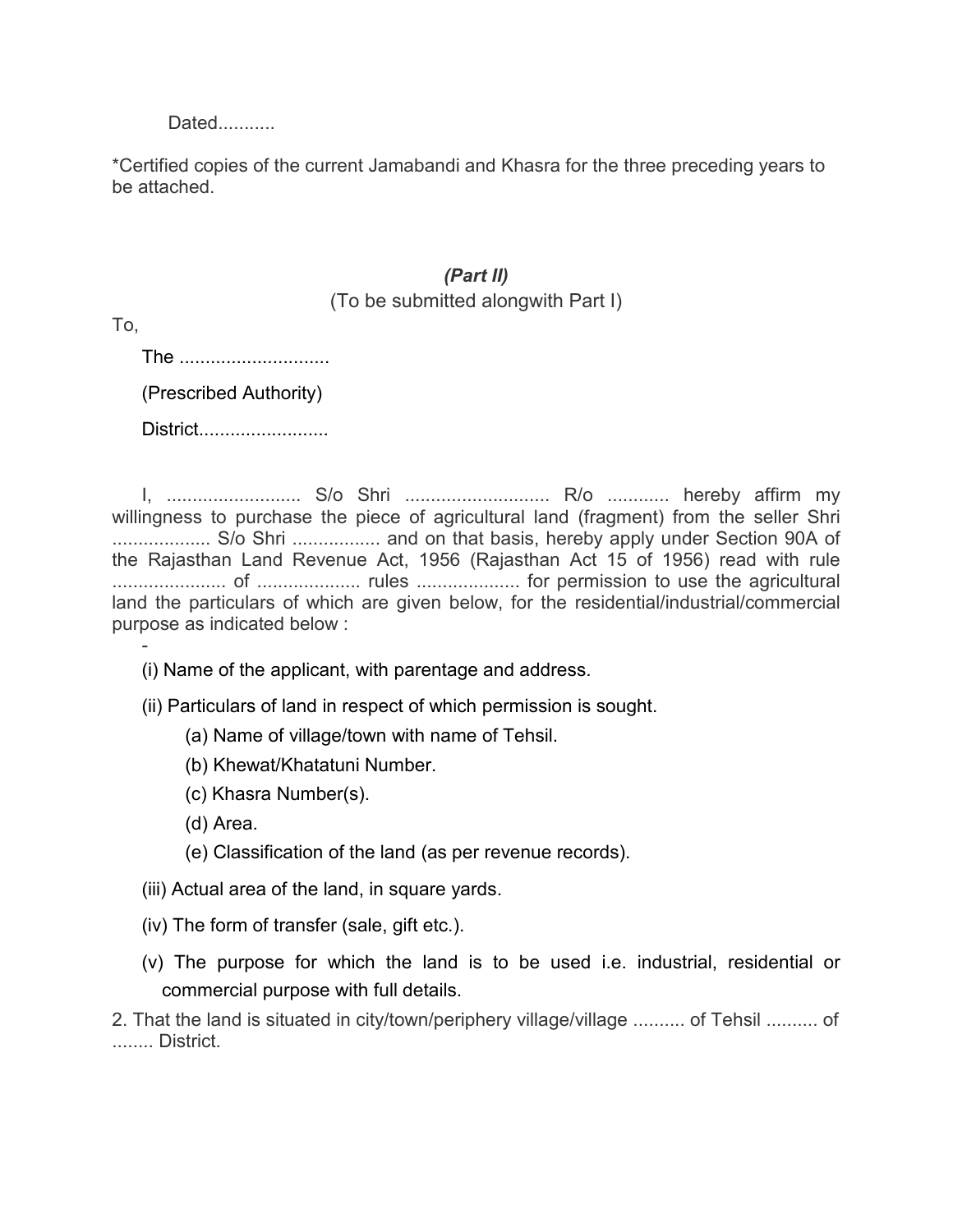3. I hereby certify that the information given above is correct according to my knowledge and belief and I hereby undertake to abide by all the conditions on the basis of which the aforementioned permission is granted.<br>Witness .............

Signature of applicant Date Q........... Full permanent address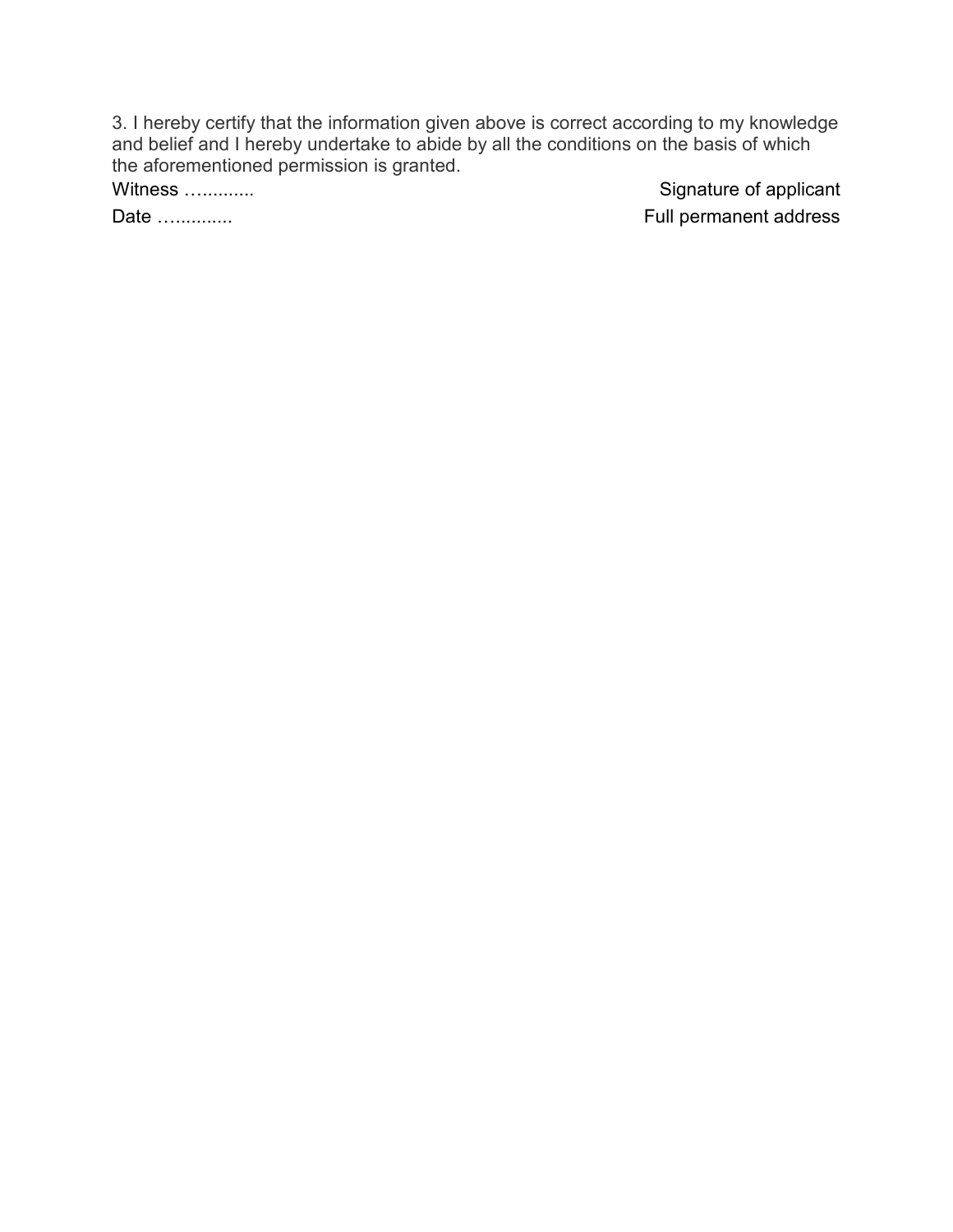# **[Form [C-C]]**

[*See* Rule 24DDDD]

[To be submitted by the transferee(s)]

To,

The....................

..........................

..........................

I/We hereby apply, under Section [42B] of the Rajasthan Tenancy Act, 1955, read with Rule [24DDDD] of the Rajasthan Tenancy (Government) Rules, 1955, for declaration as valid, the sale/gift/bequest in respect of the land measuring .................................... sq. yards already gifted/purchased/bequeathed to me/us, by ...............................(Name and full address) and I have used/purpose to use the land for a residential/commercial/industrial purpose.

2. The required particulars are given below :-

(i) Full name of the applicant, with parentage.

- (ii) Particulars of the land in respect of which the declaration is sought.
	- (a) Name of Village or Town, with name of Tehsil.
	- (b) Survey (Khasra) Number(s) of which the land applied for is a part.
	- (c) Area of the Khasra Number(s)
	- (1) Irrigated
	- (2) Un-irrigated

................................

- (3) Total
- (d) Area of the land for which declaration is sought (in square yards).
- (e) Annual land revenue of the land applied for.
- (f) Month and year from which the land has been used for a non-agricultural purpose.
- (g) Exact purpose for which the land has been/proposed to be used, with details :-

.............................................................................

(iii) Mode of transfer (Sale, gift or bequest), with particulars

3. I hereby declare that the information given above is correct, and I hereby undertake to abide by the conditions on which the declaration sought for is made.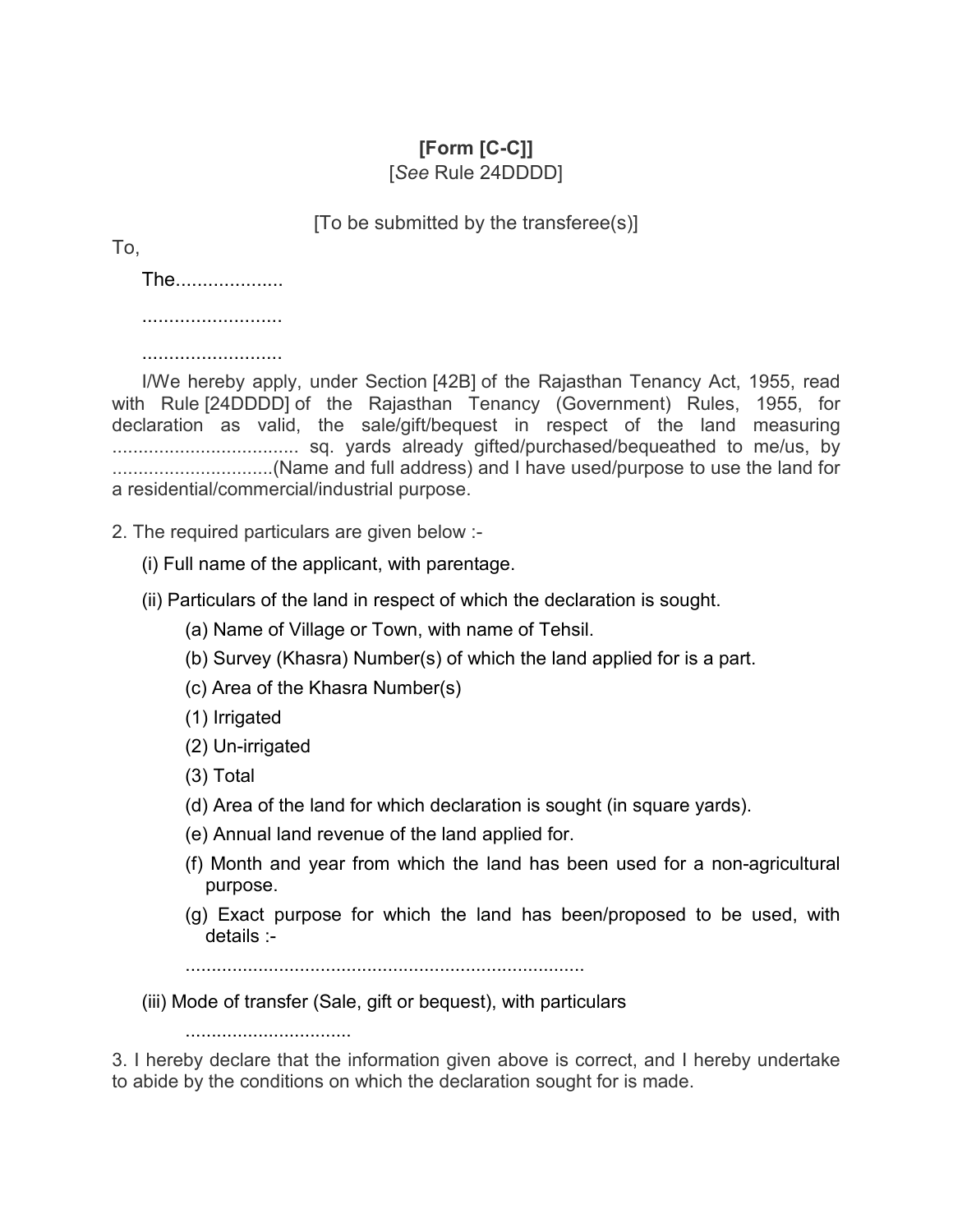| Witness (1) | Signature | ot l | the                | applicant        |
|-------------|-----------|------|--------------------|------------------|
|             |           |      | (NAME IN CAPITALS) |                  |
|             |           |      |                    | and full address |
|             |           |      |                    |                  |
|             |           |      |                    |                  |

**Note.** - (1) Certified copies of the current Jamabandi and Khasra to be attached in support of the above. (2)Please cancel the alternatives in the above application form which are not applicable in your case.

**Attestation of the transferor(s).** - I/We, hereby declare that the information given above is correct according to the best of my knowledge and belief, and I hereby undertake to abide by all the conditions on the basis of which the permission requested for is granted.

| Witness (1)   | Signature of the Transferor(s)<br>(FULL NAME) |
|---------------|-----------------------------------------------|
| Witness $(2)$ | and postal address<br>Date                    |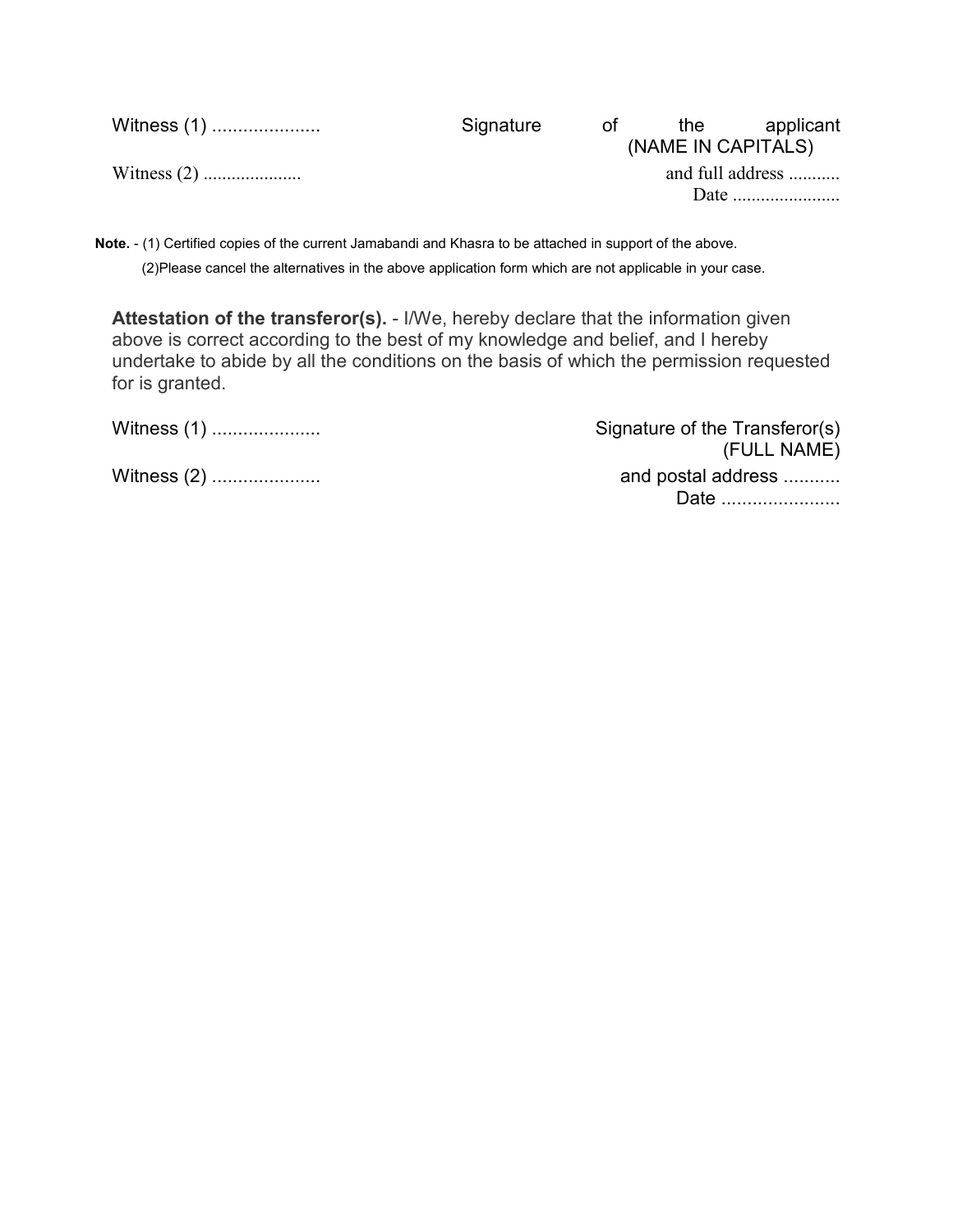# **Form 'C-I'**

## See Rule 24EE

# *PART I*

# **Application for permission under sub-section (2) of Section 84 of the Rajasthan Tenancy Act, 1955.**

To,

The Tehsildar,

...................Tehsil,

...................District.

Sir,

I am a Khatedar tenant holding land in your Tehsil and I desire to remove trees which vest in me or are my property or are in my possession, and I, therefore, hereby apply for permission under the proviso to sub-section (2) of Section 84 of the Rajasthan Tenancy Act, 1955 (Rajasthan Act 3 of 1955).

2. The required particulars are given below :-

- (i) Name, parentage & age of the applicant................................
- (ii) Full address of the applicant........................................
- (iii) Particulars of applicant's holding, viz...................................
	- (a)Name of village, with name of Tehsil in which holding is situated ..............................................................
	- (b) Khasra number with area in acres/bighas ...........................
	- (c) Soil class ........................................................
- (iv) Particulars and class of trees, with age if known, approximate weight, sought to be removed and name of village (Name of Tehsil) and Khasra Numbers in which such trees are growing, together with soil class of the said Khasra Number.
- (v) Grounds on which permission is applied for viz.
	- (a) For the sake of the work of construction by and on behalf of the village community; or
	- (b) Clearing of land for extension of cultivation or other agricultural activities; or
	- (c) To mitigate any real existing grievance; or
	- (d) The existing trees are dried up and their removal is in the interest of plantation of new trees; or
	- (e) Removal of fruit trees which have become over-mature, rot and in which deterioration has set in; or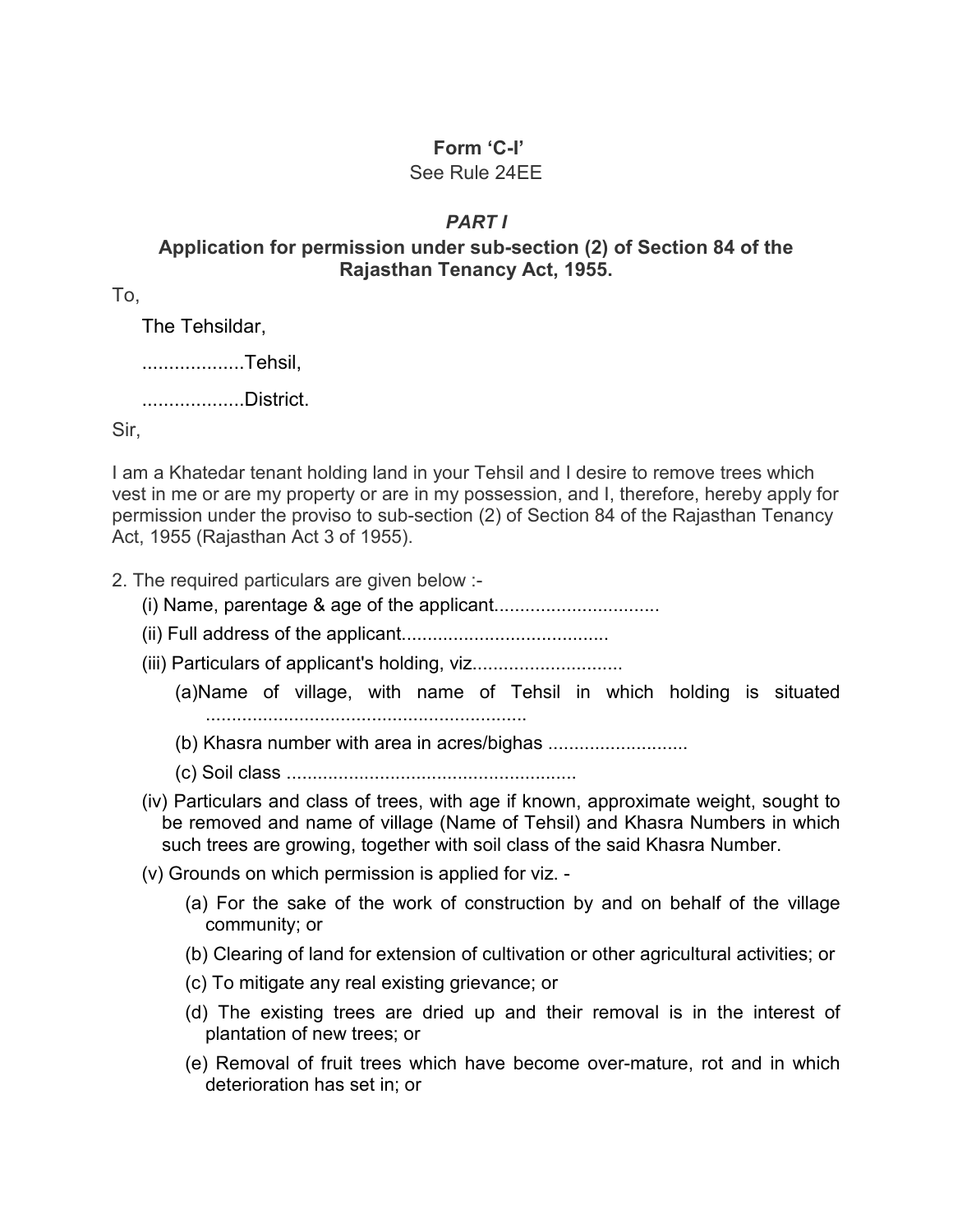- (f) The trees sought to be removed are affecting the fertility of the soil or otherwise causing damage to the soil or standing crops.
- (vi) Date of permission last granted and number of trees removed thereunder.
- 3. If the permission applied for is granted
	- (i) I undertake to use the wood for the purpose indicated by me and for no other purpose and I shall abide by the terms and conditions of the permission.
	- (ii) I further undertake to plant and stabilise two trees in lieu of every one permitted to be cut as per directions of the Tehsildar
- 4. I was granted permission vide order No. .............. dated ........... for the removal of .............. trees and in lieu, planted and stabilised ........... trees on my holding.

Yours faithfully, Signature of the applicant

Date........... Place .........

# *Part II*

# [*See* Rule 24F]

# **Patwari's Report**

- 1. Date of receipt of application
- 2. Date of Report
- 3.The particulars given in the application are correct/incorrect. Correct particulars are as under :- The condition of the trees is .........

(full description to be given)

Signature of the Patwari

Submitted to the Tehsildar Circle No. ..........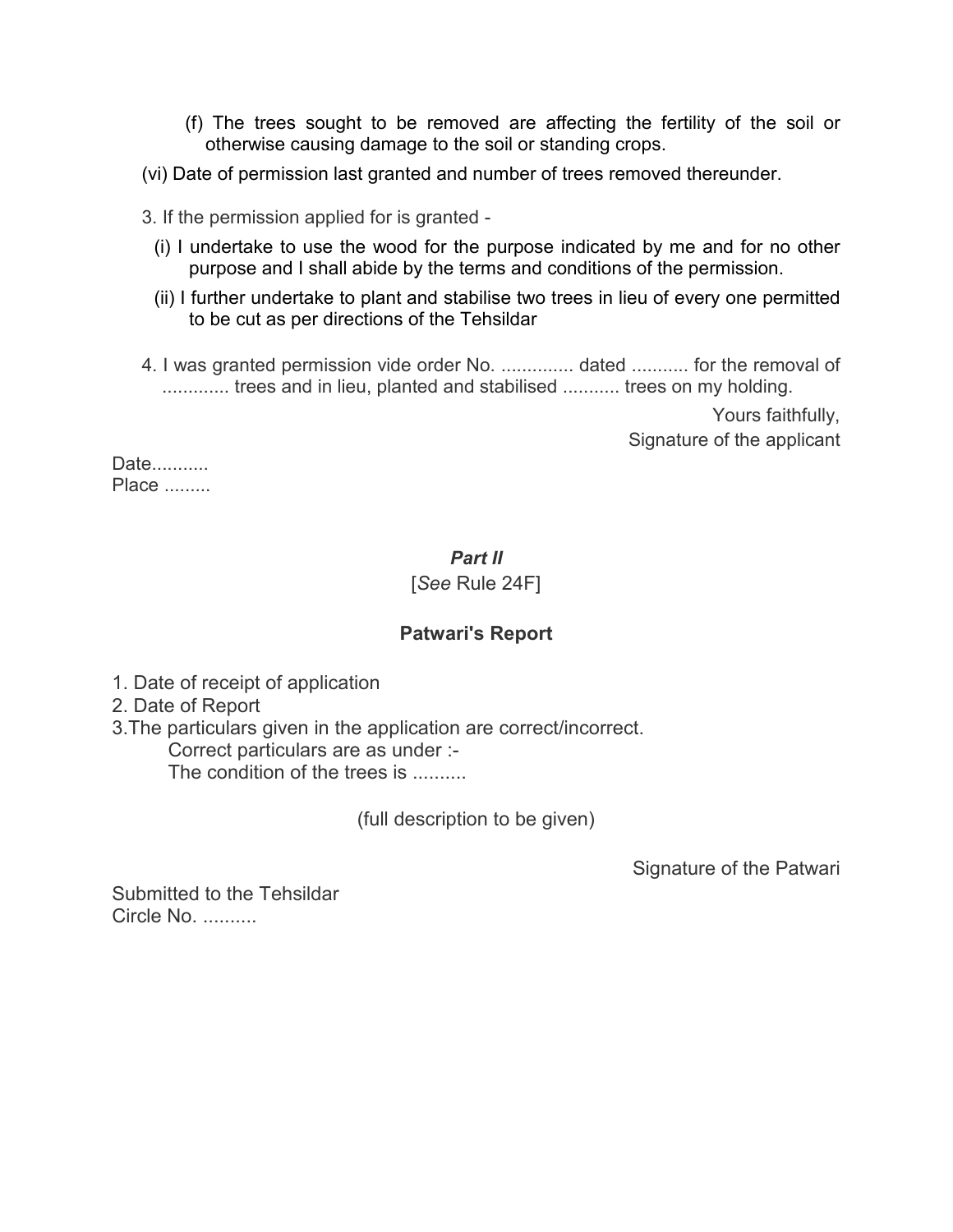#### *Part III*

#### [*See* Rule 24G(1)]

## **Report by the Tehsildar/Inspector Land Records**

After inspecting site it is found that the cultivator actually required removal of ........................ trees permission for which may be given/may not be given. The relevant particulars are as follows :-

(a) Total area of holding of the applicant with Khasra number.

(b) Number of trees standing on the holding.

(c) Number of trees sought to be removed.

(d) Number of trees recommended for removal.

(e) Justification for the removal of trees that may be permitted to be removed :

(f) Specific reasons which necessitate removal of trees.

Signature of Tehsildar/ Inspector, Land Records

#### *Part IV*

#### [*See* Rule 24G(2)(a)]

# **Verification/Technical Report**

After inspection I recommend that permission to remove trees as stated in the application of the cultivator may be given/may not be given for the following reasons (state clearly) ..................

Signature of Ranger/Deputy Conservator of Forest.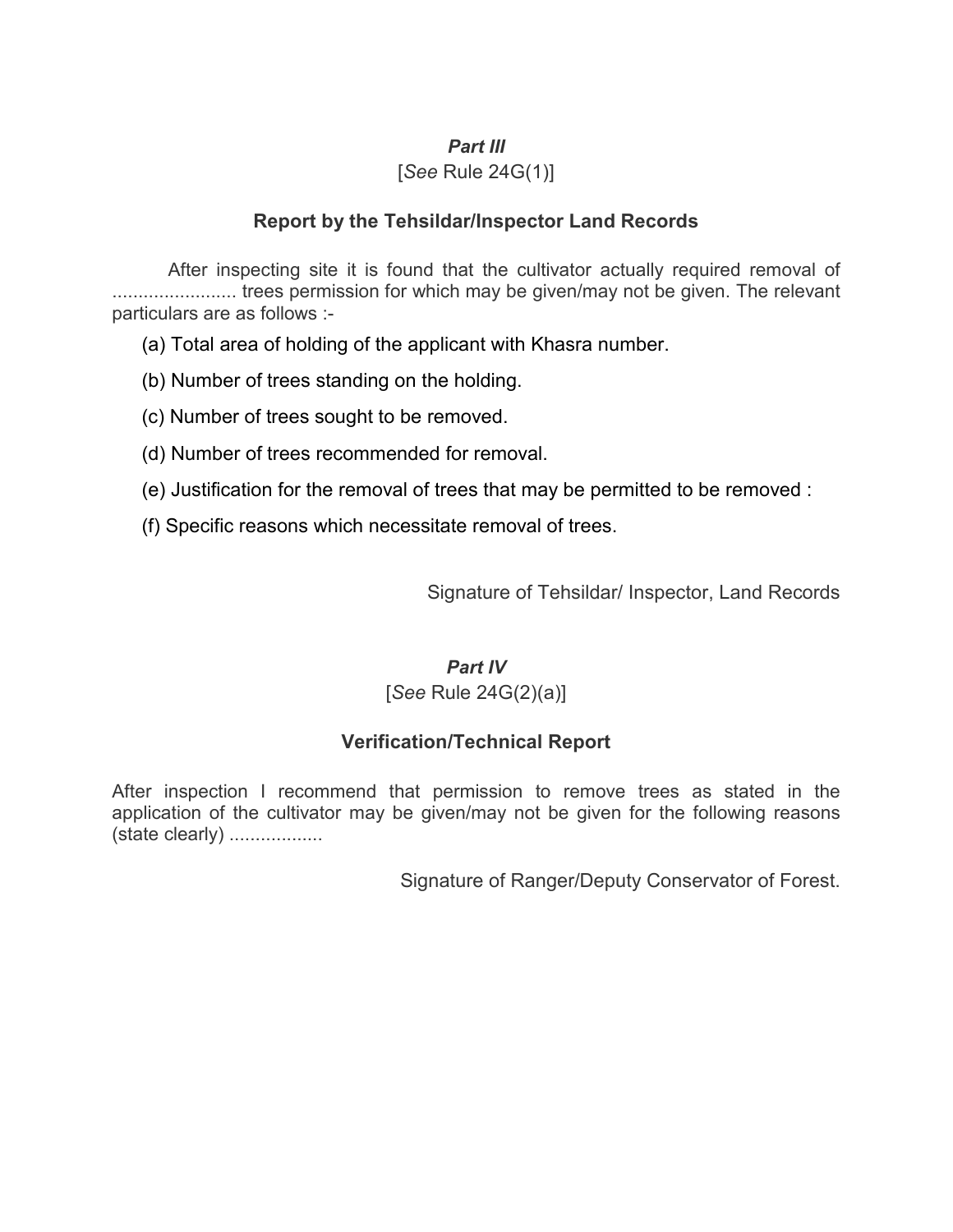# *PART V*

[*See* Rule 24G(2)(b) & (c)]

## **Order of Collector**

After considering the permission alongwith the recommendation, I approve/disapprove the permission for removal of trees. Numbering .................. (in words) by ................... (Name).

Signature of Collector/Sub-Divisional Officer.

# *Part VI*

#### [*See* Rule 24 I]

# **Inspection Report of Inspector, Land Records about compliance of permit**

| Sr.<br>No. | with full<br>address | applicant Inspection I.L.R. | Name of   Date of   Name of   Observations   Signature of   Initial of | Inspector, Tehsildar<br>Land<br><b>Records</b> |  |
|------------|----------------------|-----------------------------|------------------------------------------------------------------------|------------------------------------------------|--|
|            |                      |                             |                                                                        |                                                |  |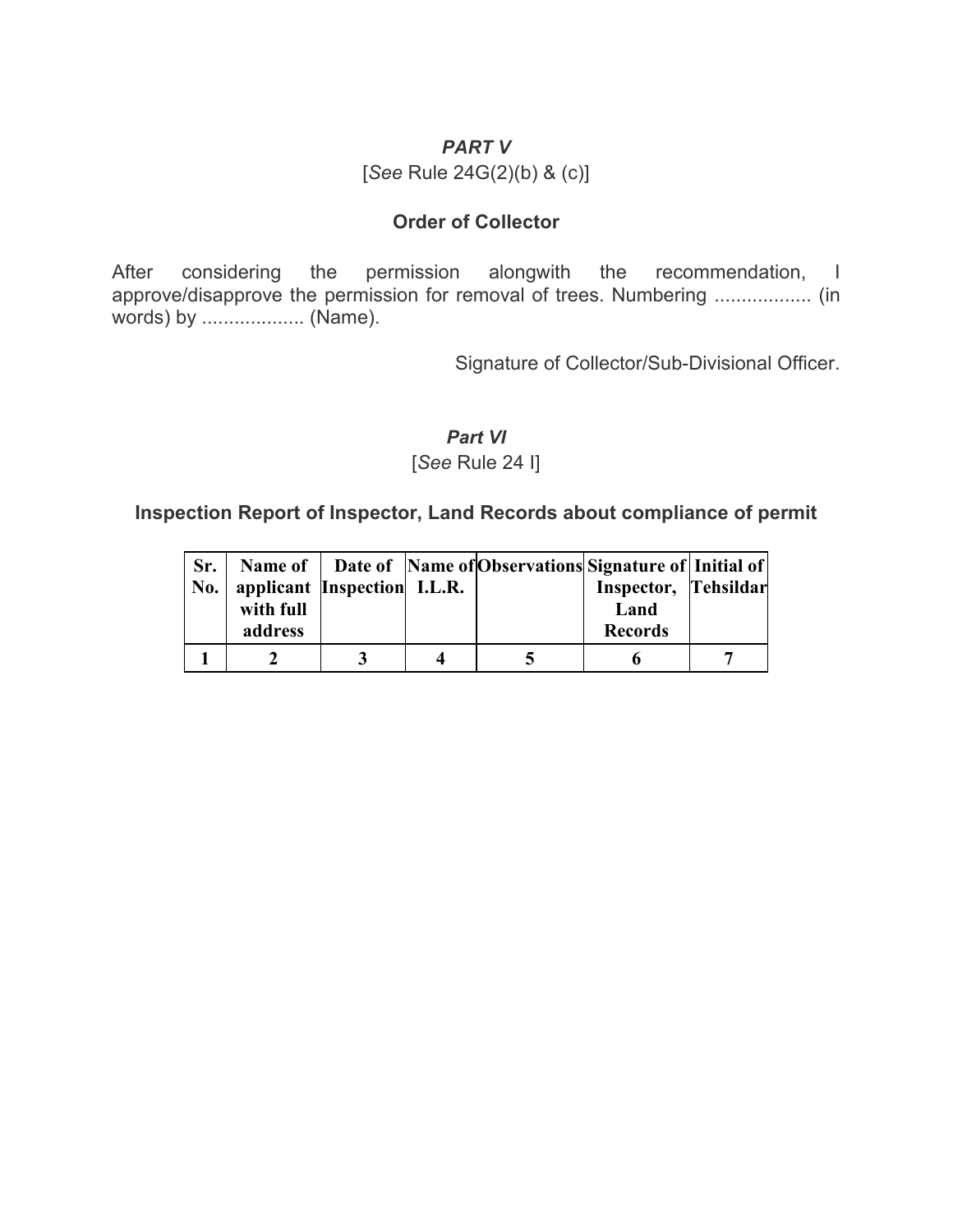# **Form C-II**

# [*See* Rule 24H]

# **Permission for removal of trees under proviso to sub-section (2) of Section 84 of the Rajasthan Tenancy Act, 1955.**

| No. |                             | address | S. Date Name of Period of<br>of applicant validity of<br>issue with full permission | No. and<br>and<br>weight if<br>known<br>allowed<br>to be<br>removed | <b>Particulars of</b><br>permission<br>Area in<br>class of acres/bighas<br>the trees prepared to<br>with age be cleared. | for<br>which<br>removal<br>of trees<br>0r<br>clearance<br>of<br>ground<br>allowed | of new<br>trees to<br>be<br>planted<br>under<br>Rule<br>24H(2) | <b>Purpose Number Remarks</b> |
|-----|-----------------------------|---------|-------------------------------------------------------------------------------------|---------------------------------------------------------------------|--------------------------------------------------------------------------------------------------------------------------|-----------------------------------------------------------------------------------|----------------------------------------------------------------|-------------------------------|
|     | $\mathcal{D}_{\mathcal{L}}$ | 3       |                                                                                     |                                                                     |                                                                                                                          |                                                                                   | 8                                                              | q                             |

1. The applicant above named is hereby authorised to fall and remove the trees within the period mentioned above and subject to the provision of the Rajasthan Tenancy Act, 1955 (Act No. 3 of 1955) and Rule 24H of the Tenancy Tenancy (Government) Rules, 1955, and to the further condition that the felling and removal of trees shall be done without causing damage to the lands for standing crops, grass or trees or buildings of neighbours.

2. This permission must be produced for inspection when demanded by a Revenue Officer, Forest Officer or a Police Officer not below the rank of Sub-Inspector of Police.

Date & Seal

Signature of the Tehsildar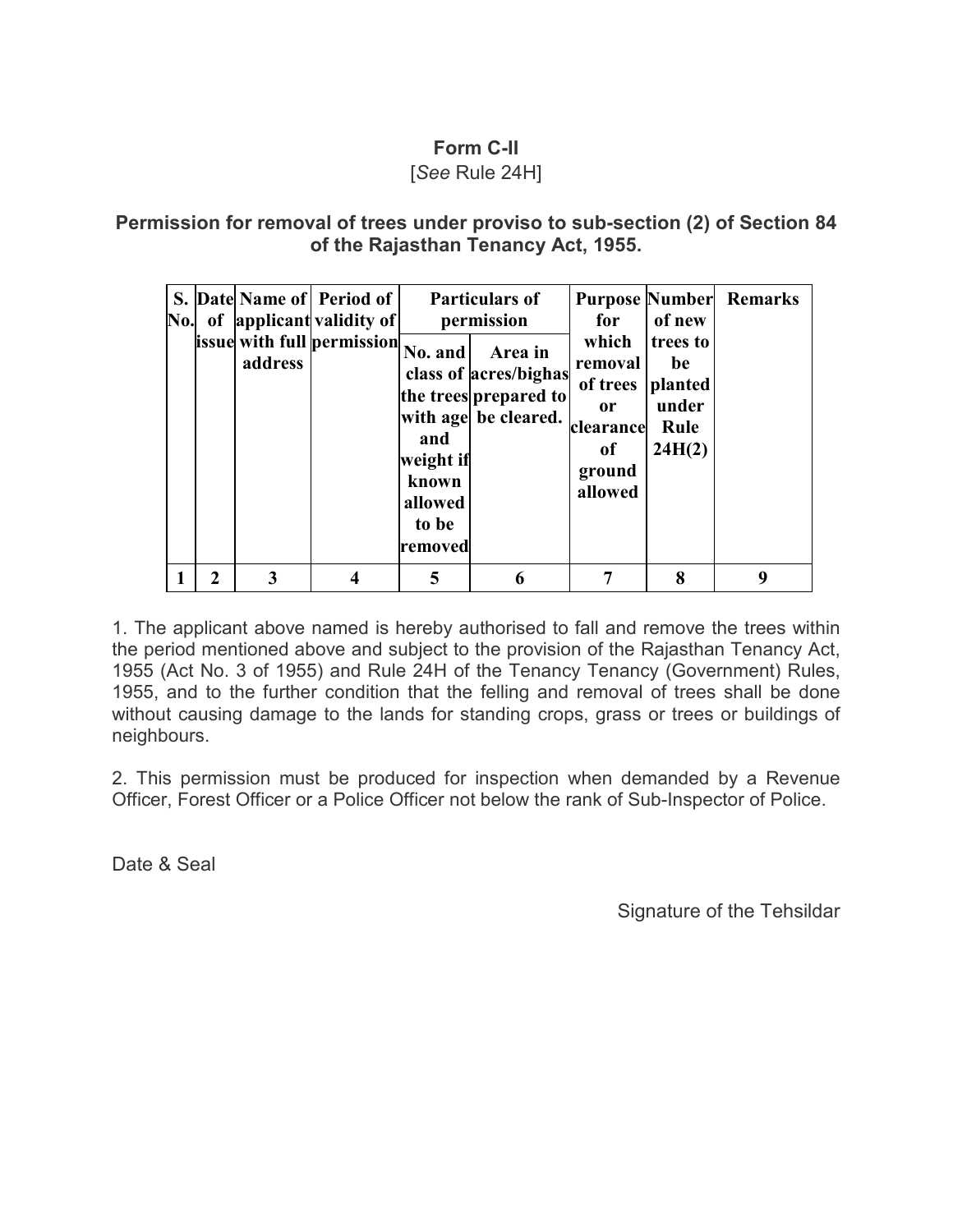# **'Form CC'** [*See* sub-rule (5) of Rule 35]

# **Public notice of loss or damage caused by agricultural calamity To all whom it may concern**

Take notice that the loss or damage caused by ...............................[here state the nature of the agricultural calamity] ................................. in the area affected thereby ............................... (here state and describe briefly the area affected by the calamity) .............................. is estimated to be as indicated below :-

Class of fields or group of villages

Extent of loss or damage

Any person dissatisfied with the above estimate any lodge his objections before the Tehsildar within the local limits of whose jurisdiction his holding is situated within three days from the date of the publication of this notice in his village by beat of drum.

> **Signed** Collector of...............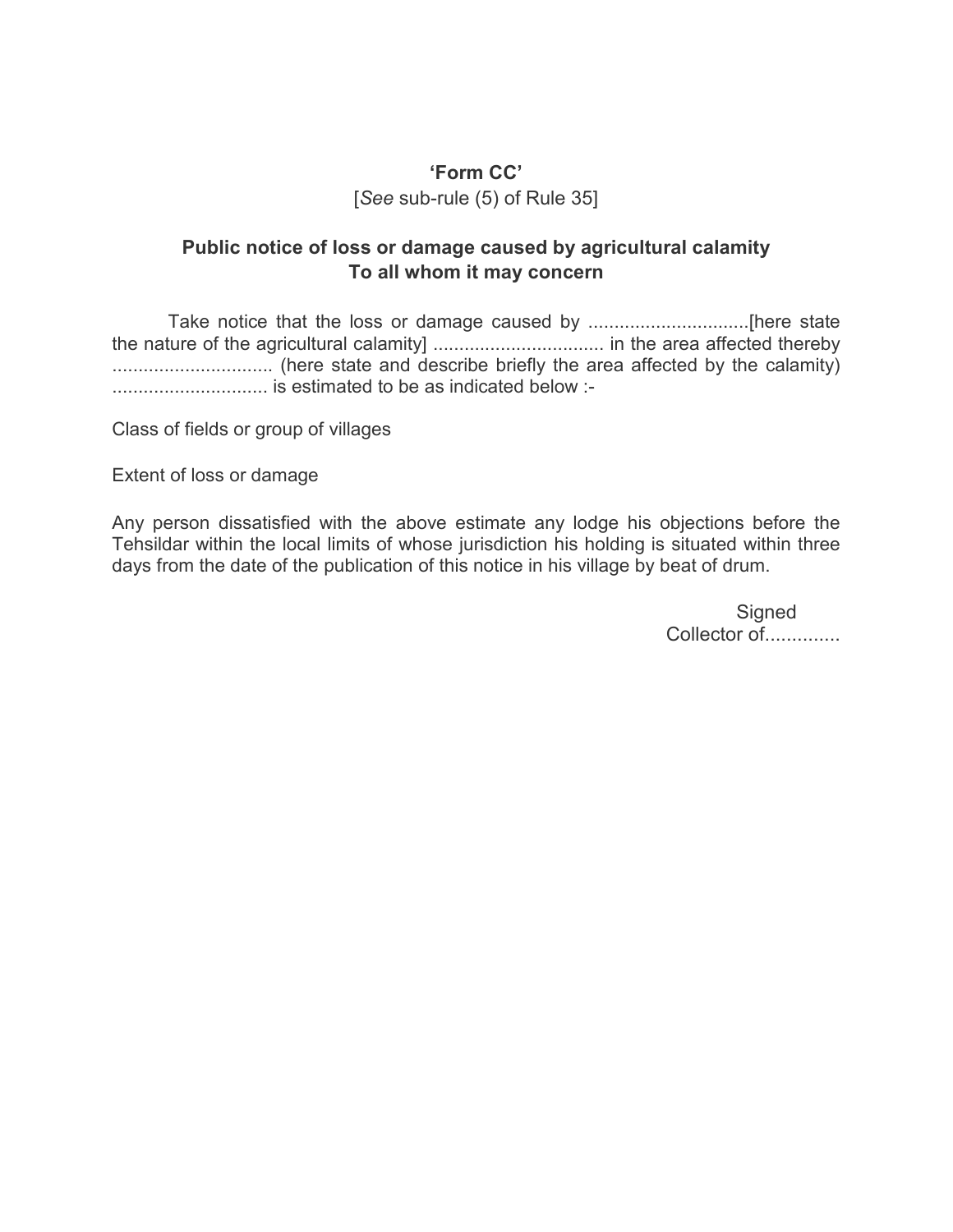# **Form 'D'** [Rule 42]

# [*See* Section 137] **Form of counterfoil and receipt of rent**

#### **Counterfoil Receipt**

|               | Book No.  Page No.  Receipt Book No.  Page No.           |                        |  |
|---------------|----------------------------------------------------------|------------------------|--|
|               |                                                          |                        |  |
|               |                                                          |                        |  |
|               | father's name)  of village  Received from tenant (Name & |                        |  |
|               |                                                          |                        |  |
| $\mathcal{L}$ |                                                          | village  Thok  Patti   |  |
|               |                                                          | $\ldots$ as follows :- |  |

|     |                                                                                         |                                                         |          |                                       |   | Dat By whom Descripti Qi Wheth Wheth Amou Dat By whom Descripti Qi Wheth Wheth Amou |                                  |    |       |                            |    |
|-----|-----------------------------------------------------------------------------------------|---------------------------------------------------------|----------|---------------------------------------|---|-------------------------------------------------------------------------------------|----------------------------------|----|-------|----------------------------|----|
| le. | paid                                                                                    | on of $\vert$ st $\vert$ er on $\vert$ er in $\vert$ nt |          |                                       | e | paid                                                                                | on of ster on er in              |    |       |                            | nt |
|     | (descripti tenant's $ a  \approx a/c$ of $ f \sim b $ and $ g \sim b $ and $ g \sim b $ |                                                         |          |                                       |   | (descripti tenants $\alpha$ an $\alpha$ /c of full or receiv                        |                                  |    |       |                            |    |
|     | on)                                                                                     | holding d rent of in part ed Rs.                        |          |                                       |   | on)                                                                                 | holding d rent or in part ed Rs. |    |       |                            |    |
|     |                                                                                         |                                                         | ve of    | $\text{payment} \text{ln} \text{P}$ . |   |                                                                                     |                                  |    | ve of | $payme$ <sub>m</sub> $P$ . |    |
|     |                                                                                         |                                                         | ar sayar | Int                                   |   |                                                                                     |                                  | ar | sayar | nt                         |    |
|     |                                                                                         |                                                         |          |                                       |   |                                                                                     |                                  |    |       |                            |    |

.......................Signature of landholder or Agent

.......................Signature of landholder or Agent

**Note.** - Under Section 135(2) of the Rajasthan Tenancy Act, 1955 separate receipts must be issued for each payment of rent or of sayar.

**Note** - Under Section 135(2) of the Rajasthan Tenancy Act, 1955 separate receipts must be issued for each payment of rent or of sayar.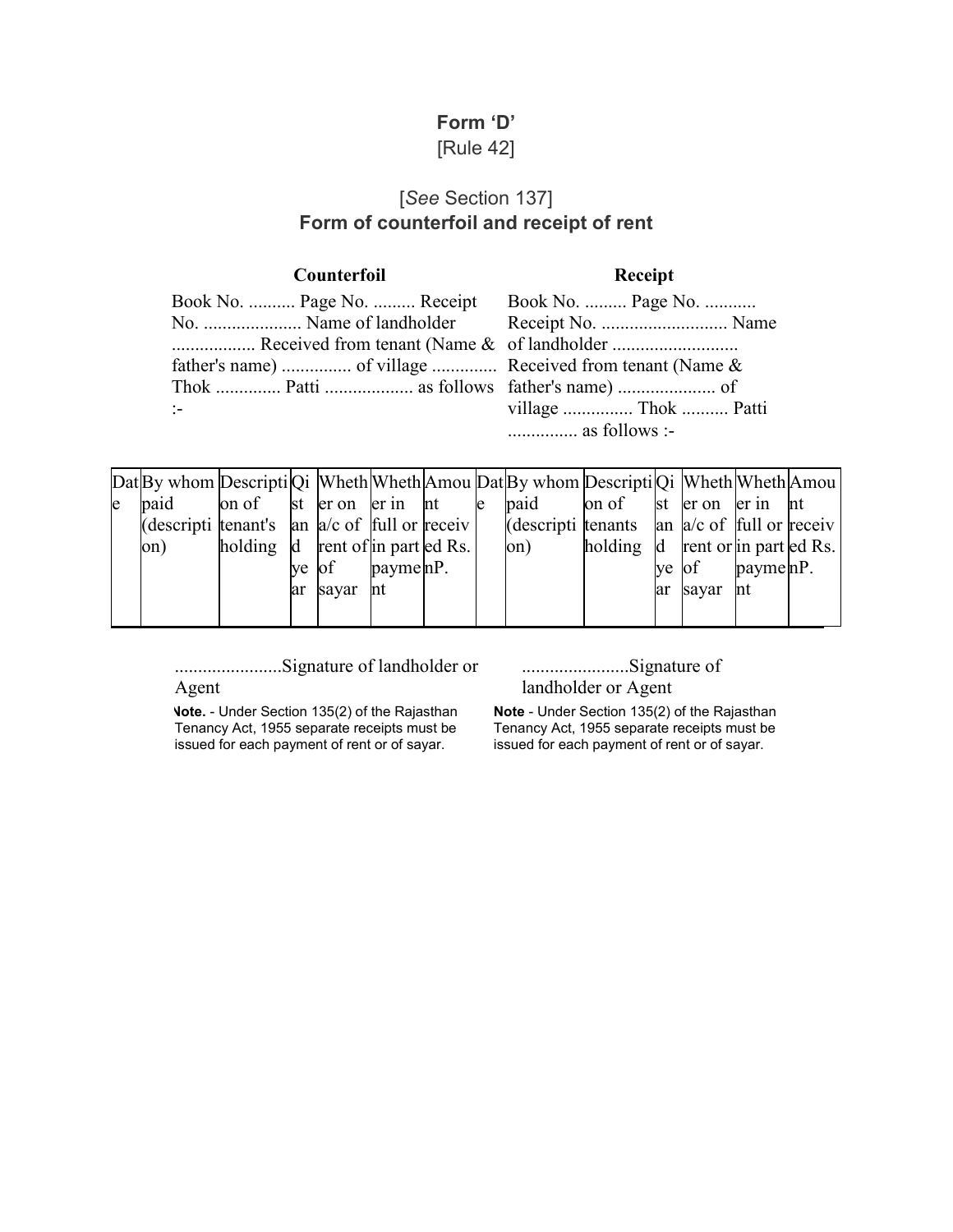# **Form 'E' Statement of Account**

[See Section 138 of the Rajasthan Tenancy Act, 1955 and Rule 47 of the Rajasthan Tenancy (Government) Rules, 1955]

| Name and<br>Percentage<br>of the<br>tenant | of the<br>holding or<br>property<br>sufficient to<br>identify it | or sayar |                      | Description Annual rent Amount of rent or sayar,<br>if any outstanding for<br>each year and harvest | Interest | Remarks |
|--------------------------------------------|------------------------------------------------------------------|----------|----------------------|-----------------------------------------------------------------------------------------------------|----------|---------|
|                                            |                                                                  |          | Year $\&$<br>harvest | Rs. np.                                                                                             |          |         |
|                                            | $\mathcal{L}$                                                    | 3        | 4                    | 5                                                                                                   | 6        |         |
| Total<br><b>Grand Total</b>                |                                                                  |          |                      |                                                                                                     |          |         |

Dated ….......................... 19 . …......................................................

(Seal of the Court) (Signature of landholder or his agent)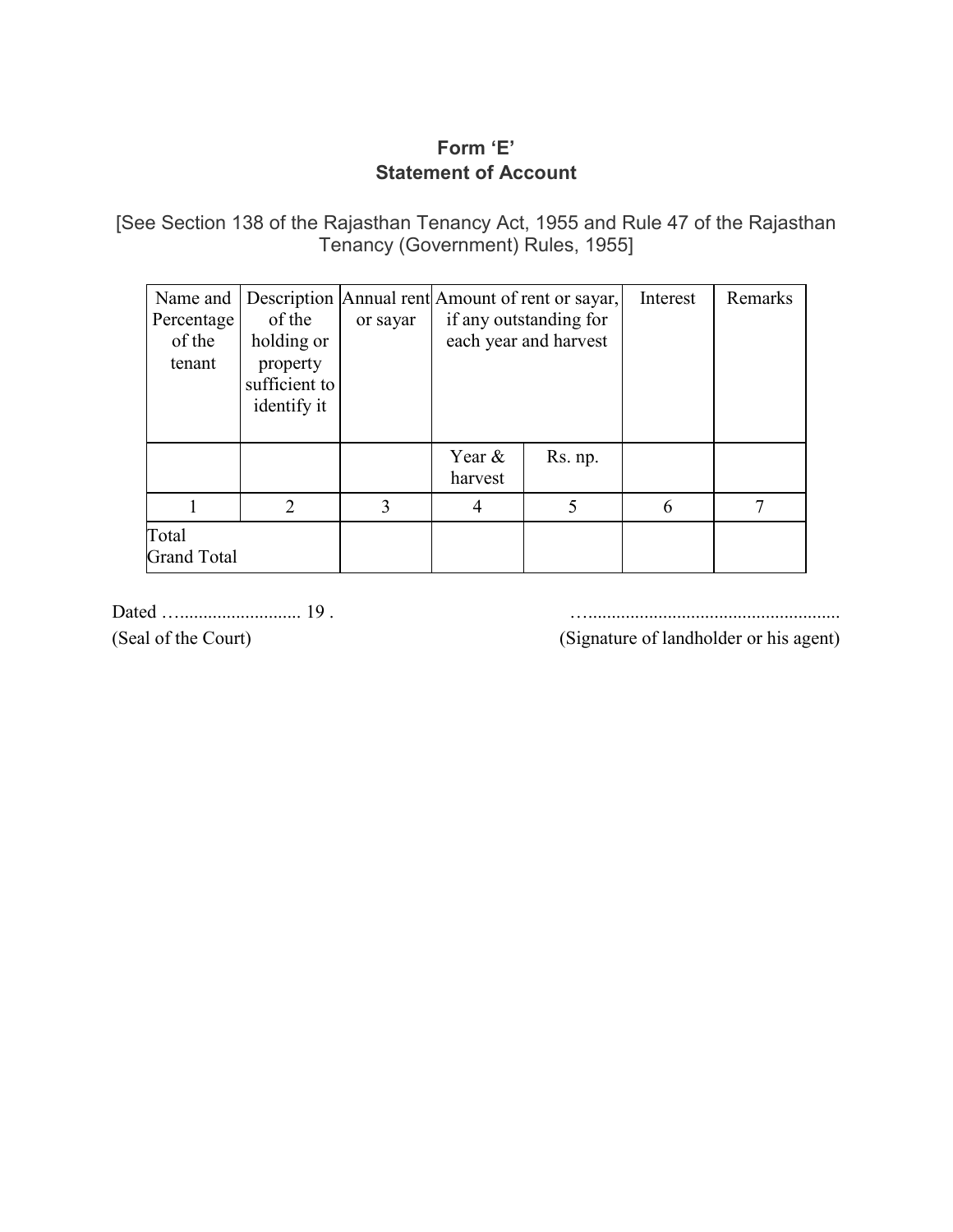# **Form F**

[Rule 52]

| Address of<br>Defaulter | S. No.   Name and   Arrears of rent<br>payable |  | Interest  <br>due | Amount  <br>Total of<br>Cols. 4<br>&5 | Amount<br>claimed $ $ passed by $ $<br>the<br>Collector<br>for<br>realisation | realised | Amount Remarks |
|-------------------------|------------------------------------------------|--|-------------------|---------------------------------------|-------------------------------------------------------------------------------|----------|----------------|
|                         | Year                                           |  |                   | Amount   Amount   Amount              | Amount                                                                        | Amount   | Amount         |
|                         | 3                                              |  |                   | 6                                     |                                                                               |          |                |

**Note.** - (1) Columns 1 to 6 will be filled in by applicant.

(2) Columns 7 to 9 will be filled in by the Collector.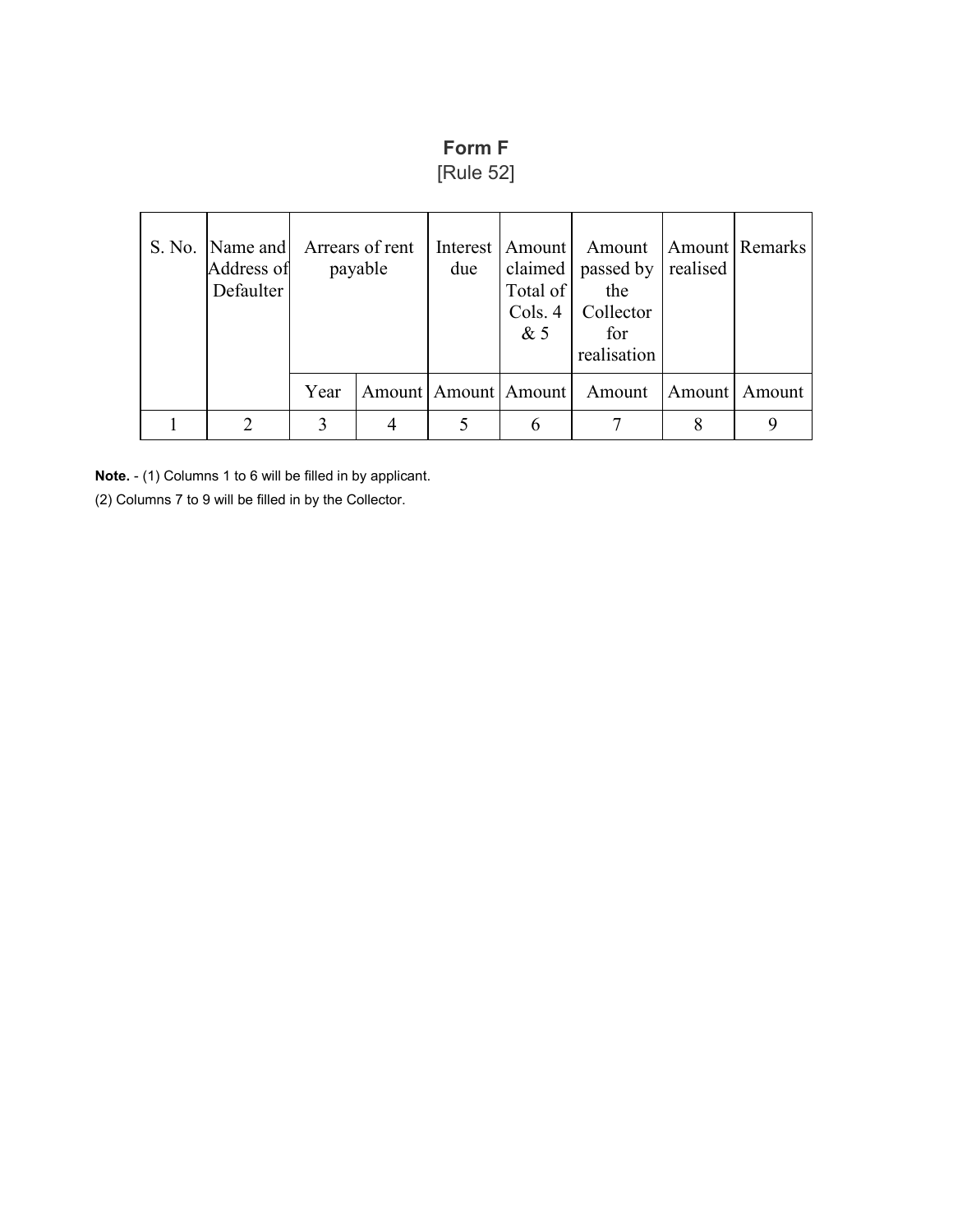# **Form G**

# [Rule 62]

# **Case book**

|                         |          | S. Name of Amount Amount Date of No. of Amount Amount Name Amount Initials of                         |       |                 |    |            |    |
|-------------------------|----------|-------------------------------------------------------------------------------------------------------|-------|-----------------|----|------------|----|
|                         |          | $\vert$ No. defaulter to be realised realisation receipt still due paid to the of deposited Tehsildar |       |                 |    |            |    |
| with                    | realised |                                                                                                       | given | applicant Payee |    | 1n         |    |
| number $\vert$ i.e. the |          |                                                                                                       |       | or his          |    | treasury   |    |
| in Form                 | amount   |                                                                                                       |       | authorised      |    | and date   |    |
| F                       | shown    |                                                                                                       |       | agent and       |    | of deposit |    |
|                         | in Col.  |                                                                                                       |       | date of         |    | Date       |    |
|                         | 8 of     |                                                                                                       |       | payment         |    | Amount     |    |
|                         | Form F   |                                                                                                       |       | Date            |    |            |    |
|                         |          |                                                                                                       |       | Amount          |    |            |    |
|                         |          |                                                                                                       |       |                 |    |            |    |
|                         |          |                                                                                                       |       |                 |    |            |    |
| ↑                       |          | 5                                                                                                     | 6     | 8<br>9          | 10 | 12<br>11   | 13 |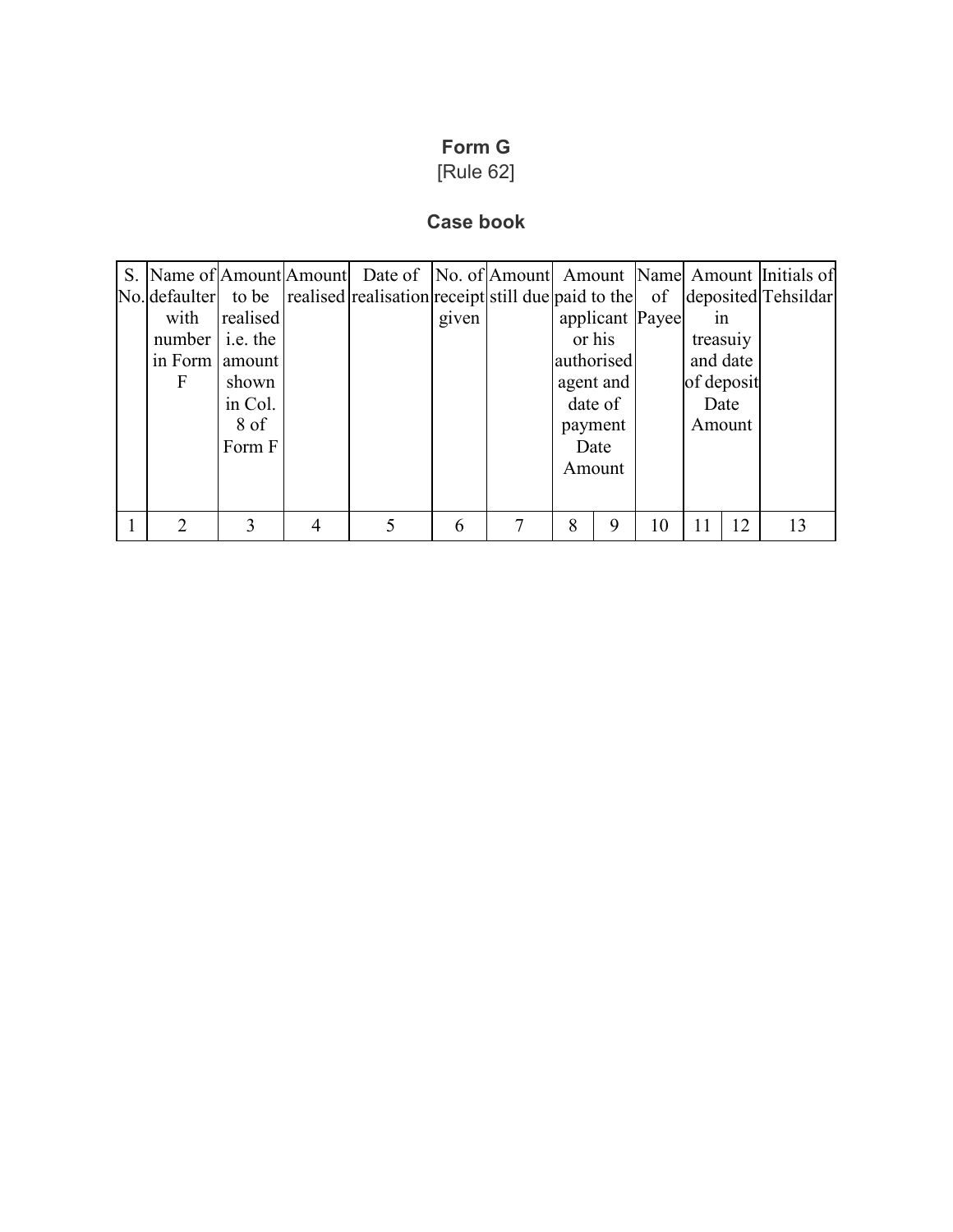# **Form H**

[Rule 63]

# **Register maintained by Accountant**

| <b>S. No.</b> | District | Name of   Name of  <br>village | Patti | Total Amount Date<br>Thok or amount to realised<br>be realised |  | Amount<br>still due |
|---------------|----------|--------------------------------|-------|----------------------------------------------------------------|--|---------------------|
|               |          |                                |       |                                                                |  |                     |

# **[Form H]** [See Rule 62]

To,

The Tehsildar,

Tehsil....................

District..................

I .............................................(Name with designation) an authorised public servant under Section 183B of the, hereby report that the land belonging to Shri ................................. S/o................ r/o ................... by caste a member of Scheduled Caste/Schedule Tribe measuring ....................... acre/bigha classified in the revenue record as ................. is tresspassed upon and occupied/possessed without lawful authority by Shri ............... S/o ........... r/o ............... by caste ................ from ............

The said land is at present used by the trespasser for ................. purpose.

The report is submitted with the request to please take immediate action for summary ejectment of the tresspasser as per the provisions of law

> **Signature** Designation"

Date :